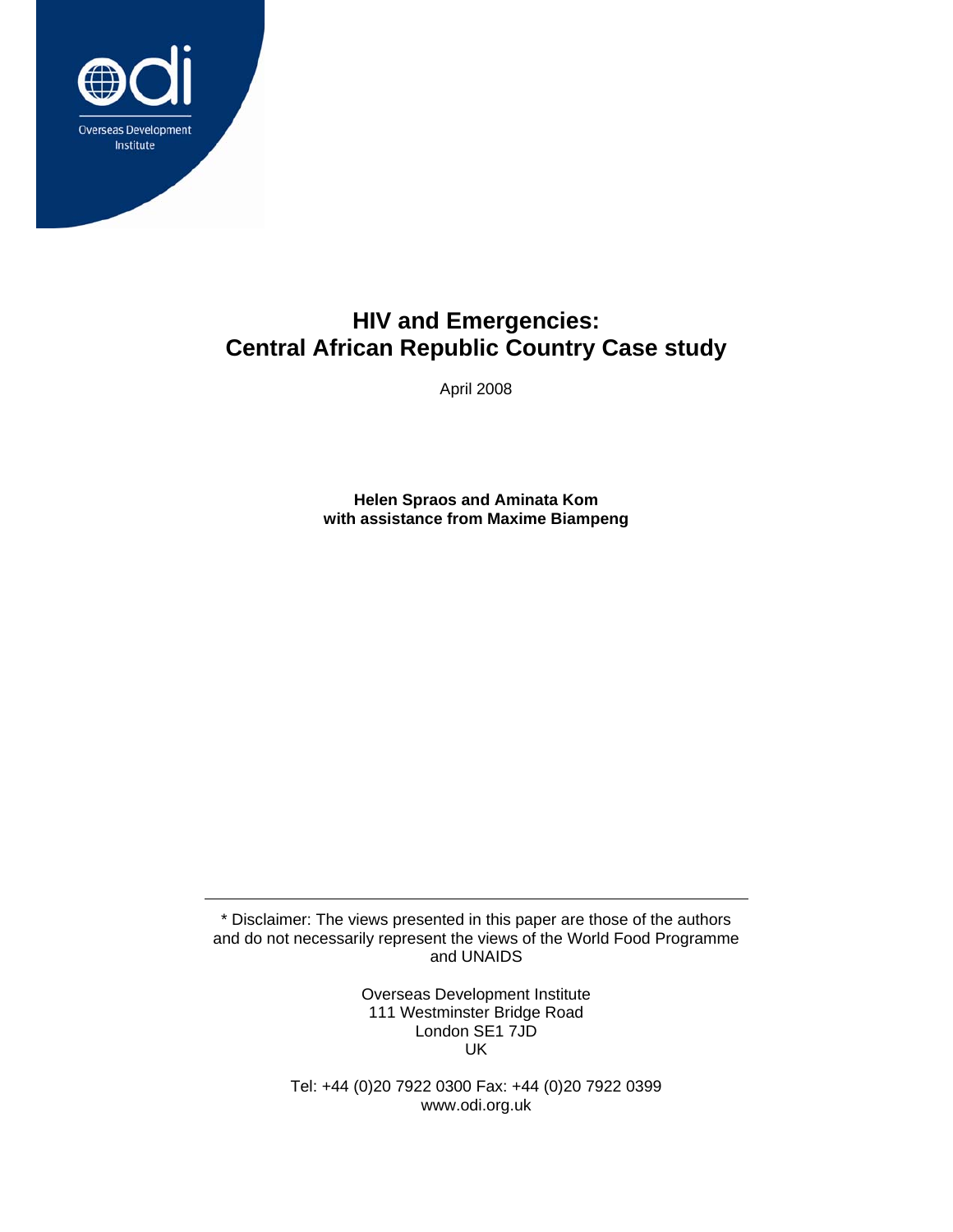# **Acknowledgements**

The authors of this report would like to thank all those who agreed to meet them during the course of the study, and the PLHIV and IDPs in particular. They would also like to express their appreciation to Bruno Kokou Fugah, Country Director, Merlin, and to Dr Edith Sako and Gabrielle Zemmingui from WFP, for their assistance in preparing the mission. They are also grateful to other members of the WFP staff in CAR who offered their personal support and helped organise transport in order to facilitate the work of the consultants.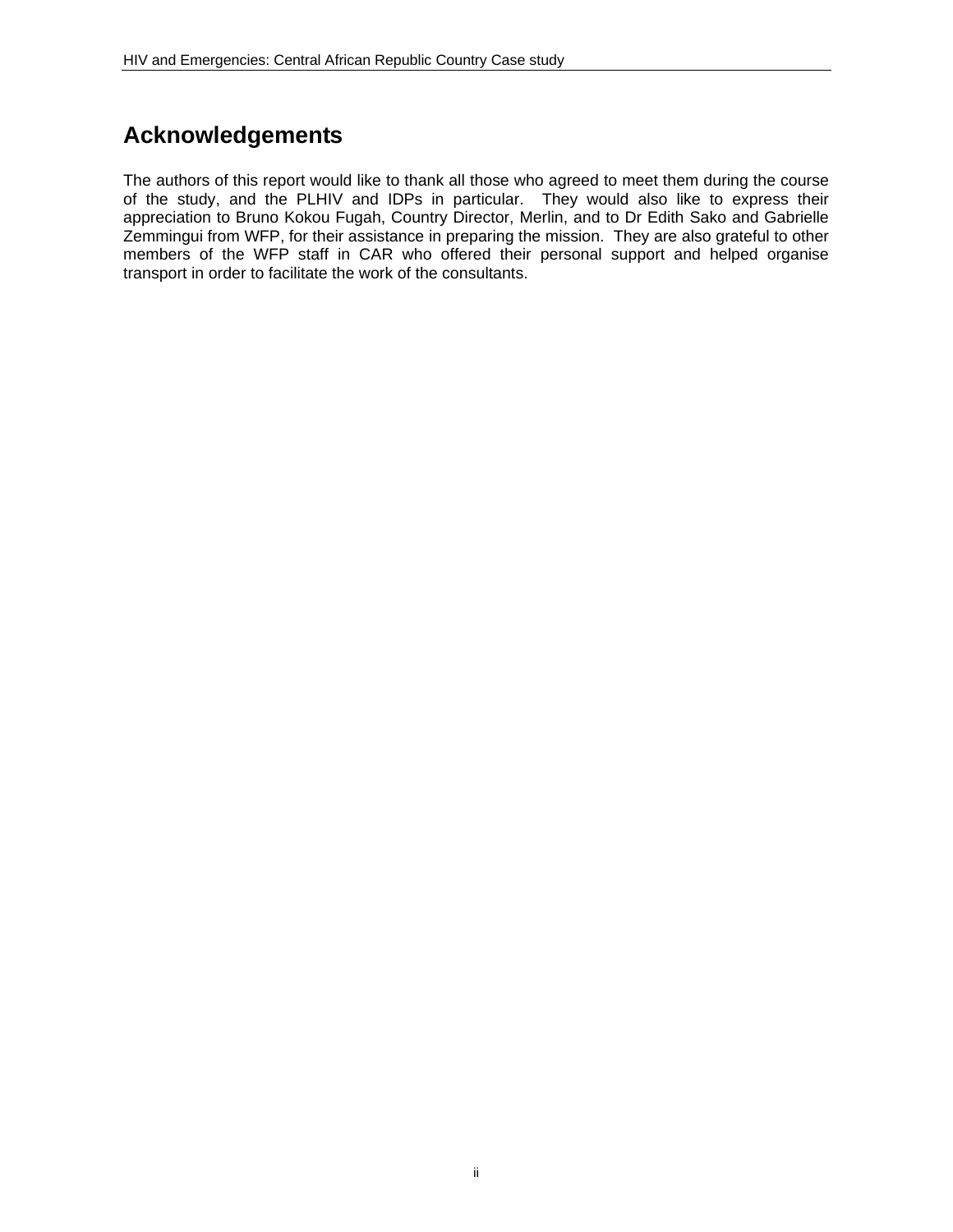# **Contents**

| 1.    |                                                                           |  |  |  |  |
|-------|---------------------------------------------------------------------------|--|--|--|--|
| 2.    |                                                                           |  |  |  |  |
| 3.    |                                                                           |  |  |  |  |
| 3.1   |                                                                           |  |  |  |  |
| 3.2   |                                                                           |  |  |  |  |
| 3.3   |                                                                           |  |  |  |  |
| 3.4   |                                                                           |  |  |  |  |
| 3.5   |                                                                           |  |  |  |  |
| 4.    |                                                                           |  |  |  |  |
| 4.1   |                                                                           |  |  |  |  |
| 4.2   |                                                                           |  |  |  |  |
| 5.    |                                                                           |  |  |  |  |
| 5.1   |                                                                           |  |  |  |  |
| 5.1.1 |                                                                           |  |  |  |  |
| 5.1.2 | Resilience: how have these vulnerable groups coped with the emergency? 14 |  |  |  |  |
| 5.2   |                                                                           |  |  |  |  |
| 5.2.1 |                                                                           |  |  |  |  |
| 5.2.2 |                                                                           |  |  |  |  |
| 5.3   |                                                                           |  |  |  |  |
| 5.3.1 |                                                                           |  |  |  |  |
| 5.3.2 |                                                                           |  |  |  |  |
| 6.    |                                                                           |  |  |  |  |
| 6.1   |                                                                           |  |  |  |  |
| 6.2   |                                                                           |  |  |  |  |
|       |                                                                           |  |  |  |  |
|       |                                                                           |  |  |  |  |
|       |                                                                           |  |  |  |  |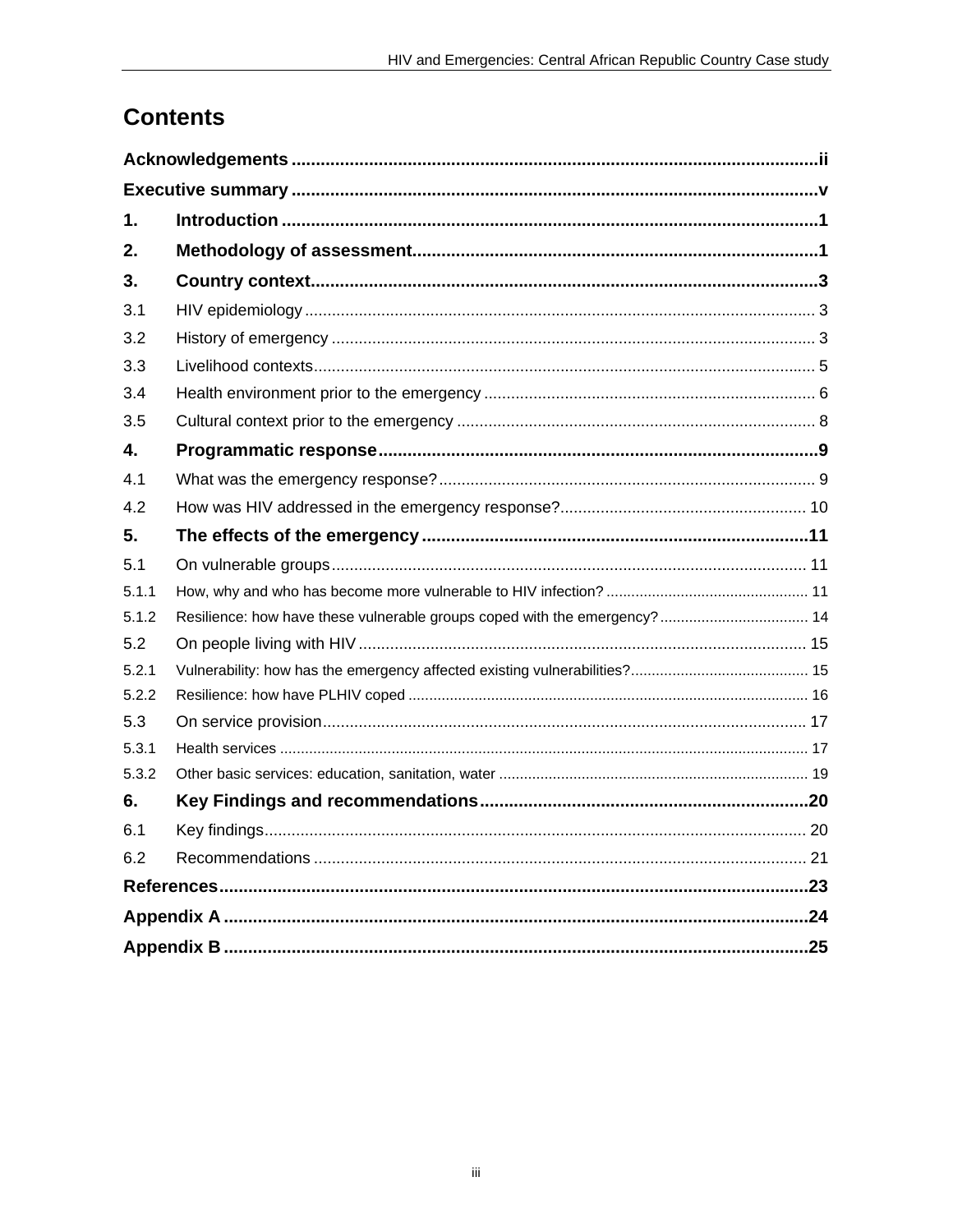# **List of Acronyms**

| APRD           | Armée Populaire pour la Restauration de la République et la Démocratie/ Popular<br>Army for the Restoration of Democracy |
|----------------|--------------------------------------------------------------------------------------------------------------------------|
| ART            | Anti-retroviral Therapy                                                                                                  |
|                |                                                                                                                          |
| <b>BCC</b>     | <b>Behaviour Change Communication</b>                                                                                    |
| CAR            | <b>Central African Republic</b>                                                                                          |
| <b>CEMAC</b>   | Communauté Economique et Monétaire de l'Afrique de l'Ouest                                                               |
| <b>CNLS</b>    | Comité National de Lutte Contre le SIDA/National Committee to Fight AIDS                                                 |
| <b>CSWs</b>    | <b>Commercial Sex Workers</b>                                                                                            |
| <b>DDR</b>     | Disarmament, demobilisation and reintegration                                                                            |
| <b>DRC</b>     | Democratic Republic of Congo                                                                                             |
| <b>ECCAS</b>   | <b>Community of Central African States</b>                                                                               |
| <b>FACA</b>    | Forces Armées Centrafricaines/Central African Armed Forces                                                               |
| <b>FDPC</b>    | Front Démocratique pour le people centrafricain                                                                          |
| <b>FGD</b>     | <b>Focus Group Discussion</b>                                                                                            |
| <b>FOMUC</b>   | Force Multinationale en Centrafrique                                                                                     |
| <b>FOSA</b>    | <b>Formations Sanitaires/Health centres</b>                                                                              |
| GP             | Garde Présidentielle/Presidential Guard                                                                                  |
| <b>HBC</b>     | Home Based Care                                                                                                          |
| <b>HDPT</b>    | Humanitarian and Development Partnership Team                                                                            |
| ICC            | <b>International Criminal Court</b>                                                                                      |
| ICG            | <b>International Crisis Group</b>                                                                                        |
| <b>ICRC</b>    | International Committee of the Red Cross                                                                                 |
| IDI            | In-depth Interview                                                                                                       |
| <b>IDPs</b>    | <b>Internally Displaced People</b>                                                                                       |
| <b>IDUS</b>    | <b>Injecting Drug Users</b>                                                                                              |
| <b>INGOs</b>   | International Non-Governmental Organisations                                                                             |
| <b>IOM</b>     |                                                                                                                          |
|                | International Organisation for Migration                                                                                 |
| <b>KAP</b>     | Knowledge, Attitudes, Practices                                                                                          |
| <b>KIs</b>     | Key Informants                                                                                                           |
| <b>MERLIN</b>  | Medical Emergency Relief International                                                                                   |
| <b>MICS</b>    | Multi-indicator Cluster Survey                                                                                           |
| <b>MDM</b>     | Médecins du Monde                                                                                                        |
| <b>MSF</b>     | Médecins Sans Frontières                                                                                                 |
| <b>MSM</b>     | Men who have Sex with Men                                                                                                |
| <b>NFIS</b>    | Non-food items                                                                                                           |
| <b>OCHA</b>    | UN Office for the Coordination of Humanitarian Affairs                                                                   |
| Ols            | <b>Opportunistic Infections</b>                                                                                          |
| <b>PEP</b>     | Post-exposure Prophylaxis                                                                                                |
| <b>PLHIV</b>   | People living with HIV                                                                                                   |
| <b>PMTCT</b>   | Prevention of Mother to Child Transmission                                                                               |
| <b>PRSP</b>    | <b>Poverty Reduction Strategy Paper</b>                                                                                  |
| PSI            | <b>Project Services International</b>                                                                                    |
| <b>RECAPEV</b> | Réseau Centrafricain de Personnes Vivant avec le VIH/SIDA                                                                |
| <b>SGBV</b>    | Sexual and gender-based violence                                                                                         |
| <b>STIs</b>    | <b>Sexually Transmitted Infections</b>                                                                                   |
| <b>UNDAF</b>   | United Nations Development Assistance Framework                                                                          |
| <b>UFDR</b>    | Union des Forces Démocratique pour le Rassemblement/Union of Democratic                                                  |
|                | <b>Forces for Unification</b>                                                                                            |
| <b>VCT</b>     | <b>Voluntary Counselling and testing</b>                                                                                 |
| <b>WFP</b>     | World Food Programme                                                                                                     |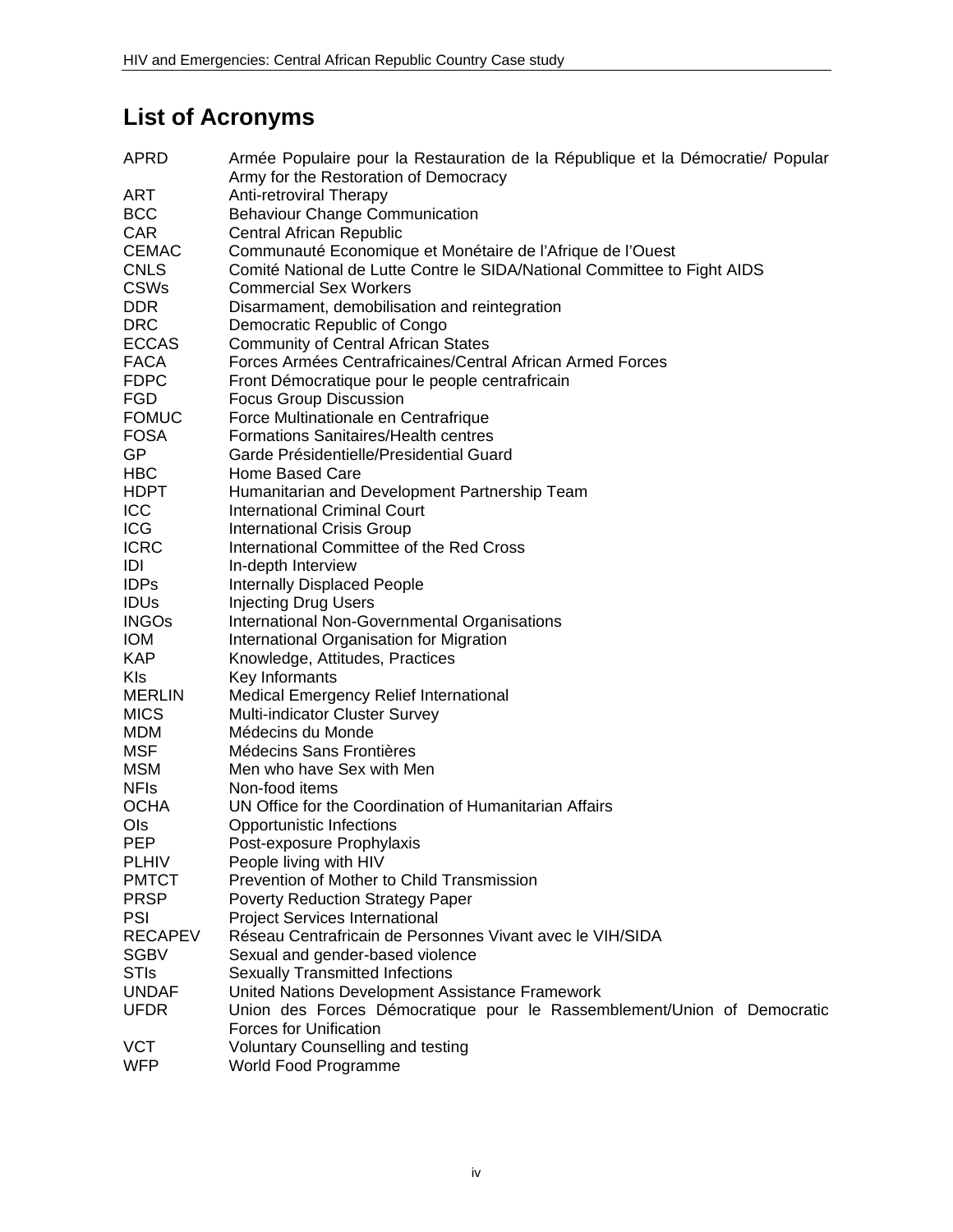# **Executive summary**

#### **Background and context**

The Central African Republic faces a critical challenge to address the threat of HIV as it enters into a new post-conflict phase. Already facing the highest prevalence rate in Central Africa, the political turmoil and insecurity experienced over the last decade have slowed the introduction of vital HIV prevention, care and treatment programmes. At the same time, large sections of the population have become more vulnerable to HIV transmission as a result of displacement, the destruction of basic services and general impoverishment. This creates a situation where HIV is likely to flourish unless it is made into an absolute priority in all forthcoming interventions, particularly in the north of the country which has suffered the brunt of the conflict. To prevent such a scenario, speedy and effective HIV interventions need to be integrated more thoroughly into the humanitarian efforts that are currently underway and not left until after other more visible needs have been tackled.

The high national prevalence rate of 6.2% reflects a serious and generalised epidemic that affects most groups within society. Young women are particularly affected, while prevalence tends to be higher in urban areas and among the better off socio-economic groups (notably teachers, uniformed personnel, migrants, commercial sex workers (CSWs) and transport workers). Exclusion from the political process and the failure to achieve meaningful development have fed the successive political crises that gave rise to armed resistance. Fear of attack from the various armed movements has led to mass displacement and the collapse of the rural economy, resulting in a crisis of protection for more than 1 million people.

Despite the recent peace accords between the government and rebel groups, the current situation remains unstable. The local population has been facing multiple security threats: various rebel groups who have committed serious abuses against sections of the population under their control, particularly rape; the Central African Armed Forces (FACA), who have been responsible for widespread destruction of villages and massacres in areas suspected of sympathising with the rebels; incursions by groups implicated in wider regional conflicts, namely Darfur, Chad and, most recently, the Lord's Resistance Army from Uganda; and organised bandits known as *zaraguina* or *coupeurs de route*, who regularly kidnap hostages for large ransoms and cause widespread destruction (currently the most serious threat).

As a result, nearly 300,000 people are estimated to have fled their homes in 2007, two thirds of whom are inside the country, particularly in the North West, and another third who have taken refuge in Chad and Cameroon. 5000 refugees from Sudan have also fled to CAR, where they are mainly concentrated in an isolated part of the country's north east.

Widespread insecurity has crippled CAR's fragile economy and decimated rural production, on which the majority of the country's population depends. Violence has disrupted marketing networks and destroyed basic infrastructure. Agricultural productivity, always low, has declined still further as the areas under cultivation have shrunk as families have left their land or have chosen to plant less because they are unable to sell their produce due to lack of markets. Oxen for ploughing have died or been sold, while hunter-gathering activities have been curtailed. Livestock herders, a particular target for the *zaraguina*, have fled the country or been forced to sell off their herds in order to pay crippling ransoms. Production of cotton and coffee, previously important cash crops, has collapsed due to declining terms of trade and pillaging. As a result, food prices have risen, affecting urban as well as rural areas, thereby increasing the pressure on vulnerable groups, including PLHIV.

Because of this prolonged instability, the country's health indicators have deteriorated sharply over recent years. Infant and maternal mortality have increased sharply, reflecting problems in the delivery of quality health services and difficulty of access due to distance, cost and insecurity. Services are particularly inadequate in isolated rural areas, with most health professionals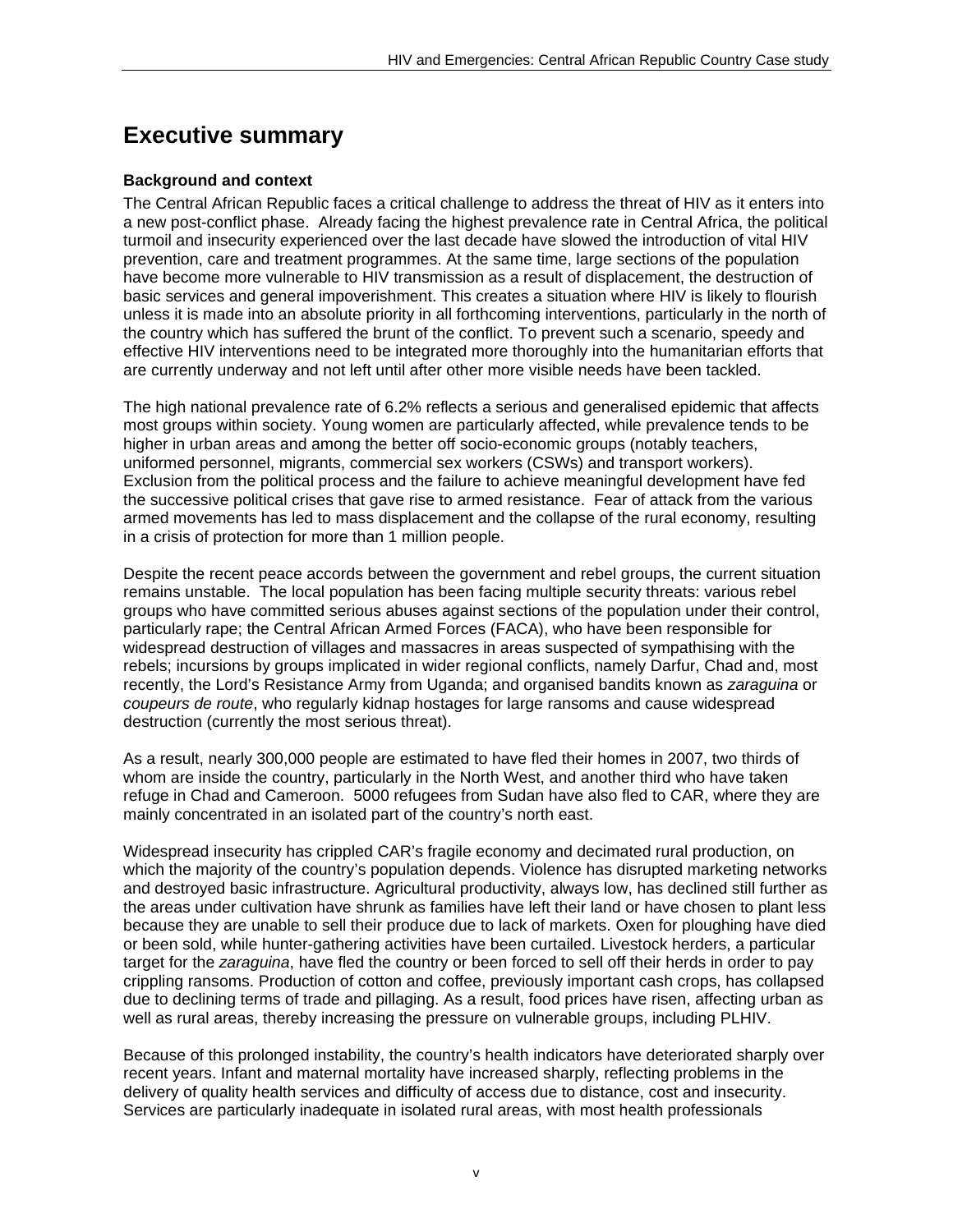concentrated in the capital, Bangui. In the face of increasing poverty, application of a strict cost recovery policy also restricts the ability of significant sectors of the population to access adequate health care.

Acceleration of the fight against HIV/AIDS is a key component of government and donor policies and recent progress is to be applauded. However, the infrastructure necessary for proper care and treatment is still not fully in place outside the capital and is so far reaching only relatively small numbers of people. There are still too few centres where ARVs, VCT and PMTCT are available, particularly in rural areas and in the north of the country. Plans exist to extend the coverage, but given the scale of the need and the large distances, insecurity and transport problems faced by many people, access is likely to remain problematic for large segments of the population. IEC/BCC efforts have helped raise awareness, although activities remain primarily concentrated in Bangui. Condom use, on the other hand, is very low, with demand far outstripping supply.

Cultural factors that have contributed to the spread of HIV/AIDS include widespread gender discrimination, whereby women have an inferior status and are economically dependent on men. Rural girls are particularly ill-favoured in terms of their right to education, while early marriage and child-birth is commonplace. At the same time, marital bonds are often loose and sequential relationships are the general norm. Stigma against PLHIV is also strong, sometimes leading to rejection by the family.

#### **The programmatic response to the emergency: general and HIV related**

With the 2005 democratic elections, a period of donor re-engagement with CAR has been inaugurated that has culminated in the adoption of a Poverty Reduction Strategy Paper and the allocation of significant amounts of international aid. African and European peace-keeping troops have been sent to the country to help provide greater security in parallel with the on-going national reconciliation process. In parallel, international humanitarian organisations have returned to the country to mount a significant emergency response. In its early stages this has helped reintroduce basic medical services to the local population, distribute food aid and seeds, as well as rehabilitate water supply systems and schools. A Consolidated Appeal aimed at assisting 1 million people has been launched for 2008

Despite some notable exceptions, the fight against HIV/AIDS has not generally been prioritised in the course of the emergency response to date. The activities that are planned are not accompanied by a clear strategy and are instead dependent on individual NGOs to implement at a project level. Consequently, there is unlikely to be any regular monitoring of the extent to which such interventions are being implemented. Moreover, condom distribution, a crucial preventive measure, has been given relatively little attention in the appeal and none of the 4 main HIV projects within the appeal had received any funding as of 15 May 2008.

#### **Vulnerabilities to contracting HIV during the emergencies**

The various episodes of violence that have characterised CAR's recent history have been marked by repeated incidents of rape and SGBV. Inevitably, this is a factor that favours the transmission of HIV. A number of NGOs have initiated activities to address this problem but PEP kits for treatment of rape victims are not always widely available.

Vulnerability to HIV has also increased as a result of the growth of commercial sex work. The deteriorating economic situation pushes more young women into making their living in this way, particularly IDPs. Increased competition therefore encourages CSWs into accepting unprotected sex. In this context, the presence of national and international troops has tended to act as a stimulus, even attracting some sex workers from Bangui to towns where the troops are based.

Similarly, uniformed personnel, whether members of the armed forces or rebel soldiers, can be considered at increased risk of HIV as a result of the conflict. Rates of HIV appear to be high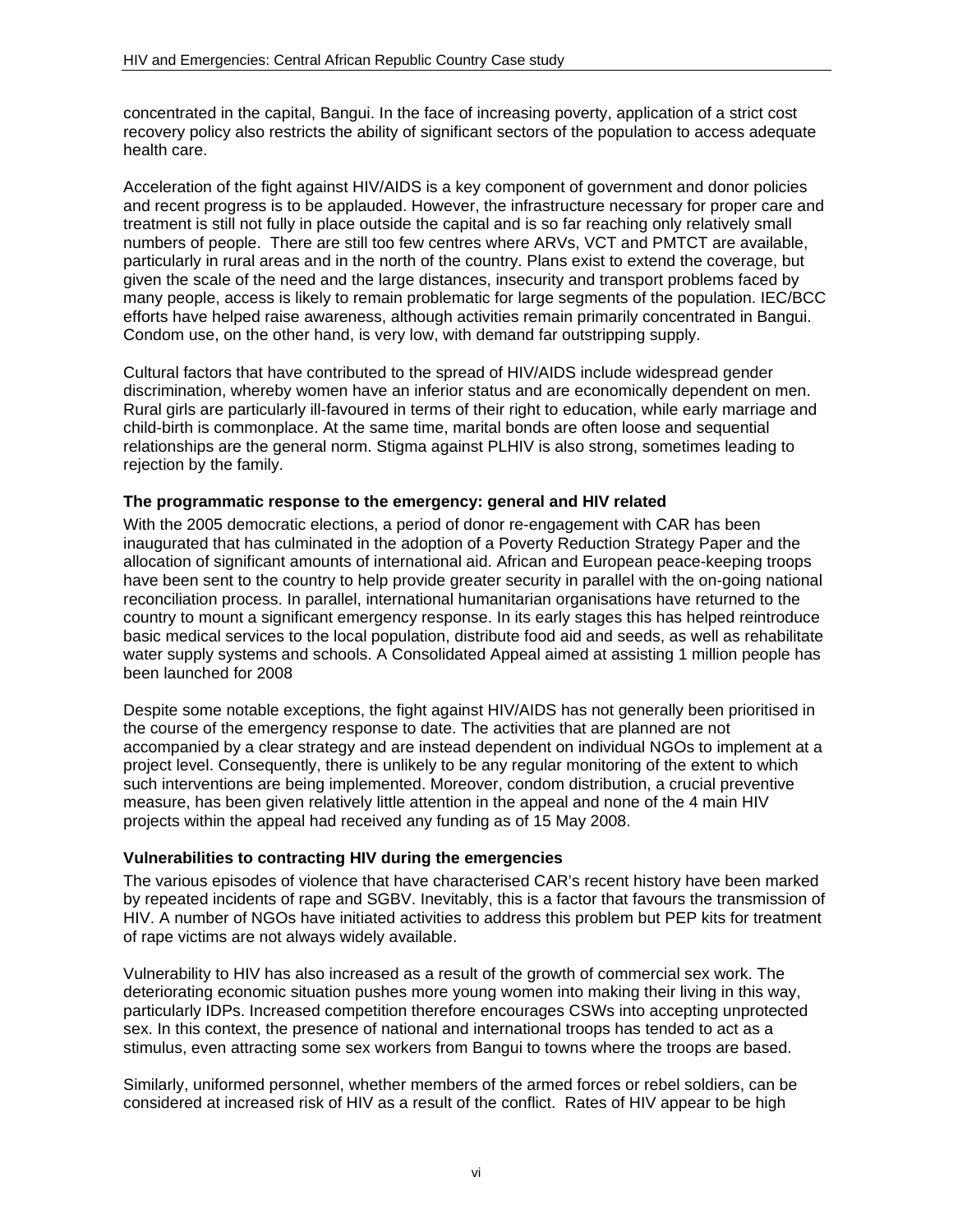among the FACA and a group of ex-rebel combatants met by the research team in Bouar. The former are issued with condoms, but the number is insufficient and the supply irregular. The latter do not have access to free condoms, VCT or health care even though some display symptoms of STIs. Unlike army personnel, however, they do not have access to food or any form of reliable income, a situation which - in the case of the women particularly – is liable to push them into transactional sex.

Despite the fact that IDPs generally manage to stay together as a family unit, a number of women interviewed had either lost their husbands or taken refuge without them. Widows/abandoned women constitute a particularly vulnerable sub-group. Elderly and handicapped people are sometimes left behind in the original villages and can be presumed to be living in an extremely precarious state. IDPs reported various changes in their lifestyles, including reliance on paid daily labour as their main source of income, dependency on food aid, an inability to pay for medicines, poor hygiene, and the fact that they can no longer send their children to school. Such conditions are likely to reduce their immunity to illness, thereby increasing their vulnerability to HIV, or push them into behaviour that puts them at greater risk of contracting the virus. Any IDPs that are already HIV positive are likely to find themselves less resistant to the disease, making them fall sick more quickly.

#### **Resilience and coping during emergency situations**

In response to the various security threats, large numbers of people have sought refuge in the bush, in neighbouring towns or by crossing the border. Sometimes they move back and forth between different locations depending on the security situation in a given area. There is only one IDP camp inside CAR, in the town of Kabo, where about 5000 people are living. Those in towns are in a slightly less precarious position since they can find daily labour and access humanitarian assistance, although health care is often still beyond their reach.

#### **Vulnerabilities of PLHIV during the emergency**

PLHIV households tend to live in greater poverty than other households because they have to cope with more dependents, increased health costs and reduced incomes. In response, they sell off productive assets and their inability to access health care and schooling declines. Access to ARVs has only recently become a reality for many PLHIV in CAR. These life-saving drugs are still far from widely available, particularly for those in more remote rural areas. There have been severe difficulties in introducing planned facilities in areas affected by conflict due to the lack of trained personnel willing to work in these regions. Even in some areas where ARVs are available, supply problems can occur. Some people are reported to have abandoned treatment because of high transport costs or because they were unable to reach the facilities due to conflict and insecurity. However, there is no evidence of increased stigma or discrimination because of the emergency.

#### **Resilience and coping amongst PLHIV affected by the conflict**

PLHIV in the capital have responded to their increasingly difficult situation by reducing the amount of food they eat, by getting into debt or begging. Those eligible for food aid sometimes resort to selling these supplies in order to afford ARVs and other basic supplies. A loose network of associations of PLHIV has been formed and has been given official recognition. The federation has helped its members gain access to various economic activities.

#### **The effects of the emergency on service provision – health services**

While access to preventive services and treatment is slowly improving in CAR, insecurity has directly affected medical staffs, who are deterred from working in conflict-affected parts of the country, except where significant bonus payments are made by NGOs. The lack of qualified personnel is a severe constraint in implementing treatment programmes for PLHIV. The conflict has also led to the widespread destruction of health centres: one third are out of action after being looted or falling into neglect. Moreover, falling incomes have reduced people's ability to access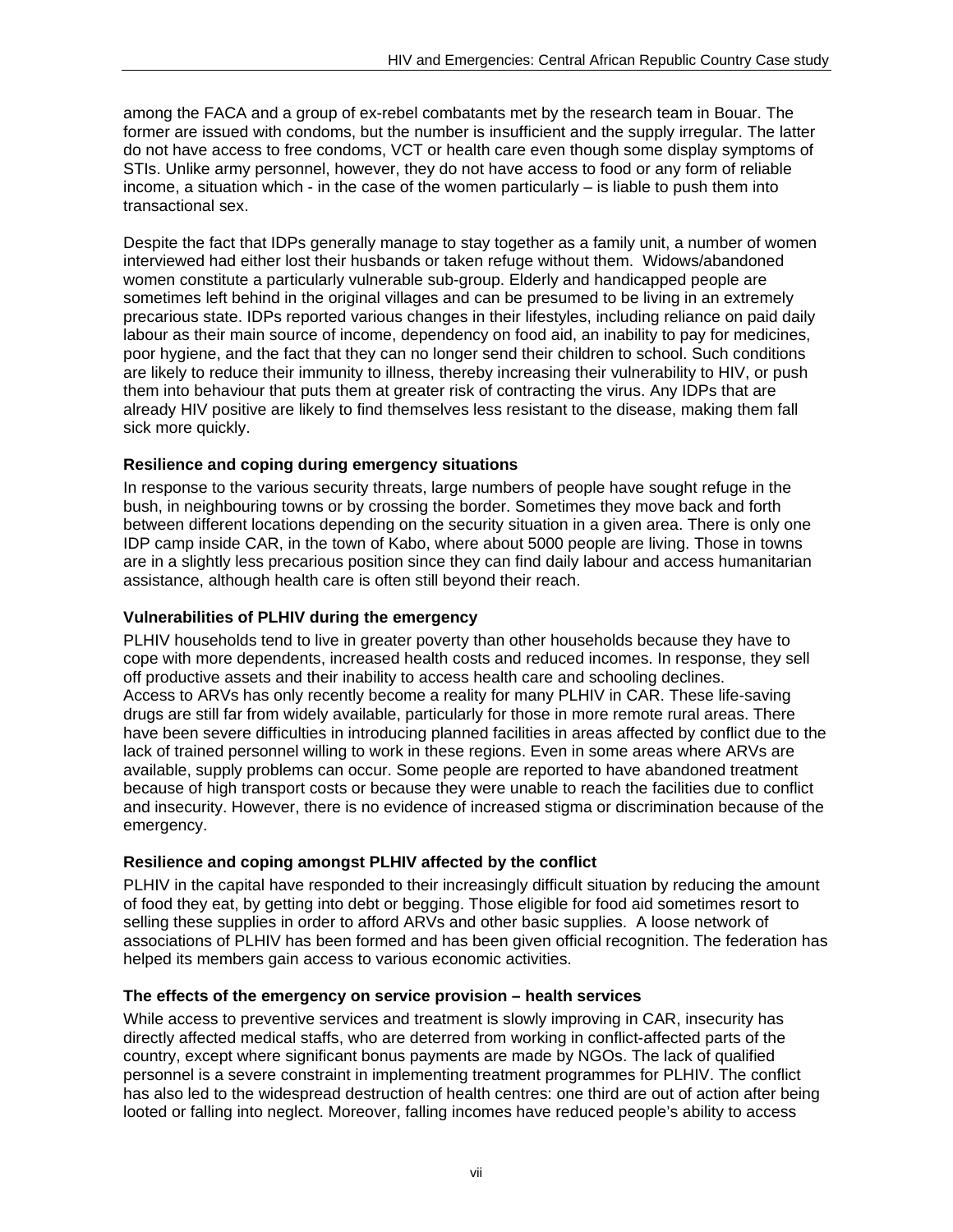basic health care because it has become prohibitively expensive, although humanitarian NGOs operating in the conflict areas offer services for free.

As a result of the insecurity, roll-out of nationwide VCT, PTMCT and ARVs has been delayed, with the northern regions worst affected by the slow pace of implementation. The humanitarian crisis has slowed down training and supervision, as well as IEC/BCC activities. Security issues also gives rise logistical problems, such as ensuring adequate supplies of drugs and materials. In some cases, new buildings have been constructed and staff recruited, but the VCT centres are not yet functional. Key informants consulted appeared not to be aware of the time-table for their opening. PMTCT services are available in some conflict-affected areas but not others.

There is a severe shortage of condoms in many parts of the north. While many of the participants in the focus groups understood the importance of using condoms, they do not readily have access to them. This situation seems to be partly due to problems in the supply chain, but is made worse by the prevailing insecurity.

Secure blood supplies remain a challenge in most of CAR. In most provincial hospitals, blood is supplied by family members and is screened before being used but the amount made available in this way is very small. Moreover, essential hospital supplies such as surgical gloves are not always available.

#### **The effects of the emergency on service provision – other basic services**

The prevailing violence and insecurity has destroyed the already limited social and productive infrastructure, forcing many people into growing poverty and a return to a subsistence economy. Real per capita income has fallen to become the lowest in the Central African region, while the incidence of poverty has increased. Food security is also becoming a serious problem.

Water and sanitation services have been among the casualties of the conflict in CAR. Water supply and village pumps have been destroyed or fallen into disrepair. Education has also been severely affected. The gross school enrolment rate has fallen as a result of high costs, insecurity and distance, a situation which tends to penalise girls in particular, since they have significantly lower enrolment rates than boys. The conflict has also led to schools being destroyed and teachers fleeing the affected areas.

#### **Key findings**

- The roll-out of VCT centres, PMTCT facilities and distribution of ARVs has been slow, at least in part due to the difficulty in posting staff to remote rural areas suffering from conflict and insecurity. Where HIV services do exist, it is partly thanks to NGOs who make additional salary payments, but the state does not have funds to make similar incentive payments. The existing level of provision is not sufficient to enable much of the rural population to have access to HIV prevention and care services.
- The cumulative effect of the multiple crises in CAR has been to stifle production and internal trade, crippling the rural economy and rendering large sections of the population significantly more vulnerable (among them IDPs, PLHIV, CSWs and some ex-combatants). Reduced internal commerce, on the other hand, is likely to have reduced the exposure of transport workers, a group previously considered to be at high risk of HIV.
- The conflict and insecurity has had a serious impact on the capacity of these vulnerable groups to contribute towards the costs of health care. Consequently, the cost-recovery policy currently applied, which includes drugs for STIs and IOs, often prevents them from gaining access to appropriate care and treatment.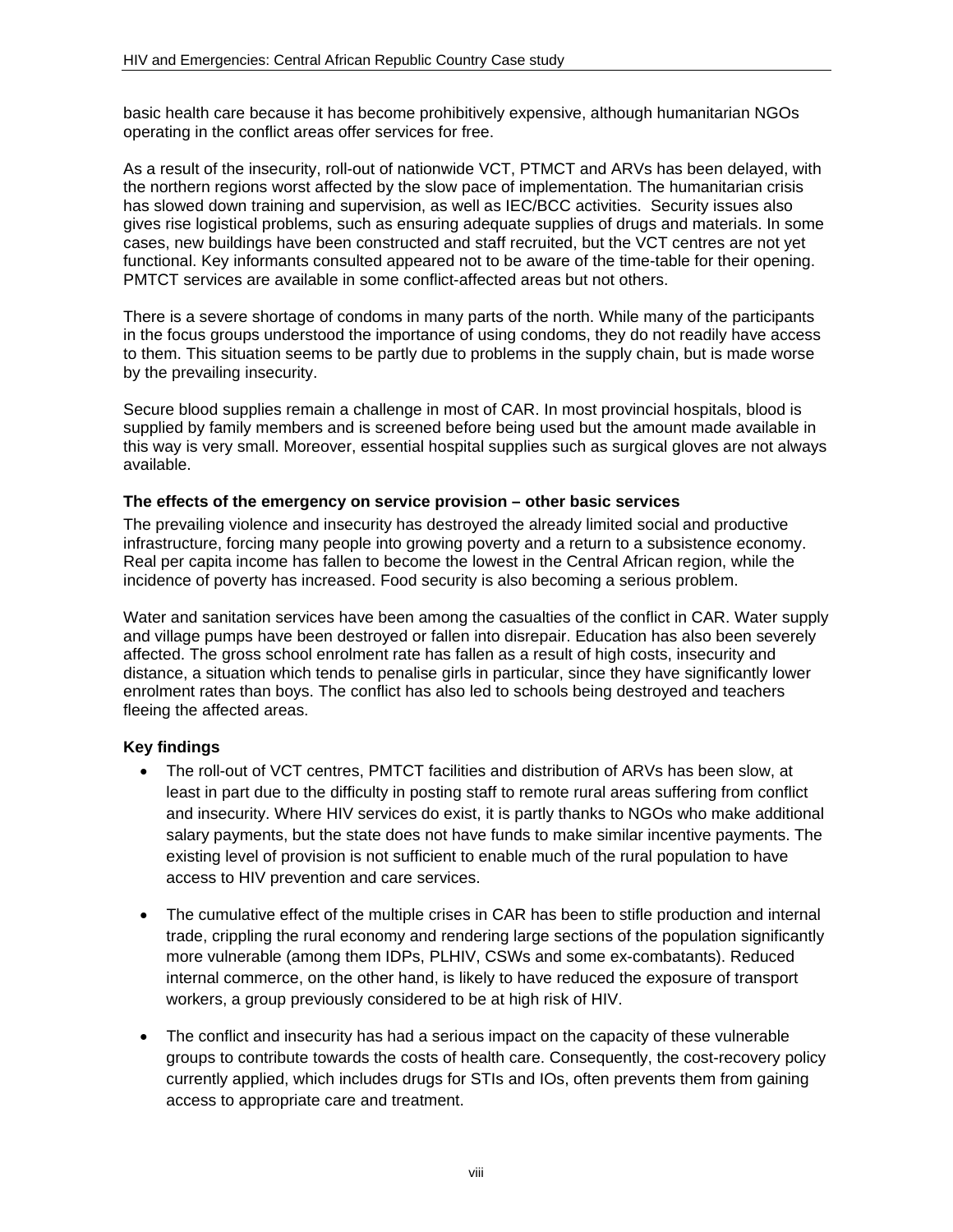- HIV interventions have tended to be side-lined in favour of immediate life-saving measures pending an improvement in the security situation. While protection measures are essential, HIV needs to be tackled in parallel with humanitarian efforts and not left until a later stage. The conditions for an explosion of the epidemic exist (health system close to collapse, displacement, basic prevention and treatment measures not in place). While other more visible priorities are absorbing much of the efforts of the humanitarian community, HIV is almost certainly spreading rapidly.
- Demand for condoms far outstrips their availability. Groups such as IDPs and other poor sections of the population cannot afford to use their scarce cash to purchase condoms.
- No specific provision appears to have been made for targeting HIV positive IDPs, including those who do not know their status. Those in the Kabo refugee camp or attending distributions of humanitarian aid are an easy target group who could be the focus for IEC/BCC as well as VCT. The particular needs of this sub-group – in particular the fact that they may shortly be returning home to areas where access to ARVs will be more difficult – should be taken into account and planned for.
- Despite the existence of widespread and repeated incidents of rape, PEP kits are not readily available in most parts of the country.
- There are indications that some ex-combatants who have been demobilised but have not been integrated into a formal reinsertion programme are seriously affected by HIV. They should be considered a particularly vulnerable group for whom a programme should be developed.
- There are credible reports to indicate that the presence of international peace-keeping troops is leading to an increase in commercial sex work. Such practices compromise efforts to control HIV both in CAR and the sending nation. It is imperative that the issue is taken seriously by military authorities and the international bodies overseeing their missions.
- There is a dearth of qualitative information about HIV-related services and PLHIV in CAR. A better understanding of how different groups are likely to be affected by the disease is necessary in order to tailor responses appropriately, particularly IDPs.

### **Recommendations**

- Targeted distribution of free condoms is a crucial and cost-effective step towards halting the spread of HIV and must be considered an urgent priority. Various means of distribution can be considered, such as including them as a routine item in all hygiene kits or during food distributions. Information about correct condom use should also be provided. Military personnel should be given access to condoms at all times.
- Opening of the remaining VCT centre in Birao should be seen as a key priority, while more detailed plans and targets need to be developed for extending the roll-out of ARV, VCT and PMTCT services to the sub-prefecture level. Adequate resources will need to be allocated by donors to enable this to happen at the earliest possible date.
- A review of the cost-recovery policy should take place that acknowledges the high level of vulnerability of groups such as IDPs and PLHIV. Greater use should be made of exemptions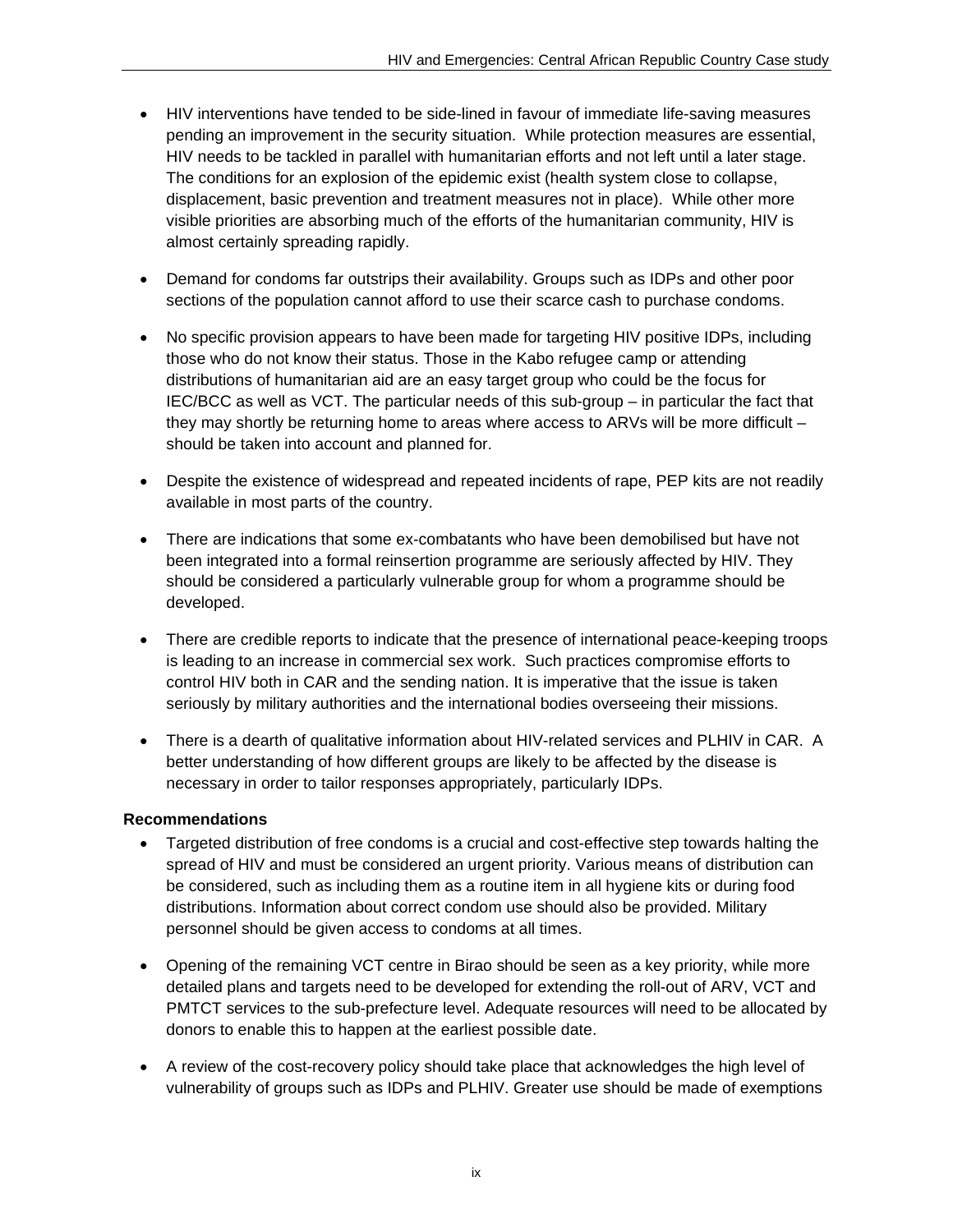from payments for treatment and funds made available by donors in order for this to be possible. PLHIV should not have to pay for treatment for OIs.

- Given the already high rates of HIV in CAR and the factors identified in this report that are likely to fuel the epidemic still further, HIV cannot be seen as an 'add-on' to other humanitarian interventions and a response should be mainstreamed into all projects. All appeals should explain what the impact of the planned work is likely to be on HIV, what action is envisaged that will help reduce HIV transmission. HIV-linked indicators and budgets should be specified. If necessary, extra resources should be made available in order to carry through this undertaking. Adequate monitoring must take place to assess progress against these indicators and levels of funding obtained.
- International donors should take rapid steps to ensure full funding for the key HIV projects in the Consolidated Appeal for CAR for 2008.
- Strategies need to be developed to target IDPs' needs with respect to HIV prevention, care and treatment. These strategies should to allow for the fact that IDPs are mobile and may return to their places of origin. To facilitate this step, more health professionals need to be trained in prescribing ARVs.
- Strategies to make more PEP kits available on a timely basis at a decentralised level need to be developed. More medical staff should also receive the necessary training to deal with suspected cases of SGBV discretely.
- The ex-combatants in Bouar and elsewhere should be quickly integrated into a demobilisation programme that will provide them with a livelihood. They should be given emergency aid (e.g. hygiene kits, including condoms), treatment for STIs, and enabled to have access to the local VCT programme.
- All international troops stationed in CAR should be given mandatory HIV training and encouraged to come forward for VCT. Condoms should be made readily available to them. Peace-keeping budgets should ensure that adequate resources are put aside to this effect.
- More studies need to be commissioned in order to obtain a better understanding of the social dimensions of the HIV epidemic in CAR.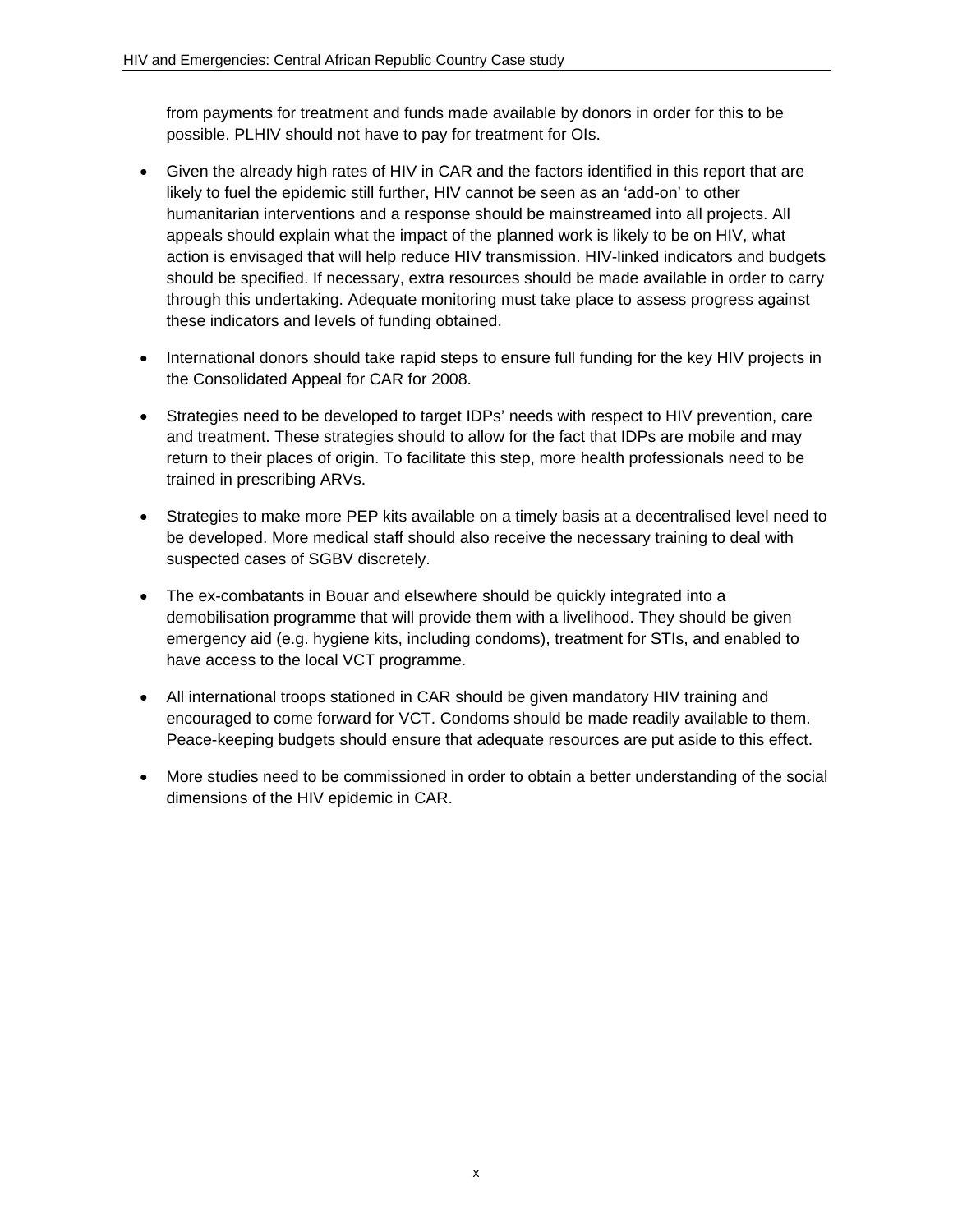# **1. Introduction**

ODI, in partnership with WFP and supported by UNAIDS, is carrying out a study on HIV and emergencies. The study aims to assess the impact, which different types of emergency situations have on people living with HIV (PLHIV), HIV-related services and vulnerabilities to new HIV infections. It is in 2 phases: the first phase involves a literature review with 3 inter-related aims: 1) to review existing literature on HIV and emergencies; 2) to develop a conceptual and operational framework for thinking about HIV in emergencies situations; and 3) to identify gaps in the literature and areas for further exploration. Phase 1 has now been completed (see Samuels and Proudlock, 2007). Phase 2 aims to go someway towards filling in the gaps through carrying out a number of case studies. In order to obtain as wide-ranging a perspective as possible, the countries selected for the case studies represented countries facing different kinds of emergencies, different prevalence rates and more generally different kinds of contexts and cultural settings. Selected countries include: Haiti, Sri-Lanka, Mozambique, Central African Republic (CAR) and Kenya.

The current report focuses on the CAR country case study. CAR was selected for being a complex but largely forgotten emergency in a high prevalence country. At the time of writing, it is going through a delicate post-conflict period marked by serious insecurity. Nevertheless, given the protracted and over-lapping nature of the humanitarian situation in CAR, and because it is interlinked with the failure of development policies, it is hard to draw a distinct line between the situation before and after the emergency

After providing an explanation of the methodology used for the study, this report gives an overview of the country context, paying particular attention to the development of the HIV epidemic and of the emergency situation. It subsequently takes a brief look at the emergency response and the extent to which this has incorporated HIV before attempting to identify some of the key impacts the humanitarian situation has had on HIV. It concludes with some findings and accompanying recommendations for tackling HIV related vulnerabilities and subsequent coping in the Central African context more effectively.

# **2. Methodology of assessment**

This report is based on a 10-day mission to the Central African Republic by a team composed of one international and one local consultant, who were joined for the field visit to Bouar by the local UNHCR HIV focal point. Four days were spent on a field visit to the town of Bouar in Nana Mambere prefecture, while the remainder of the time was spent in the capital, Bangui. The mission, originally planned for 13 days, had to be curtailed due to the unfortunate personal circumstances of the international consultant which prevented a second field visit to Bossangoua (Ouham Prefecture) from taking place.

The location for the field visit was selected in accordance with the following critieria:

- areas directly affected by the humanitarian emergency
- areas that were accessible given the time-frame available and in the light of security considerations
- areas not visited by the recent Inter-agency mission, (see below),
- relatively high HIV prevalence rates
- relatively high incidence of poverty

The research team sought to build synergies between its work and that of the Inter-agency mission, led by UNHCR, which conducted a rapid assessment on HIV in conflict-affected areas in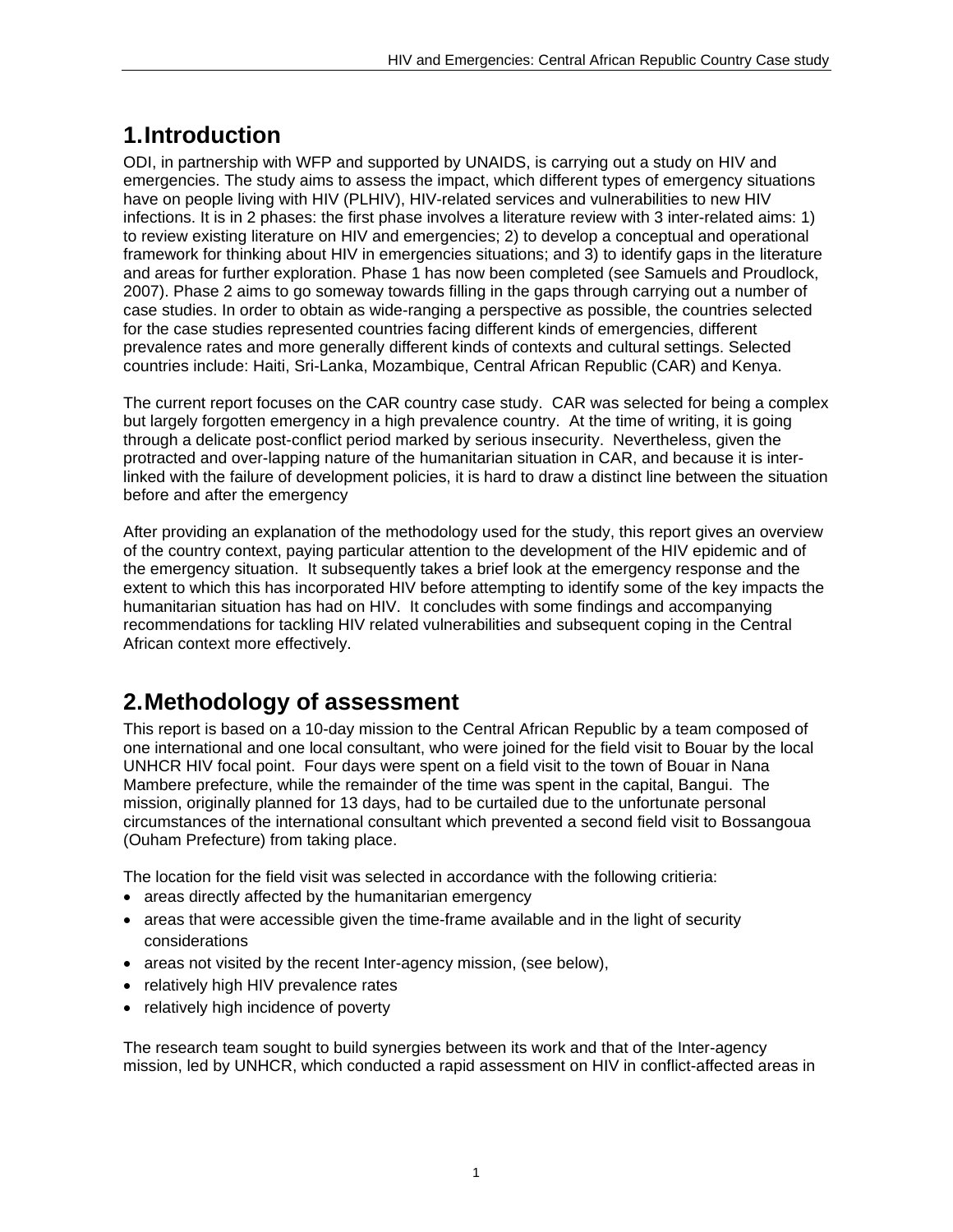CAR in the period immediately preceding the field work for this report<sup>1</sup>. This mission aimed to gain a better understanding of the vulnerabilities and risk of exposure to HIV of IDPs and of the host population, as well as to assess the response of the different actors involved in the fight against the HIV epidemic. The sites for the field visits to be made in the course of the current study were chosen in order to complement the ones visited by the Inter-agency mission, and one of the team leaders from the first study was able to join the research team brought together for the purposes of this research. Where possible, the preliminary conclusions from the Inter-agency mission have been used to triangulate the findings of this study and cross-references have been made on a number of occasions.

The current study suffered from a number of limitations. The primary constraint encountered was in relation to the security issue, which meant that certain areas were inaccessible to the research team, particularly given the short amount of time available for the work. Given these circumstances, it was not possible to visit the northern area of Vakaga that borders Sudan and Chad and which is experiencing the knock-on effects of the conflict in Darfur. Time restrictions also meant that certain key figures could not be met. It is also important to point out that, also due to security restrictions, the various groups interviewed, including the IDPs, were urban-based and are therefore not representative of the entire population that has been affected by the humanitarian crisis. Many IDPs remain confined to isolated bush areas where they can be assumed to be living in even harsher conditions than those of the people met during the course of the field work for this study.

Unfortunately, it was not possible to meet representatives of the international military forces based in CAR in order to obtain information about the extent that training on HIV/prevention measures have been taken into account. This was primarily because their field operations are decentralised and could not therefore be reached given the limited time-frame of the mission. Their presence was, nonetheless, very visible (patrols, presence in local bars, etc) in some instances, and the research team discussed their behaviour with the local population.

A further constraint was the lack of detailed studies on HIV and various aspects of rural livelihoods. It appears, for instance, that no proper KAP studies have been carried out in CAR, although UNICEF is planning to carry one out with youth in May 2008<sup>2</sup>. Nor is there much analysis of the social factors driving (or restricting the spread of) the illness, in particular the cultural values of different groups within the population; similarly, there is no reliable information about HIV in prisons, MSM or IDUs in CAR. Even data about rates of STIs is unavailable since the figures currently produced by health centres are not disaggregated.

A total of 10 IDIs were conducted with key informants in Bangui. Unfortunately, these did not include the Health Minister or a representative of the National Committee to Fight AIDS (CNLS) due to the former's travel and work commitments during the period of the mission in Bangui and the fact that the timing coincided with the General Assembly of the National Committee to Fight AIDS. In Bouar, 8 IDIs were carried out with local health professionals, development and NGO workers and local military officials (see Annex A) as well as 5 focus groups with PLHIV, IDPs, CSWs and ex-combatants (see Annex B).

 $\overline{a}$ 1 Evaluation Rapide de la situation des PDI et le VIH en RCA (draft report), April 2008. The mission, which was facilitated by UNHCR and UNAIDS, was conducted by a joint UN HIV team (UNFPA, OCHA, WHO, WFP, UNDP, UNICEF) together with state representatives (CNLS and MSPPLS) as well as local civil society (RECAPEV) and NGOs. It took place from 28 Feb – 4 March2008.) during which time teams were sent to Bozoum and Paoua/Bémal (Ouham Pende prefecture), Kaga-Bandoro/Ouandago (Nana-Gribizi) and Kabo (Ouham).

<sup>&</sup>lt;sup>2</sup> IDI with HIV/AIDS Programme Officer, UNICEF.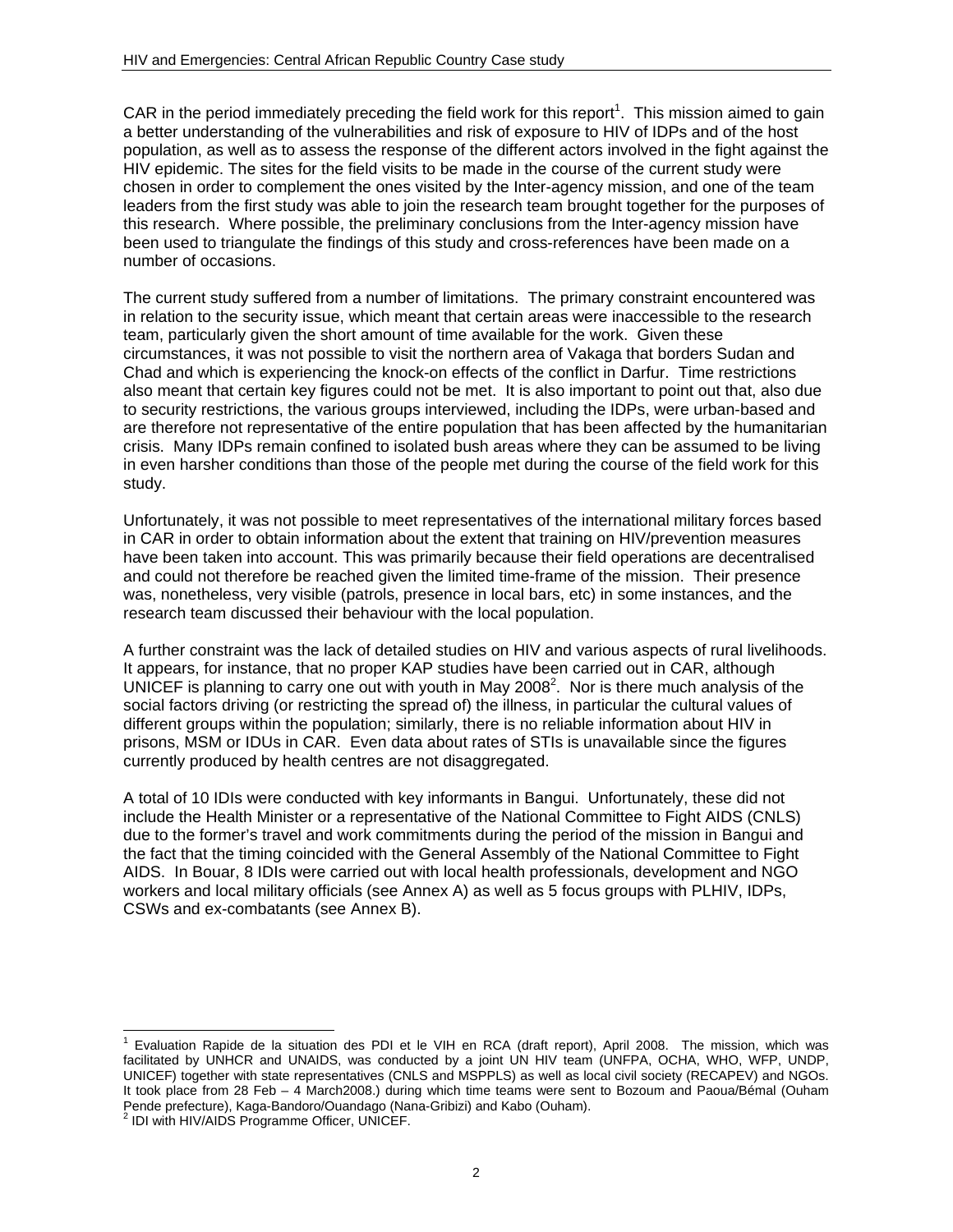# **3. Country context**

## **3.1 HIV epidemiology**

The latest and most reliable figures of HIV prevalence in CAR are from the Third Multi-indicator Cluster Survey (MICS) that was carried out in 2006 and which put the prevalence rate at 6.2% $^3$ . This confirms a serious and generalised epidemic that is affecting CAR more than any other country in the Central African region, and places the country as the ninth most seriously affected in the world (OCHA, 2008 p.2). HIV has thus become one of the major sources of mortality and morbidity among adults in CAR; as illustrated by the fact that 50% of all hospital beds are now occupied by AIDS cases (UNDP, 2006)

The national prevalence rate of 6.2% hides significant regional disparities, with rates ranging from 14.2% in Haut Mbomou in the east of the country to 3.2% in Ouham in the North West<sup>4</sup>. Prevalence is also twice as high among women as men (8% and 4% respectively), and is considerably higher in urban than in rural areas (8.3% as compared with 4.7%). All age groups of both sexes are affected, but of particular significance is the fact that the rate among young women is nearly 6 times higher than for young men of the same age (5.7% as opposed to 1%), reflecting the fact that women are infected at a younger age than men. In addition, women of higher socioeconomic groups tend to be relatively more severely affected than those from less well-off backgrounds.

Among the direct consequences of the spread of the illness have been loss of life, (24,000 deaths have been attributed to the disease, CNLS, 2006), a loss of human resources and productivity, and increasing economic and social costs. At a micro level, the illness results in a loss of income for affected families (idem) and a process of impoverishment. 250,000 people were estimated by UNAIDS to be living with HIV in CAR in 2006, of which 24,000 are children under 18; 140,000 children are believed to have been orphaned by HIV in the country (UNDP, 2007), with the number projected to reach 211,000 in 2015 (Rep. Centrafricaine, 2007). 30.5% of children are considered orphans and vulnerable children, although there is a higher proportion in urban than rural areas (35% as opposed to 22%, MICS, 2006).

The main mode of transmission is heterosexual. Among the most severely affected economic groups are teachers, men in uniform, migrants, commercial sex workers (CSWs) and transport workers. Among the most vulnerable groups to HIV infection are women and youth, with more than 50% of new HIV cases occurring in the 15-24 age group (MICS, 2006).

There are indications that knowledge of HIV is relatively widespread in CAR, although not yet adequate. A 2003 survey, for instance, found that 83.2% of women and 87.6% of men aged 15-24 were aware that systematic condom use can protect against HIV (UNDP, 2006), though it is important to note that awareness is slightly lower in rural areas and among women.

## **3.2 History of emergency**

Over the past 12 years, CAR has been affected by successive and overlapping bouts of armed conflict that have contributed to the current humanitarian crisis. The armed violence has come on top of policies that have failed to achieve meaningful development for the population, thereby creating a downward cycle of impoverishment and insecurity. Fear of attacks from the various armed actors -whether rebel groups, FACA, *zaraguina* or others (see below for further details) -

 $^3$  These statistics are significantly lower than previously published figures, a fact which key informants say is likely to be related to the method of calculation rather than any drop in prevalence rates. This ambiguity, however, makes any

monitoring of trends problematic.<br><sup>4</sup> It is important to note that the prefecture of Vakaga, which borders Chad and Sudan, was not included in the survey because of difficulties in collecting data due to the insecurity. However, the situation there is unlikely to be very different from neighbouring prefectures: Bamingui-Bangoran (7.7%) and Haute-Kotto (10.6 %).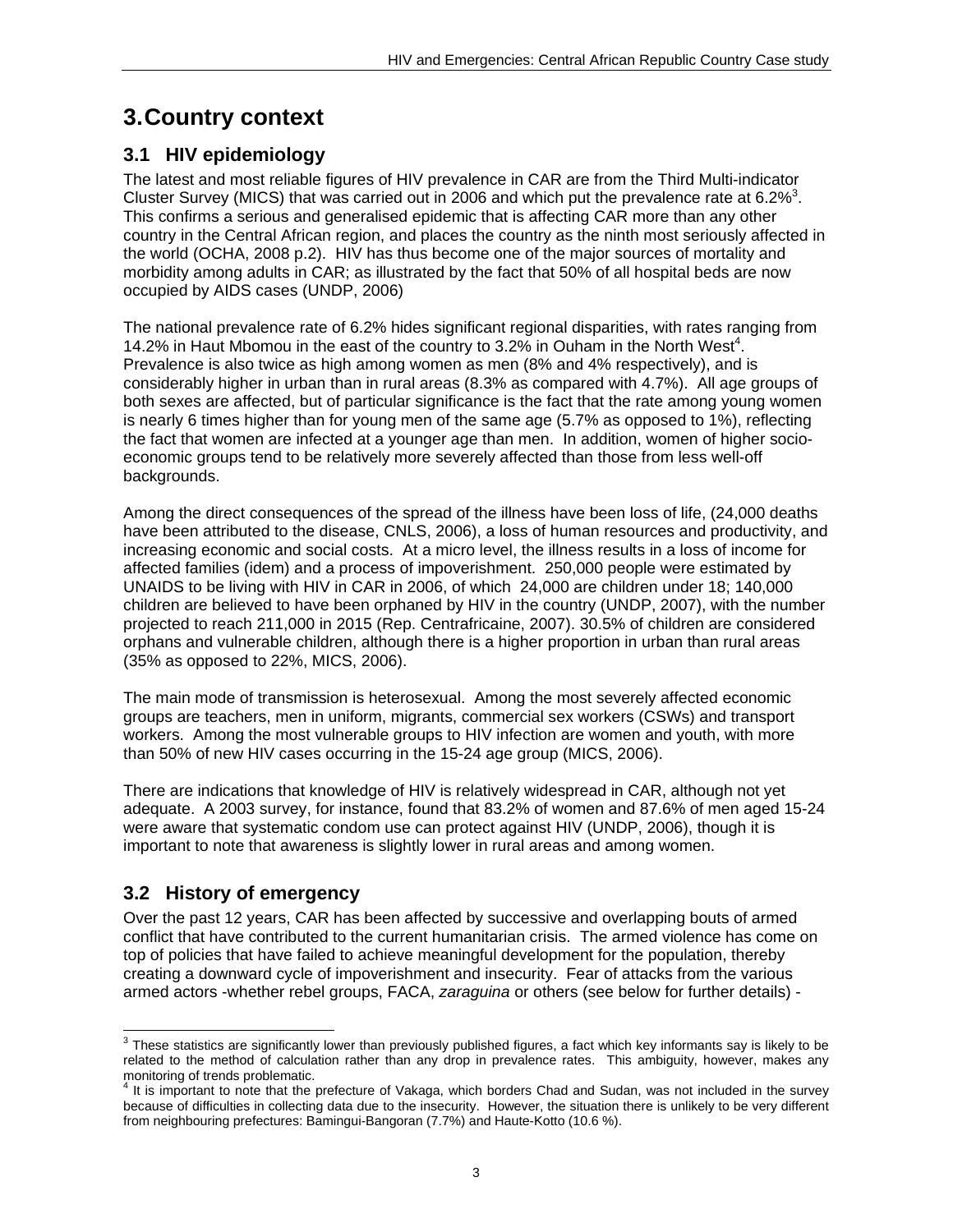has led to widespread displacement and the collapse of agricultural production. The incapacity of state authorities to guarantee security for the population in rural areas has led some commentators to characterise today's situation as a crisis of protection.

As a result, the Central African population, particularly that in the north, have faced multiple security threats over the last decade. Their combined effect has been to cause widespread displacement and destroy economic activity. Among these threats, the most significant have been the following:

- Various rebel groups, who have taken up arms in response to serious disparities in regional development and exclusion from the political process: the APRD (based largely in Ouham, Ouham Pende and Nana Gabrizi prefectures in the North West), UFDR (active in Bamingui-Bangoran and Vakaga prefectures) and FDPC. Their forces have engaged in violent confrontations with the army. While in some cases offering protection to the local population, the rebels have been accused of serious abuses, including killings, widespread rape, brutality, looting, forced taxation and the recruitment of child soldiers (HRW, 2007).
- The FACA themselves, together with the even more brutal Presidential Guard, have been accused of widespread extrajudicial executions and destruction of hundreds of villages in reprisal against those suspected of sympathising with the rebels. During the course of 2007, President Bozizé admitted that state forces have been responsible for serious abuses and declared his intention to bring such violations under control. Although no penal sanctions have been applied and impunity remains, such violent excesses are reported to be occurring less frequently5, although isolated incidents remain.
- Various transgressions of the border by other armed groups in the region. There are regular incursions from Chadian troops and rebels who come across the porous border to pillage. In addition, the spill-over from the Darfur conflict has already led to the arrival of several thousand Sudanese refugees and could potentially become more serious.
- Zaraguinas (otherwise known as coupeurs de route or highwaymen), i.e. organised bandits from various parts of Africa who allegedly benefit from the complicity of local people. While familiar in other parts of the region, the zaraguina have taken on considerable strength in CAR as a result of the inability of the army to control the territory and the prevailing climate of impunity. They operate throughout much of the country and, with the reduction in hostilities between FACA and the rebel groups, are now considered to be the most serious threat to civilians in the north of the country. They are responsible for repeated incidents of highway robbery, kidnapping6, burning and pillaging of villages, as well as killings. In general, the coupeurs de route are unable to function in rebel-held areas although some reports point to a blurring between the two groups, with some rebels accused of being 'rebels by day and bandits by night'. Zaraguina activity has caused massive displacement by those afraid of or targeted by them, causing them to abandon their traditional livelihoods7; reduced local and international trade; and prevented the return of refugees. In response to their presence, a number of poorly armed self-defence groups have been formed in certain villages.

l

<sup>5</sup> See for instance the interview with Toby Lanzer, UN Humanitarian Coordinator in CAR, IRIN Humanitarian News and Analysis, 3/4/08.<br><sup>6</sup> Many of the vict

Many of the victims are children. Families are forced to pay significant sums for their release (3 million CFA or \$6,600 in one news report) which can only be raised by selling assets and livestock in particular.<br>In This eitentian has fareed many nearle, particularly the Poubl or Miberare ethnic are

This situation has forced many people, particularly the Peuhl or M'bororo ethnic group, to abandon their traditional lifestyle and flee to towns or over the border into Cameroon or Chad. Others are said to have turned to banditry themselves.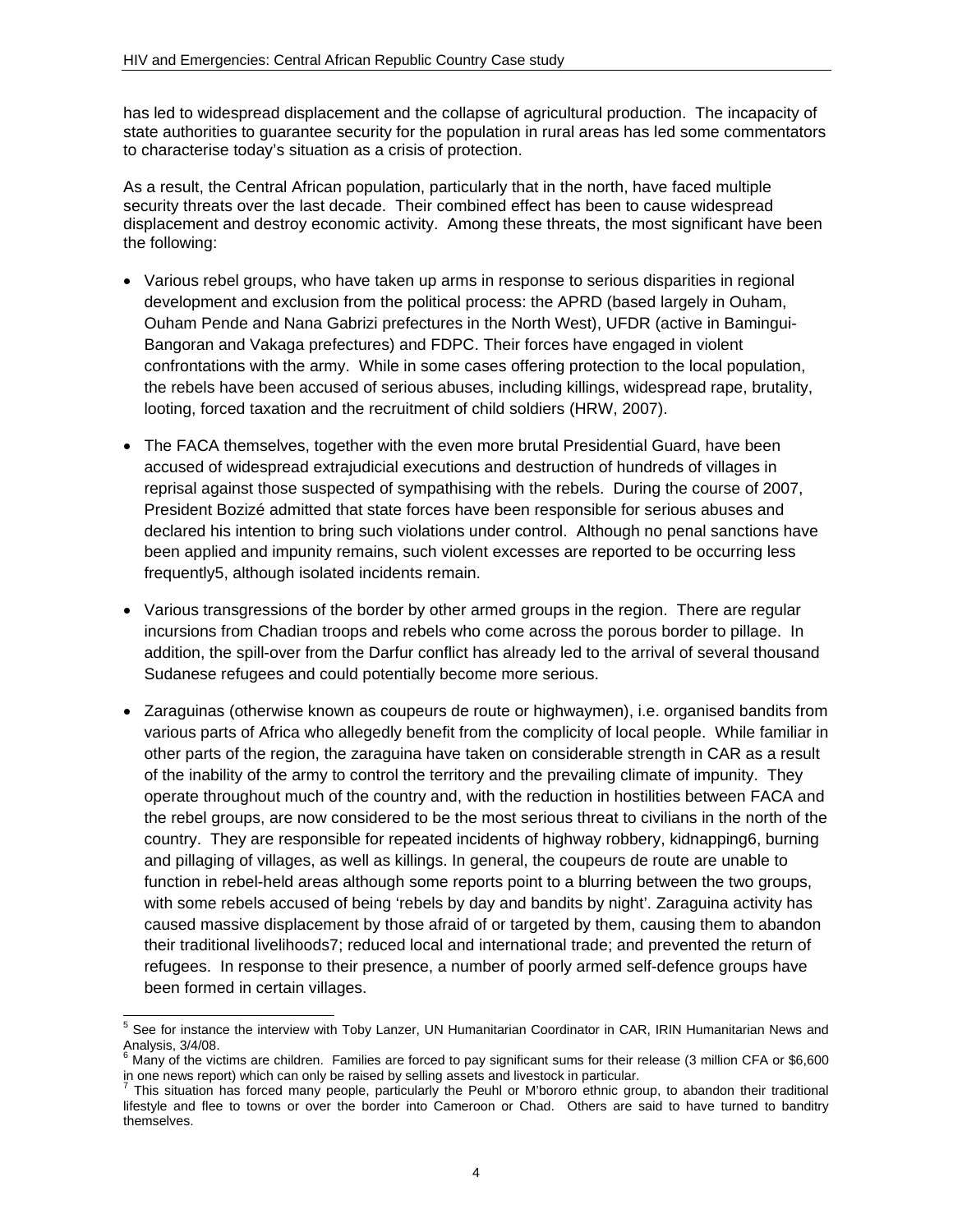• In the period preceding and immediately following the coup d'Etat of 2003, the capital, Bangui, and other areas of the country were subject to serious violence, including massacres of civilians and rape (see section 5.1.1.1 below). In the north of the country, civilians also became the target of indiscriminate killings, accompanied by attacks on the economic and social infrastructure (ICG, 2007). In 2007, the International Criminal Court announced its intention to investigate abuses committed during the fighting from 2002-03, a process which has recently led to the issuing of an arrest warrant and subsequent arrest of Jean-Pierre Bemba, the leader of the Congolese fighters.

The United Nations estimates that 1 million people were affected by the resulting humanitarian situation in 2007 and that nearly 300,000 had fled their homes. According to UNHCR, there are about 197,000 internally displaced persons (IDPs) inside CAR (a figure equivalent to 13.6% of the population in the north of the country, OCHA, 2008 p.2) plus approximately 101,000 refugees outside the country's borders, mainly in Chad and Cameroon. There are also 4900 refugees from Sudan, 3000 of whom arrived over the border to Sam Ouandja in the first half of 2007<sup>8</sup>. According to estimates by OCHA/UNFPA, approximately two thirds of IDPs in CAR are concentrated in the prefectures of Ouham and Ouham Pende in the north west of the country.

Significant progress has been made over the past year towards ending fighting in the north of the country and to overcoming the underlying conflicts which have given rise to the rebel movements. In April 2007, a peace agreement was signed between the government and the UFDR forces in the north east, while after a period with an informal truce, another has recently been concluded with the APRD in the North West. In parallel, considerable progress has been made towards holding an inclusive political dialogue that is intended to help end the cycle of instability and violent conflict that has so crippled the country. A 25-member preparatory committee has concluded its work, in the expectation that the full dialogue process will be launched by June 2008.

Nonetheless, occasional clashes continue between the army and the APRD in the North West and UFDR forces have yet to be reintegrated into national life, demonstrating how fragile the national reconciliation process is. According to the UN's Humanitarian and Development Partnership Team (HDPT), 'considerable concessions will have to be made if this dialogue is to be successful<sup>19</sup>. At the same time, credible reports of violent incursions into CAR by Ugandan rebels in late February/early March 2008 serve as a reminder of how regional factors can continue to destabilise the country.

## **3.3 Livelihood contexts**

Although the Central African Republic has considerable natural and mineral wealth (gold, diamonds, rich forests, good and abundant agricultural land, etc), these resources have remained largely unexploited and have never been used for the benefit of the population. The size of the country and the poor state of its infrastructure mean that many regions remain extremely isolated, particularly in the rainy season when they become practically inaccessible<sup>10</sup>. Nonetheless, river and road transportation are essential for trade and communications and cross-border population movements take place regularly, with consequent risks for HIV/AIDS transmission.

The country's population is predominantly rural (62%) and young (50% are aged under 18). Agricultural production is the mainstay of the economy and employs 75% of rural inhabitants (UNDP, 2006). However, this sector has been seriously disrupted over recent years as a result of

<sup>9</sup> Final countdown for the inclusive political dialogue, HDPT CAR press release, 2 May 2008, accessed on 19 May 2008<br>at www.reliefweb.int/rw/rwb.nst/db900sid/EGUA-7E9PL5?OpenDocument<br><sup>10</sup> It can take 2 weeks to reash flor

<sup>&</sup>lt;sup>8</sup> UNHCR Fact Sheet – Central African Republic, April 2008.<br><sup>9</sup> Fisel countdown for the inclusive political dialogue. HDPT

It can take 2 weeks to reach Sam Ouandja, where the Sudanese refugees are concentrated, from Bangui during this part of the year CAR: Cornered in the Centre, Humanitarian and Development Partnership Team CAR, powerpoint presentation, January 2008.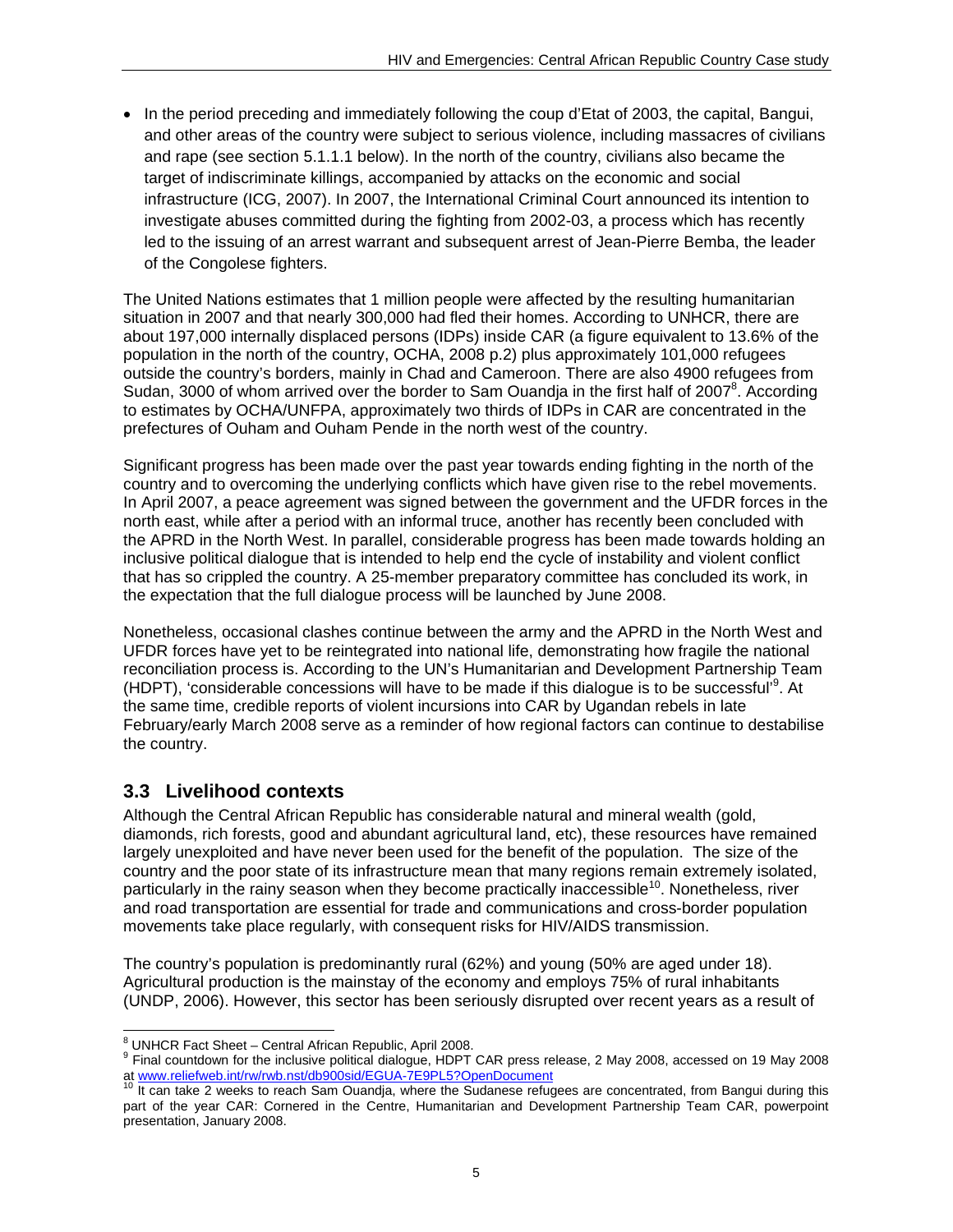insecurity, which has disrupted marketing networks and destroyed basic infrastructure. Food crops account for the largest part of agricultural production (particularly manioc and, to a lesser extent, corn and peanuts), although livestock, fishing and hunter/gathering activities are other important components of rural livelihoods. Production of cotton and coffee, previously important cash crops on which 15% of the rural population depended, has collapsed as a result of declining terms of trade and the destruction of productive infrastructure due to internal conflicts<sup>11</sup>.

Productivity in the sector is low, with farmers having difficulty accessing necessary inputs (e.g. fertiliser, tools, credit and technical support) as well as marketing their produce due to the poor road network and insecurity. Consequently, they have no incentive to cultivate more than small areas of land. Moreover, they use only rudimentary means of transport, which limits the amount of produce available on the market and pushes up prices  $12$ (UNDP, 2006). The various crises have meant that oxen for ploughing have died or been sold off, while hunter-gathering, which used to provide an important sources of protein in people's diet (game, caterpillars), no longer takes place to the same extent. According to a WFP/UNICEF study (2007), increasing areas of land are being left uncultivated due to the lack of incentive for farmers to grow crops that they will not be able to sell. 10% fewer households were able to plant their fields in 2006 when compared with 2003-04, while the area cultivated has been halved (falling from 0.6 ha per person to 0.3 ha). Ouham, Ouham Pende and Nana Gabrizi, areas that used to be considered the country's breadbasket, are among the prefectures most severely affected due to frequent rebel and *zaraguina* activity. Livestock production has also been severely affected by the humanitarian situation. Sixty percent of cattle herders are estimated to have left the country after having been the target of *coupeurs de route* (OCHA, 2008).

The 180,000 people who make their living through small-scale diamond production, concentrated in the east of the country, on the other hand, have been relatively unaffected by the direct effects of conflict and insecurity (UNDP, 2006).

With the decline of the country's small industrial base, the urban population is increasingly reliant on a growing informal sector (UNDP, 2006). Nonetheless, poverty is slightly less widespread in cities, where 68% live below the poverty line, as opposed to 73% of rural households. Urban dwellers also benefit from better access to basic services and have been relatively unaffected by the conflict and insecurity that has affected the country over the last few years. Nonetheless, food shortages have led to increased prices, presumably aggravating the food insecurity that affects vulnerable families such as those with PLHIV (see Section 5.2.1).

## **3.4 Health environment prior to the emergency**

The public health system is organised around 7 regions which are sub-divided at the prefecture level into operational units. Health care is delivered at the community level through a system of dispensaries, health centres and hospitals, with referrals made to regional university hospitals and specialist centres at the central level.

Health indicators have tended to deteriorate sharply over recent years. Infant mortality, for instance, has increased from 97 per 1000 in 1995 to 132 per 1000 in 2003, largely as a result of malaria, the prevalence of which is 32% for children under 5 (UNDP, 2006), combined with other serious childhood conditions such as respiratory infections, diarrhoea and malnutrition. Thirty-eight percent of children under 6 have retarded growth, one in 10 children suffers from severe malnutrition, and 74% of those aged 6 -36 months lack vitamin A (OCHA, 2008). Maternal mortality also represents a serious and growing problem, doubling to 1355 deaths per 100,000 live

l  $11$  Three out of 4 cotton processing facilities were closed following the pillaging that accompanied the political struggles of 2002-03.

Despite the relatively high prices at market, the producers receive only very low prices for their goods given the difficulty in accessing markets. As a result, they end up buying back the same produce during the hungry season that runs from April to June at high prices (UNDP, 2006).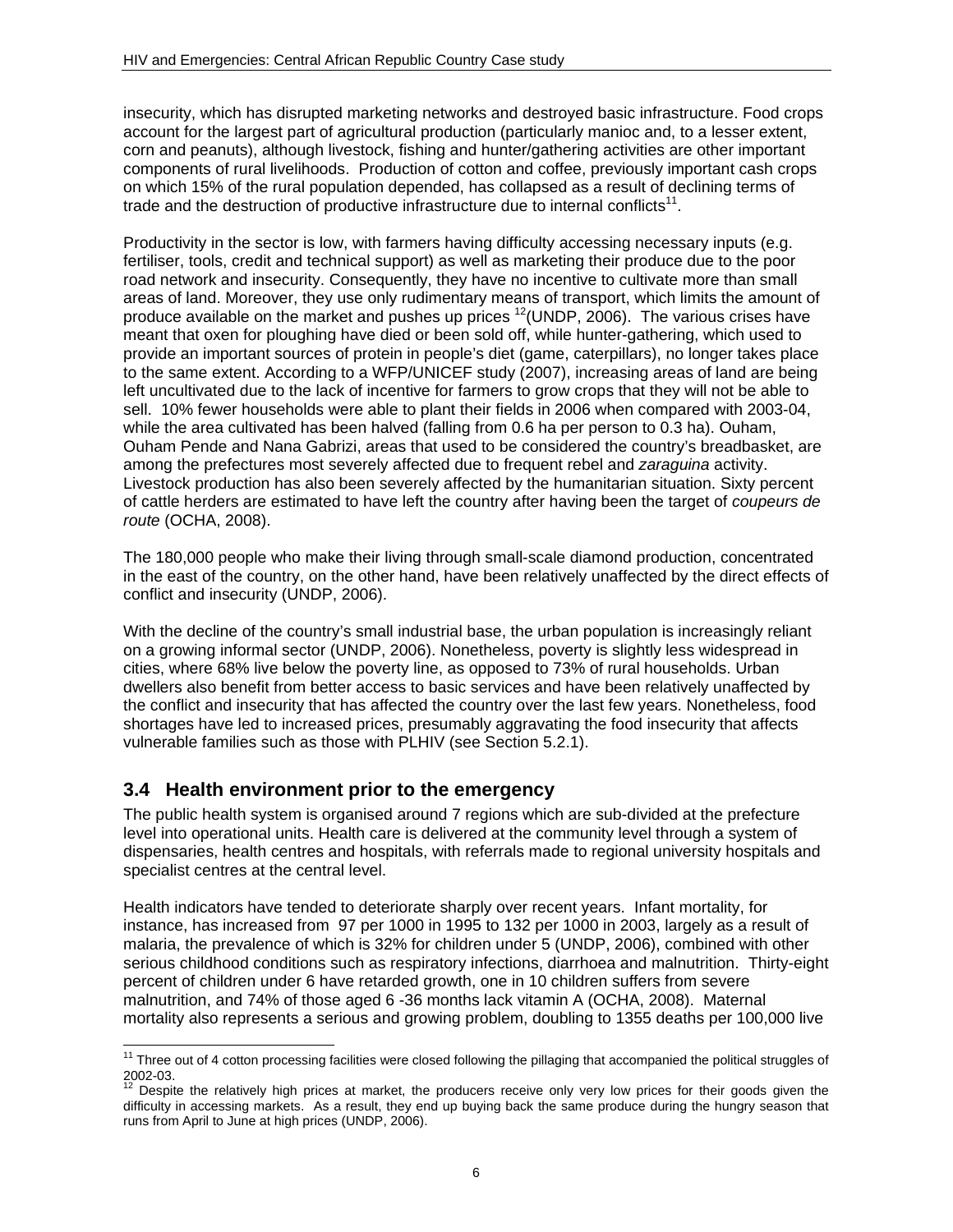births in 2003, as compared with 683 in 1988. This negative trend reflects increasing problems related to the quality of health services and, in particular, difficulty of access due to distance, cost and insecurity.

Among the major issues encountered are: a lack of funding, qualified personnel, facilities and equipment, as well as shortages of basic drugs. In addition, however, many facilities are hard to reach for rural dwellers. More than 25% of the population have to travel more than 25 kms to reach the nearest health facility, a distance which is impracticable in circumstances where transport is often not available. Moreover, there are serious regional disparities in terms of available facilities. There was only 1 doctor per 29,100 people in 2000 (OCHA/UNFPA), health staff are mainly concentrated in Bangui (including 90% of specialists), while there are currently only 900 nurses, 13 dentists and 17 pharmacists in the whole country (OCHA, 2008).

Health services have been severely under-funded over the last 10 years, representing less than 6% of the national budget. A cost recovery policy implemented in accordance with the 1987 Bamako Initiative is routinely applied in an attempt to help ensure more sustainable funding of drugs and services. However, this policy leads to prohibitively high costs being imposed on users, which in turn creates serious problems of access to health care given the extensive – and increasing - poverty of the majority of the population (see Section 5.3.1). In contrast, humanitarian NGOs operating in the conflict areas tend to offer services for free, although in some cases they are considering a transition towards a health insurance scheme<sup>13</sup>.

In order to address these serious failings, priority objectives for the health services identified in the recently adopted PRSP include improving the quality of care and ensuring availability of qualified health personnel; regular availability of drugs, including ARVs and laboratory materials; strengthening HIV prevention efforts in order to encourage behaviour change and reach vulnerably sectors of the population, including women and youth; improving care and treatment for PLHIV.

Acceleration of the fight against HIV/AIDS is a key component of governmental and donor policies in an effort to improve public health for CAR's population (it is one of 3 priority areas under UNDAF). The body responsible for HIV coordination is the National Committee for the Fight against HIV/AIDS (CNLS). Its work is guided by the National Strategic Framework for the Fight against HIV/AIDS 2006-2010 which identifies 3 main priorities:

- 1. Prevention (including prevention & treatment of STIs, wider availability and promotion of condom use, extension of PMTCT, improved blood supplies);
- 2. Improved treatment and care for PLHIV (specifically providing access to ARVs and drugs for OIs in all sub-prefectures of the country)
- 3. Promotion of a multi-sectoral approach, better management and coordination, and monitoring and evaluation.

Despite these commitments, there are tremendous difficulties in implementing a speedy and appropriate response in the current context, particularly as it affects the north of the country. A review of past national HIV programmes has revealed that decentralisation of measures to combat HIV has been very weak. A survey carried out on behalf of UNDP has shown, for instance, that 75% of health agents had been trained in HIV, compared with only 35% in rural areas (UNDP,  $2006$ <sup>14</sup>. Inadequate coordination and lack of involvement of different sectors in the fight against HIV has also been highlighted as a weakness of the system in the past (Central African Republic, 2007), although efforts are currently underway to improve this situation with the appointment of HIV focal points and the development of action plans in various ministries. Nonetheless, further efforts need to be made to ensure that adequate coordination takes place at a more decentralised level.

<sup>&</sup>lt;sup>13</sup> IDI with Medical Coordination, IRC.

 $14$  On the other hand, 90% consider their training to have been insufficient for them to be able to care for PLHIV.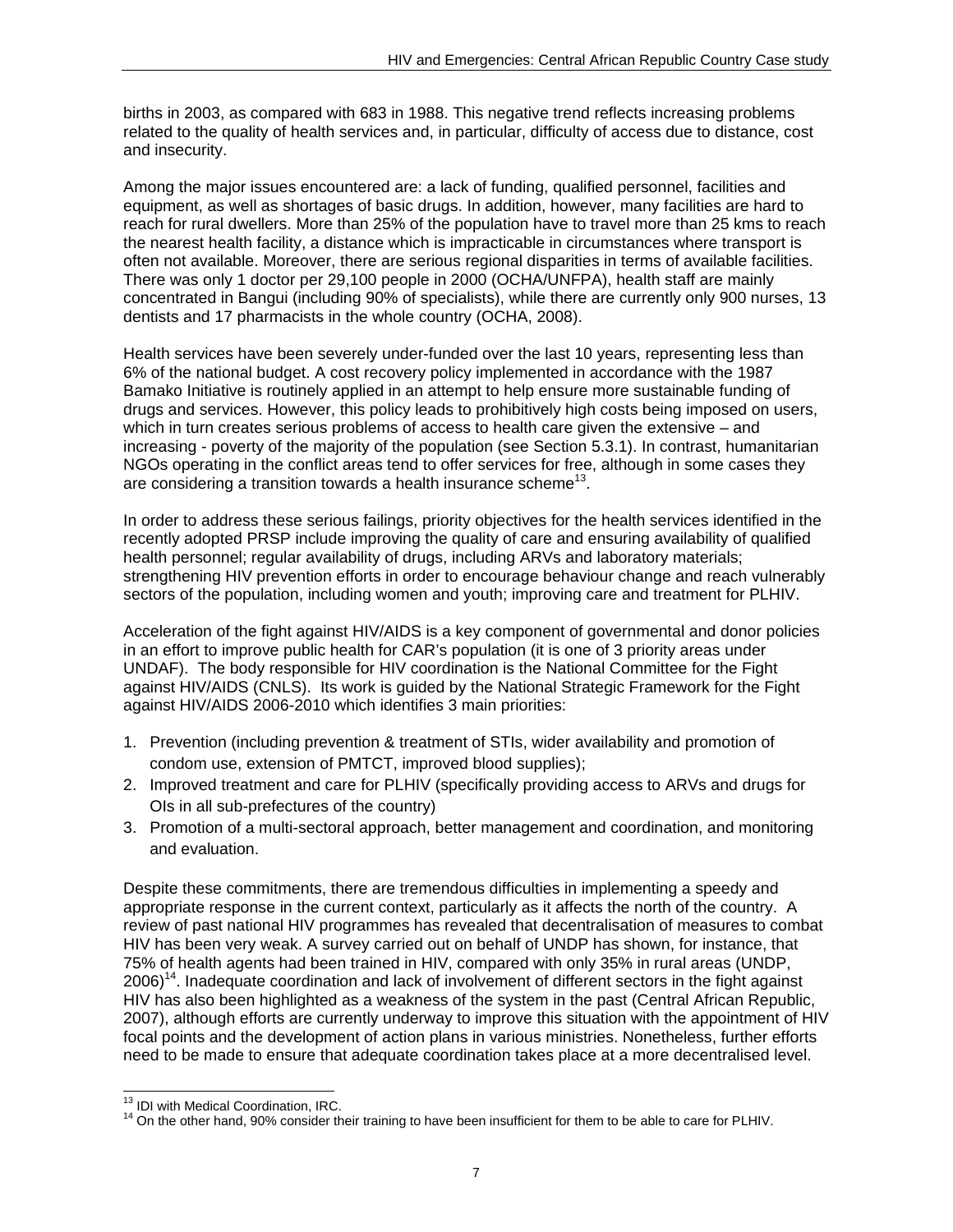Uncertainties around funding are cited as one of the factors that restricts effective planning to meet the scale of the challenge posed by HIV. Senior officials concur that the total funding available is insufficient given the scale of the epidemic in CAR (only \$7.7m in 2005, for example, UNDP, 2006). Today, funding is primarily received through the Global Fund, which has until recently been managed by UNDP. Funding through the  $7<sup>th</sup>$  round will be transferred to the CNLS, with UNDP providing the necessary capacity building for this to take place. Further funding is received through other sources, e.g. the Congo/Obangui/Chari River Basin Initiative<sup>15</sup>, although this latter source does not cover ARVs. At present PEPFAR has no involvement in the country.

A number of institutions are involved with IEC/BCC, including local and international NGOs and UNICEF, which trains peer educators in various parts of the country. Activities aimed at young people and other target groups within the wider population are carried out in Bangui and other areas, but are largely inadequate outside the capital.

Significantly, condom use is extremely low in CAR. The procurement system is weak and unable to respond to the demand, particularly in rural areas. An estimated 12 million per year are required but the current supply, from all sources combined, including social marketing, is 6 million. In 2007, UNFPA was able to provide 1.5 million free male condoms, which were distributed primarily through state health facilities and NGOs, and they will be making 300,000 female condoms available in 2008. Subsidised condoms are also available in some areas through PSI at a cost of 50 CFA (12¢) for a pack of 3 but, according to several key informants, there are far too few sales points.

## **3.5 Cultural context prior to the emergency**

The Central African Republic is composed of more than 80 ethnic groups, the largest of which is the Baya (estimated to compose 33% of the population<sup>16</sup>), each with its own characteristics and traditions. Nonetheless, most people speak the national language, Sango. According to the latest census data, 50% of the population are Christian (25% Catholic, 25% Protestant), plus 15% Muslim and a further 35% who practice traditional religions. Traditionally women have an inferior status within society and are economically dependent on men. Since the adoption of the 2004 constitution, there is no longer any legal discrimination against women but it persists in practice. UNDP's gender-related development index ranks CAR as 148 out of 156, a situation which indicates severe gender discrimination. Some of the constraints on women's development identified in the National Policy for the Promotion of Equality and Equity are their lack of mobility, low self-esteem, lack of access to and control over resources (including education) a lack of access to information and technology and a lack of decision-making power at a household or higher level. Few women are present in posts of responsibility, while levels of domestic violence are high: 45% of women have been beaten by their husband or a relative (République Centrafricaine, 2005).

Despite the fact that the legal age for marriage is 18, early marriage - often polygamous - is common (58% of women are married before the age of 15, (CNLS, 2006) and tends to be accompanied by early child birth, which carries a number of health risks. Mainly for the same reason, the fertility rate is high (5.1 children per woman) while contraception use is low, only 19% of married women use any form of contraception (MICS 2006).

A number of traditional practices associated with female genital mutilation (FGM) are common. Excision<sup>17</sup> is practised on 36% of women, particularly in the Centre and North West, and is quite common among certain ethnic groups, often being carried out on girls as young as 9 or at the time

l <sup>15</sup> A regional HIV prevention programme aimed at reducing the threat of HIV transmission related to the intensive commercial traffic along these rivers adopted under the umbrella of ECCAS.<br><sup>16</sup><sub>17</sub> The Banda, Mandijia and Sara constitute 27%, 13% and 10% respectively.

<sup>&</sup>lt;sup>17</sup> A form of FGM described as 'partial or total removal of the clitoris and the labia minora (WHO Fact sheet #241 at http://www.who.int/mediacentre/factsheets/fs241/en/ consulted on 10/6/08).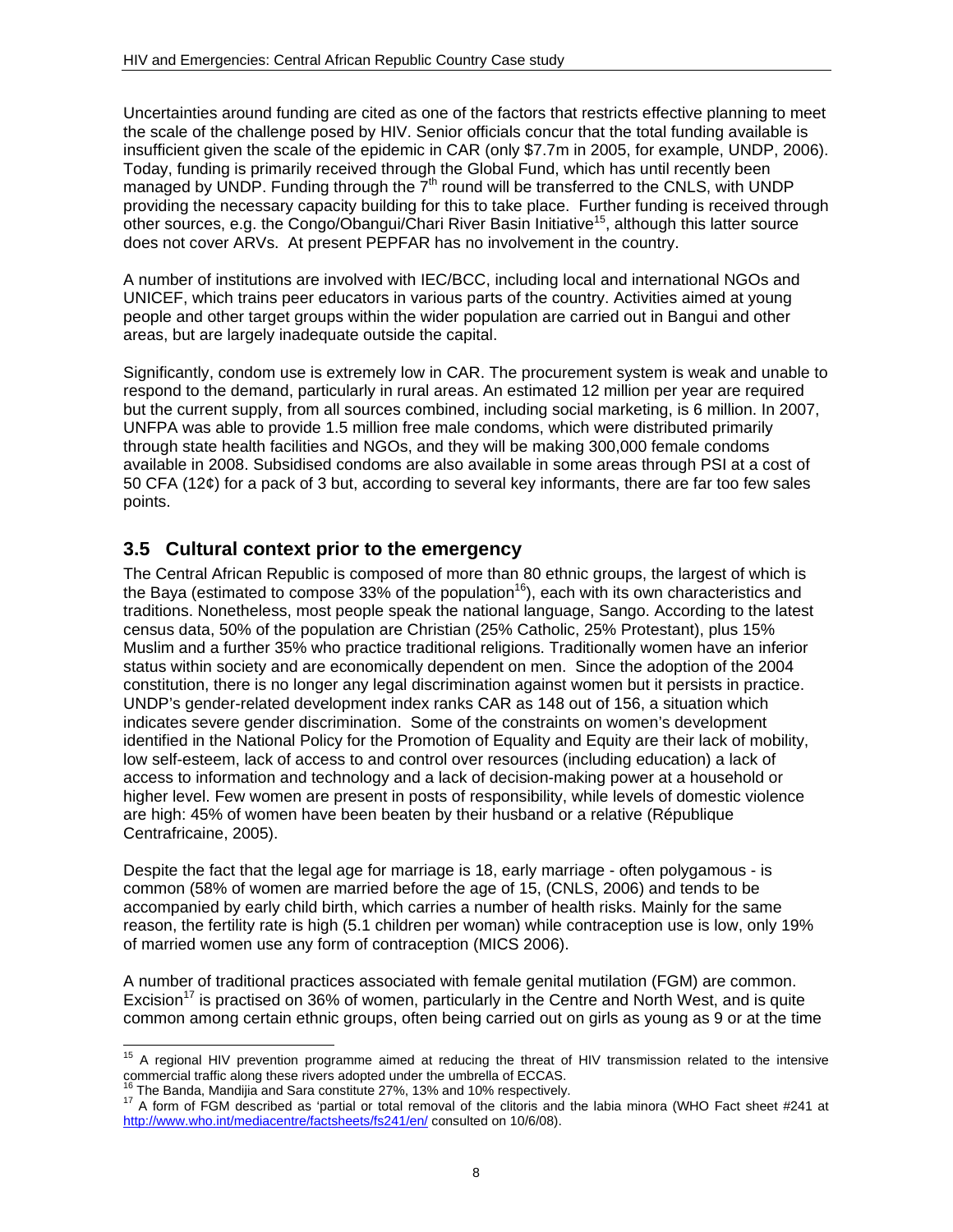of marriage.<sup>18</sup> Muslim women are considered to be particularly at risk of HIV transmission due to strong cultural taboos and are therefore increasingly being targeted for prevention efforts.

Few young people are currently using condoms. MICS indicates that 25% of young women had sex with occasional partner over the last 12 months, of which only 41% used condoms, (MICS, 2006). Moreover, in many communities, marital bonds are loose and it is frequent for both partners to leave one relationship and enter another, in a pattern of sequential relationships.

PLHIV face a considerable level of stigma and discrimination. Market sellers find that people will no longer buy from them if their status is known, people do not want to sit next to them, and even family members make pejorative remarks because they believe that their relative will soon die<sup>19</sup> (although in focus groups some PLHIV report that with access to appropriate information, rejection by family members is reduced).

## **4. Programmatic response**

### **4.1 What was the emergency response?**

The 2005 democratic elections that confirmed François Bozizé as President, have helped introduce a period of transition and greater legitimacy for the government, leading to a normalisation of relations with donors and a resumption of international aid (suspended in 2002). In 2007 a Poverty Reduction Strategy Paper was finalised and was presented to a donor Round Table at which \$600 million of aid was pledged over the coming 3 years. It is built around 4 pillars, one of which is the development of human capital. Health and the fight against HIV, TB and malaria is one of the priority actions envisaged as part of this policy.

- In an attempt to help provide the security the country so badly needs, various international forces are now present in the country. They are:
- FOMUC, a multinational contingent of about 380 military personnel from Congo, Gabon and Chad, mandated by CEMAC, the Economic and Monetary Union of Central Africa;
- Fifty South African military personnel, present as a result of a bilateral agreement between the two governments, intended to support the reform of the Presidential Guard; and
- EUFOR a European force created following Security Council resolution 1778 (2007) in response to concerns about the regional implications of the Darfur conflict. The troops have started to be deployed to the areas bordering Sudan and Chad, where they will be based in the town of Birao. The force is intended to have a final strength of 3,700. Its mandate is to protect civilians and to facilitate humanitarian assistance and personnel.

At the same time, there has been an increase in the number of international humanitarian NGOs from 3 in July 2006 $^{20}$  to 35 by the end of 2007, some of which have successfully managed to negotiate operations behind rebel-held lines. These organisations have helped provide basic health services to the local population following the almost-complete collapse of the state health system. Frequently this means paying staff bonuses above the national salary scale in order to provide the necessary incentive. It has also meant that emergency-affected populations are receiving free consultations in certain circumstances. Their presence has led to an improvement in

<sup>18</sup> <sup>18</sup> CAR: Our daughters have no future, IRIN Humanitarian News and Analysis, accessed at<br>www.irinnews.org/PrintReport.aspx?ReportId=78233</u> on 19/5/08.

<sup>&</sup>lt;sup>19</sup> IDI with the President of RECAPEV.<br><sup>20</sup> CAR: Cornered in the Centre, Humanitarian and Development Partnership Team CAR, powerpoint presentation, January 2008.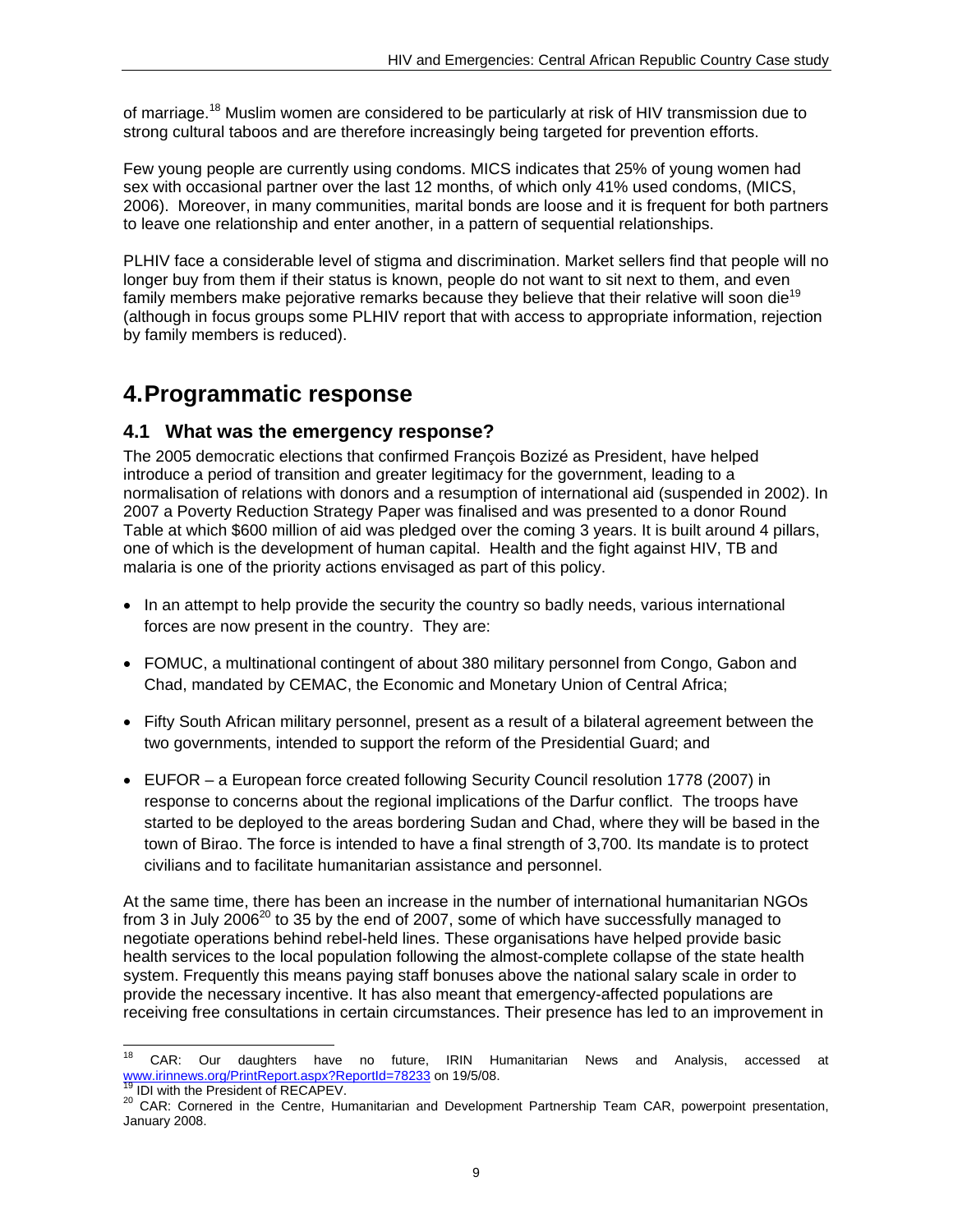vaccination coverage for infants so that over 80%, are now fully vaccinated (as opposed to 32% at the time of the MICS survey in 2003). Likewise, the coordinating mechanisms that have been established enabled a rapid and effective response to the meningitis out break in Kaga Bandaro in February 2008 $21$ .

In an effort to provide education for displaced children, UNICEF has developed a programme to rehabilitate schools, provide materials and to recruit and train parents in basic teaching skills so that they can compensate for the lack of regular teachers. In addition, the humanitarian community has been responsible for, among other things, distributing food aid to 210,000 people and seeds to more than 45,000 families, rehabilitating water supply systems, as well as managing to establish effective mechanisms for the coordination of their activities under the auspices of the UN's Office for the Coordination of Humanitarian Aid (OCHA).

With OCHA's backing, a Consolidated Appeal for 2008 has been prepared for a total value of \$94.3 million, incorporating actions planned by NGOs and members of the UN system. It is aimed at assisting 1 million people. As of 15 May 2008, 36% of this amount had been funded (but only 7% or \$1.6m in the health sector, which includes HIV and responses to SGBV)<sup>22</sup>. A similar appeal was put together in 2007 and raised \$81 million<sup>23</sup>.

## **4.2 How was HIV addressed in the emergency response?**

Generally, HIV has not been prioritised in the course of the response to the humanitarian emergency, although there are some notable exceptions. The World Food Programme (WFP), for instance, has identified PLHIV and orphans and vulnerable children (OVC) as among the most vulnerable and has included them as target groups for its food distribution programme. The IRC launched a comprehensive programme including PTMCT, a secure blood supply, treatment for STIs, VCT, ARV, condom distribution and awareness-raising in their area of operation. Part of their efforts have focused on the FACA and the rebels. In the 2007 Consolidated Appeal, HIV was included as one of the objectives in the health sector and a certain number of activities in the field of prevention were carried out. As a result, 10,225 people participated in VCT activities, 1697 peer educators and 1948 community agents in conflict areas were trained in HIV/STIs, and UNFPA distributed 1.4 million condoms (OCHA, 2008 p. 9).

Five priority areas are identified in the Consolidated Appeal for 2008 (protection; health; shelter and non-food items; food security; water; sanitation and hygiene) together with 3 strategic priorities (enhancing protection of affected populations; provision of life-saving assistance; linking humanitarian assistance, early recovery and development). HIV is therefore not singled out as a priority, although one of the 5 objectives listed for the health sector concerns strengthening the response to STIs and HIV/AIDS, including support for vulnerable and at-risk groups. Those at risk groups include: victims of sexual abuse, PLHIV, IDPs, refugees, adolescents, pregnant women, and men/women in uniform. Among the priority needs identified is improved access to HIV/STI prevention services, including VCT, secure blood supply, and decentralisation of PMTCT and ARVs in the regions affected by conflict. However, there is no clear strategy that has been defined for implementing this area of work, which instead is dependent on individual NGOs to implement at a project level.

<sup>21</sup> 21 Even though humanitarian organisations have been able to use their status to negotiate access to vulnerable populations in areas under rebel control, they are still not able to reach all areas. Mobile clinics organised by MSF near Batangafo and Markounda, for instance, had to be suspended because of insecurity as of January 2008 (SIDA/SRSA Donor Mission to the North West, 11-15 January 2008).

<sup>22</sup> Only one other project, an FAO initiative aimed at improving food security for HIV-AIDS affected households, specifically aimed at addressing HIV-related needs, is included in the appeal outside the health sector.

Financial Tracking Service consulted ton Relief Web at http://ocha.unog.ch/fts2/pageloader.aspx?page=searchreporting\_display&CQ=cq100608214713LNY1eCV9Fd&orderby=Decision\_Date&showDetails=1 on 10 June 2008.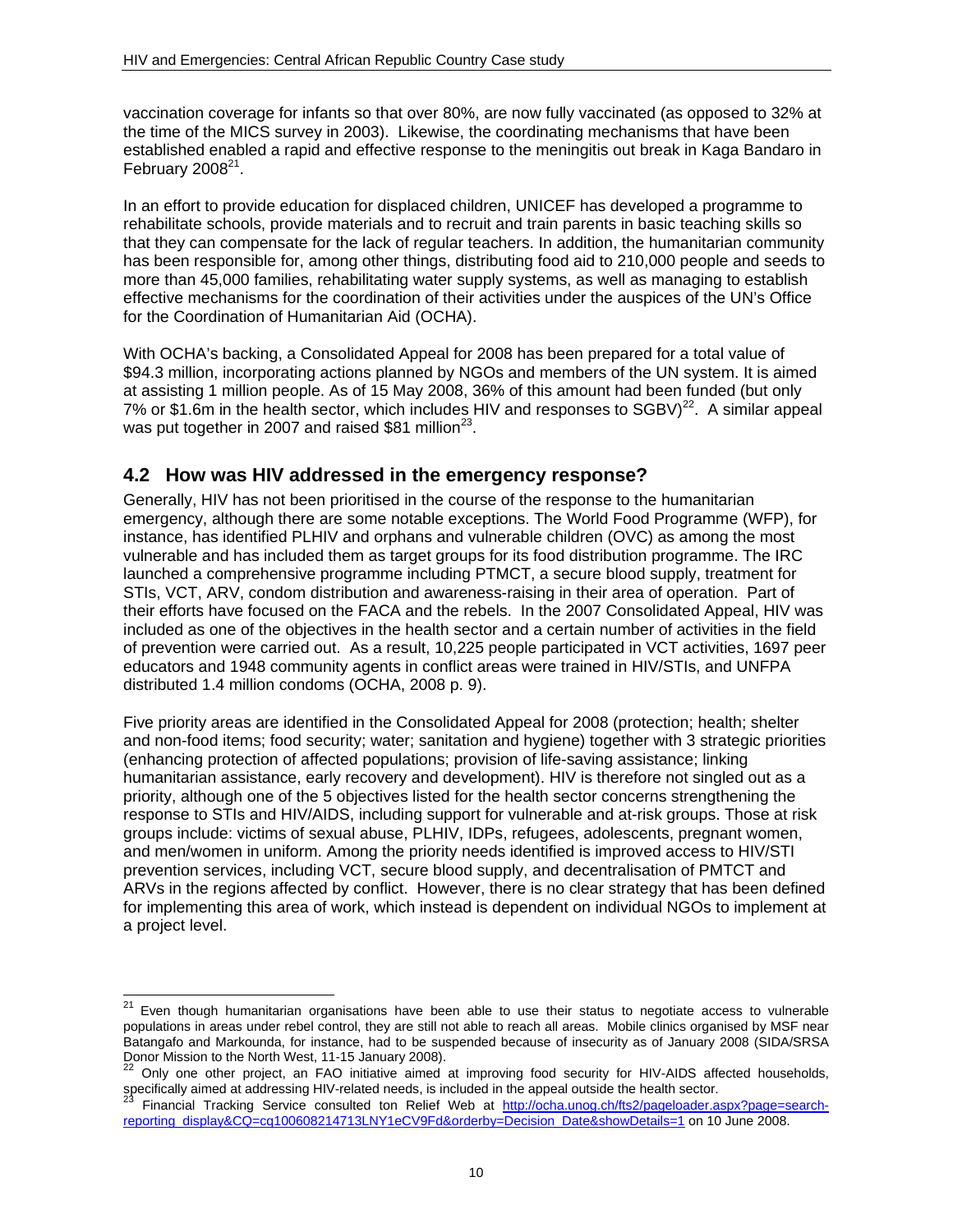Importantly, however, the appeal does give considerable importance to the issue of SGBV, including the provision of PEP kits, but again, these projects remain almost completely unfunded at the time of writing.

Despite the existence of a number of projects that include HIV as part of the appeal, the fact that the epidemic is not made a sectoral priority is likely to mean that there is no regular monitoring of the extent to which HIV-related interventions are actually being implemented. Given the factors identified in this report pointing to the risk that HIV could increase sharply in CAR, this omission is potentially serious. Although other immediate needs may seem to merit more urgent attention, the consequences of the relative down-playing of the risks of HIV transmission in the face of these competing priorities could have very costly consequences for the country in the future both in terms of the loss of human life, reduced productivity and the increased health burden.

A rapid analysis of the content of the appeals that do address HIV shows that, to the extent that HIV is included as a concern, the majority of projects choose to address the epidemic through IEC rather than more fundamental preventive interventions, such as condom distribution. Despite prevalence rates of more than 7% in emergency-affected areas, almost no attention is given to the specific needs of PLHIV. Moreover, free condom distribution – one of the cheapest and most effective ways of preventing the spread of HIV – is left to UNFPA through its regular channels despite the large unmet demand clearly identified during the course of this study (see section 3.4 above). Other institutions need to get involved urgently with condom supply in order to help bridge the shortfall in supply.

Four out of 26 projects in the health section of the appeal<sup>24</sup>, (representing 12.4% of the total figure for health, i.e. a total value of \$2.9m), address HIV as a central focus, with a further 7 including the illness in a significant way and 3 in a minor way. However, it is important to note that as of 15 May 2008, none of the 4 HIV projects had received any funding.

# **5. The effects of the emergency**

## **5.1 On vulnerable groups**

### **5.1.1 How, why and who has become more vulnerable to HIV infection?**

### **5.1.1.1 Victims of sexual violence**

The various episodes of violence that have characterised CAR's recent history have been marked by repeated incidents of rape and SGBV. Although sexual violence seems to be more intense in certain areas and at certain periods, it has, at times, reached alarmingly high levels. Inevitably, this is a factor that favours the transmission of HIV.

In the document justifying its decision to open an investigation into the situation in the country, the International Criminal Court (ICC) refers to sexual violence as having been a 'central feature of the conflict'. It has received credible reports of at least 600 rapes over the 2002-03 period, while acknowledging that this number is likely to under-represent the true figure. At that time, Congolese troops led by Jean-Pierre Bemba, known as the *banyamulengues*, committed widespread rape in areas such as Bangui, Bouar, Bossangoua and Bozoum. In many instances, the offences are said to have been committed with aggravating circumstances (collective rape, forced incest, the use of harmful objects, etc) and have resulted in the stigmatisation of the victims, as well as HIV infection $25$ .

An investigation into the same events conducted in 2006 (Koudounguere R. Et al, 2006) comes to a similar conclusion and argues for survivors to be given access to the full range of medical care

<sup>&</sup>lt;sup>24</sup> Respectively CAF-08/H10, H11, H12 and H15

<sup>24</sup> Respectively CAF-08/H10, H11, H12 and H15 25 ICC-OTP-BN-20070522-220-A\_EN, *Background: Situation in the Central African Republic, Overview*, ICC, 22 May 2007.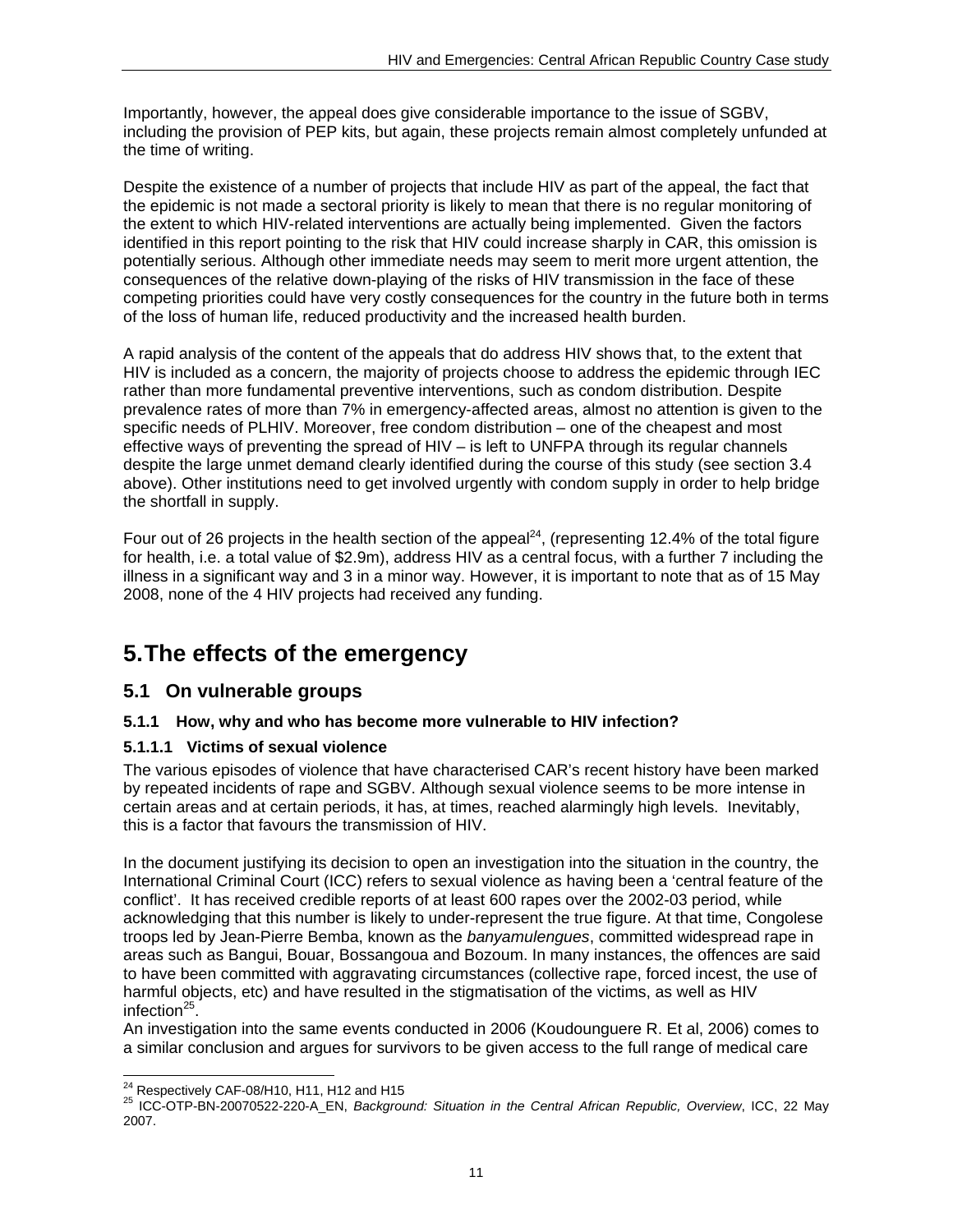and attention. The prejudice and shame surrounding rape even in a conflict situation means that women are reluctant to come forward and it becomes harder to identify or assist such cases. Most of the women interviewed in the study<sup>26</sup> had not had HIV tests because of fear of stigmatisation, lack of financial means or ignorance. Since that period, they developed psychological problems and lost their livelihoods, while 17% were repudiated by their husbands, leading to the break-up of their family. However, in some parts of the country, notably in Bangui and Bossangoua, rapesurvivor groups have been formed and have been able to advocate successfully for support for their members.

More recently, reports of widespread rape have once again been received. OCHA suggests that over 15% of women and girls in the north of the country have been subject to  $SGBV^{27}$ . This threat seems to be one reason why IDPs are forced to leave their homes, since women and girls are extremely vulnerable to attack whilst carrying out household duties such as fetching water and firewood. A number of NGOs, including the International Rescue Committee (IRC) have initiated activities to address what has been identified as a significant problem. In a 7-month period, using a system of referral by community leaders, IRC received 1300 cases of SGBV (including about 20 cases of men and several cases of children as young as 4) in an area concentrated along a 50-km stretch of road. They offer treatment for victims, including PEP, although in only 3-4% of cases women come forward within the 72 hours within which the necessary prophylaxis can be administered $^{28}$ .

More generally, PEP kits for the treatment of rape patients are not widely available, although they have been made available in certain areas (e.g. Paoua). These supplies can be made available through UNFPA, which distributes them to NGOs with whom they have a contract. As they are perishable, however, only 8 are kept in stock at any one time, a quantity which the local staff feel is insufficient (the kits are also used for medical personnel where required). Further supplies can be air-lifted in, but given the apparent scale of the need, alternative strategies that permit a more flexible response are needed.

### **5.1.1.2 Commercial sex workers**

The field work for this study lends support to the hypothesis that commercial sex work is becoming more common. PLHIV in Bouar clearly identified that the deteriorating economic situation as a factor which is pushing young women and girls into adopting behaviour that puts them at risk of HIV. According to them, young women sometimes even have parental encouragement if it is felt that this will help bring in extra resources to help support the family. In other cases, they claimed, parents have lost the authority to control rash behaviour because children no longer respect their parents because they can no longer provide for their families. Corroboration of this trend is found from a variety of sources. Another key informant suggested that OVC are particularly at risk of becoming involved with sex work.

The sex workers (known locally as *filles libres*) who participated in the focus group in Bouar explained how economic difficulties caused by the conflict and insecurity have created further problems for them. With the exception of the armed forces, men locally have less money available and more women are becoming involved with sex work (especially IDPs who are particularly vulnerable, especially those in female-headed households), a finding that was confirmed by the Inter-agency Mission, particularly in Kaga-Bandoro. This situation has caused hardship for existing CSWs, with one consequence being that they cannot always send their children to school. In the face of declining incomes, one of them claimed that they are more likely to accept unprotected sexual relations since a client may offer twice or more the regular fee<sup>29</sup>. Similarly, UNDP (2006)

<sup>&</sup>lt;sup>26</sup> In this case all were women, although some cases of male rape have also been reported.

<sup>27</sup> One key informant suggested that such statistics should be treated with caution since they are not backed by scientific<br>studies.<br><sup>28</sup> IDI with IRC Medial Coordinator.

<sup>29</sup> Whereas in a 2001 study cited in UNDP (2006), sex workers were using condoms in 75% of sexual transactions.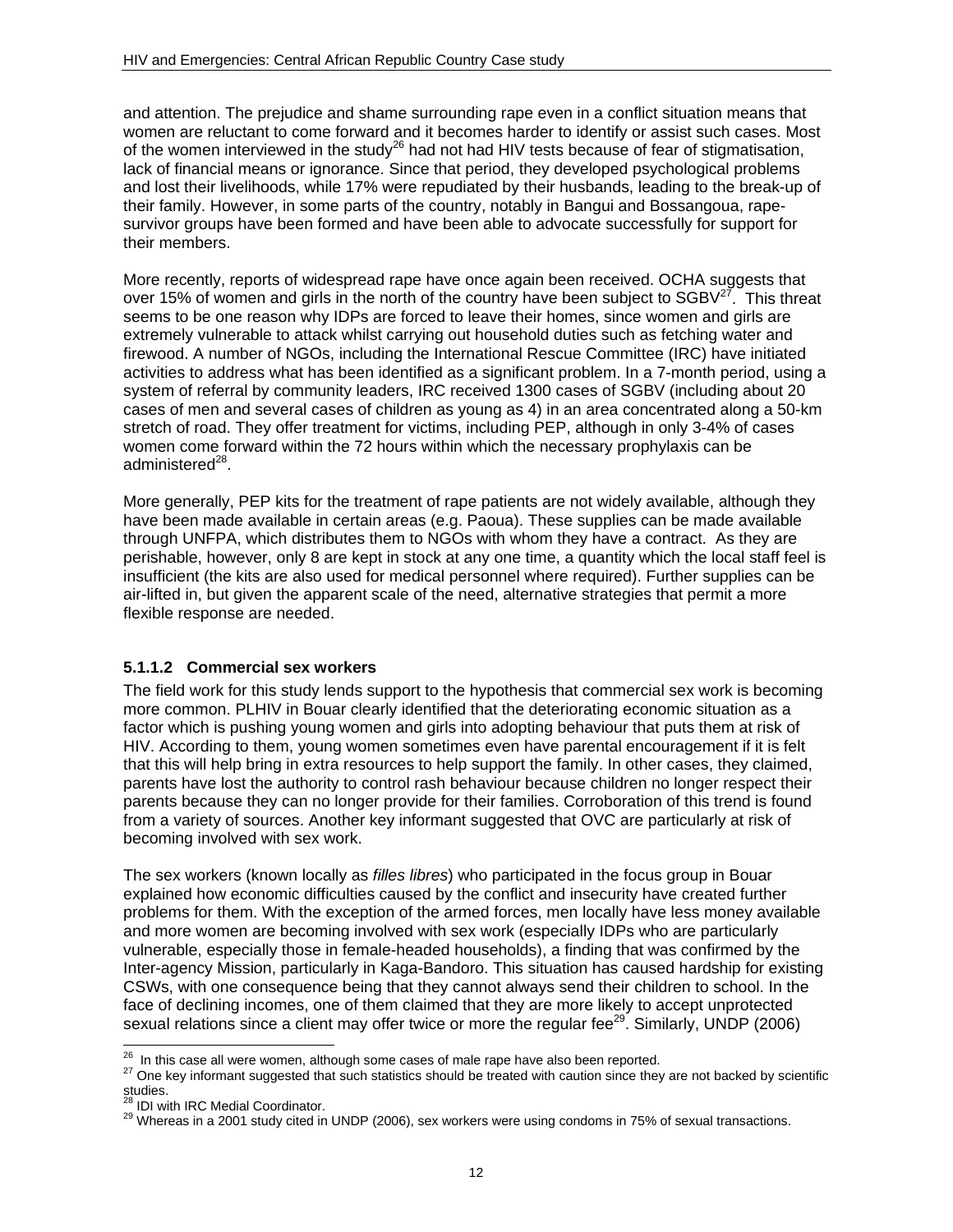suggests that women that have more recently become involved with commercial sex are likely to be more reluctant to use condoms for fear of being branded a prostitute.

In this context, the presence of uniformed personnel, and particularly the foreign troops, is significant. The *filles libres* in Bouar were unambiguous in stating that the presence of the South African troops in the vicinity has increased sex work and that young women are attracted to their camps. Members of the Inter-agency mission reported that in Bozoum the presence of FACA/FOMUC is even causing some *filles libres* to leave Bangui for the town<sup>30</sup>.

#### **5.1.1.3 Internally displaced persons (IDPs) and the local host population**

Just over half of the IDPs are female, and half are under the age of 15 (OCHA/UNFPA, 2007). Most are illiterate. Despite the fact that IDPs generally manage to stay together as a family unit, a number of women interviewed had either lost their husbands or taken refuge without them. Widows/abandoned women, should be considered a particularly vulnerable sub-group, although little data seems to exist about them in particular. Elderly and handicapped people are sometimes left behind in the original villages. No information about their particular situation has been identified but without the normal support mechanisms they can be presumed to be living in a very precarious state (OCHA, 2008 p.20)

Although a recent study did not find any significant difference in the status of the IDPs and the local host population (OCHA/UNFPA, 2007) (60% of all children in the areas surveyed had not been to school over the past year, largely because of a lack of funds, inaccessibility or insecurity), the IDPs interviewed in Bouar (all women) indicated that their living conditions have deteriorated in many ways. During their flight, some women gave birth in the bush, while others suffered miscarriages or sudden deaths, as well as malaria and coughs. Other changes in their lifestyles that potentially make them more vulnerable to HIV include:

- Whereas they used to farm their own fields, they now they hire themselves out as daily labour for a few days a month, for which they are paid 250-500 CFA (approx. \$0.55 - 1.10) per day.
- Previously, children received food aid via the school feeding programme, but now the whole family is dependent on these rations.
- They become sick but cannot afford medicines: 'since we have been here, we get sick but we can't afford to buy the medicines'. All they have available is paracetamol bought at the market or traditional remedies.
- Their children used to go to school, now not all of them  $do<sup>31</sup>$ . One woman said 'I am very worried about my children's school. It makes me sad to see them at home.'
- Whereas they used to sleep on beds, now they sleep on the floor on sacks or cardboard. They also lack clothes, cooking utensils, etc.
- They no longer have access to latrines and have difficulty in finding water.

Such conditions are likely to either make these women more susceptible to HIV by reducing their levels of immunity to illness or will push them into risky behaviour of the kind described in the previous section. Those that are already HIV positive will find themselves less resistant to the disease. The local host population is also made more vulnerable to HIV in similar ways because of the increased cost of living that has been caused by the breakdown of the commercial network in the country and the arrival of IDPs.

<sup>&</sup>lt;sup>30</sup> Verbal debriefing, 10/3/08.

<sup>&</sup>lt;sup>31</sup> This was not the case for most of the Mbororo women, however, whose children had never gone to school.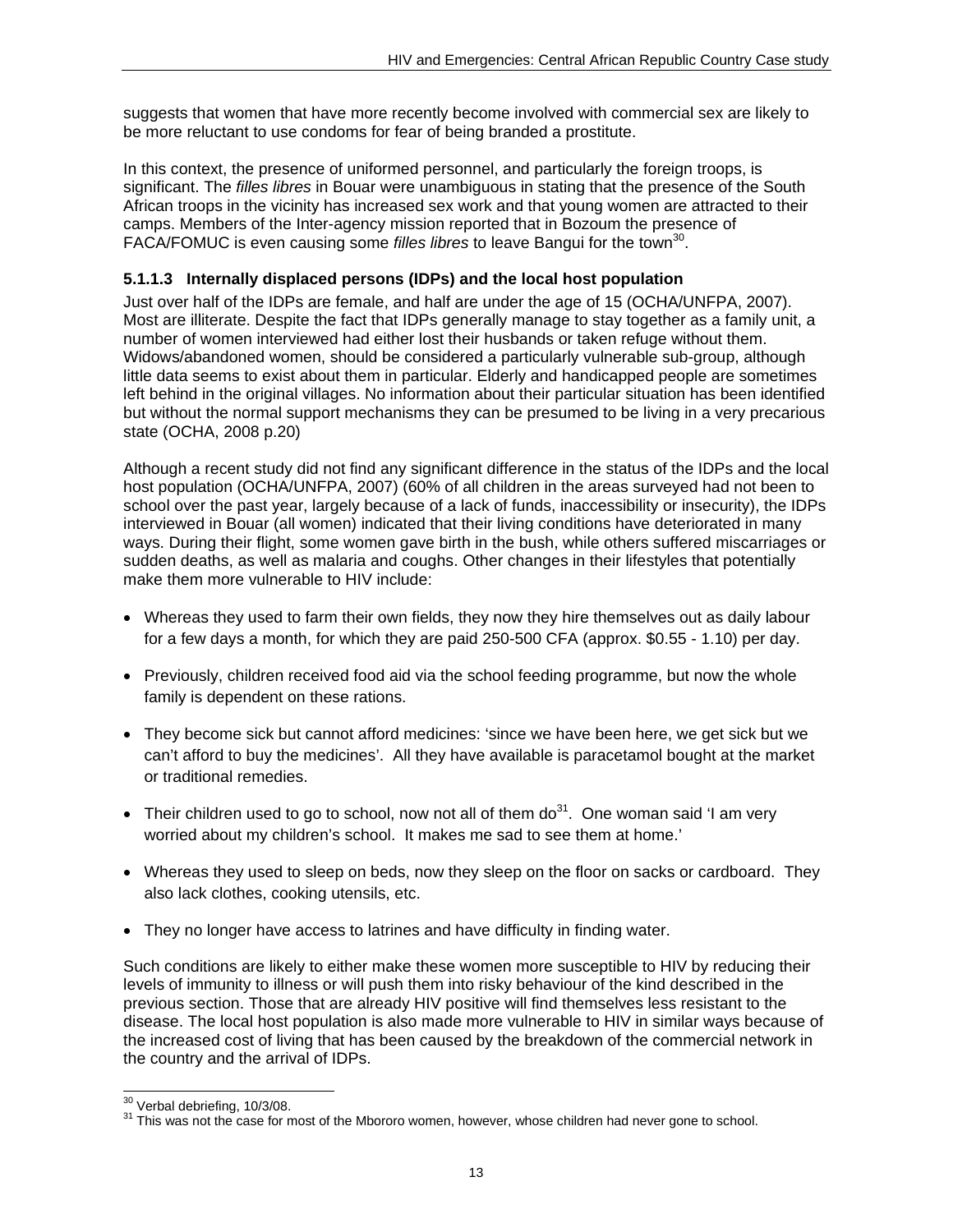### **5.1.1.4 Uniformed personnel**

The case of uniformed personnel is particularly significant in the framework of this report. UNFPA cites the HIV-prevalence rate among uniformed services to be  $21\%^{32}$ , an alarmingly high figure which was confirmed when the medical officer at the barracks in Bouar informed the research team that 60 out of the 150 men stationed there have been tested and found HIV positive (40%). According to this same source, condoms are made available to the men in their kits and are also sold at the pharmacy but the quantity is insufficient and there are stock interruptions. Given the fact that these men are likely to be stationed away from home over considerable periods (a situation which is likely to lead to contact with sex workers), be exposed to stress and have access to cash, while at the same time exerting a level of influence over the local population, this creates a is a potentially risky situation.

## **5.1.1.5 Ex-rebel combatants**

In Bouar, the research team came across a group of 500 ex-rebel combatants who have surrendered themselves to the local military commander but have not yet been incorporated into a formal DDR (disarmament, demobilisation and reintegration) programme. They are surviving without any source of income through doing odd jobs for the local population, who tend to view them with suspicion (one is said to have been responsible for raping a local girl). That the excombatants are hungry is indicated by the fact that they regularly attend food distributions organised by WFP in Bouar and seek to benefit from the rations, even though they do not qualify under current criteria. Among them are a group of 17 women (5 pregnant) who, according to the army doctor, all show symptoms of STIs. In a small focus group discussion, these women explained that they are living in very difficult conditions. They sleep on the floor and have no personal items such as soap or sanitary towels.

The women had received information about HIV through MSF. At least one of them admitted to having serious health problems and said she would like to be tested for HIV. She thinks quite a lot of her fellows are infected and said she would like to be able to help them. The women explained that they need to have access to condoms but that they are not made available. They can be bought locally but, one of them asked, 'if we use the little money we have to buy condoms, what would we do to eat?'

At the time of the field visit, the local commanding officer said that there was no DDR programme for this group, and that he had no resources at his disposition to look after them. This makes them vulnerable in a similar way to IDPs, since they are hungry and may be forced to adopt atypical behaviour in order to survive (eg. sex work), particularly since they currently receive no targeted relief.

## **5.1.1.6 Children and OVC**

There is insufficient information available about the impact of the emergency on children and OVCs in particular. Members of the Inter-agency mission suggest that OVC are taken in by host families but that they are in precarious situations (e.g. sleeping on verandas). They get by doing odd jobs for the families concerned. According to the head of Ede Biro In Sida, a local NGO in Bouar which supports OCV, however, there has been no major change in the situation of the children his organisation works with over the last 2 years despite the influx of IDPs. Less than half of the children accompanied are in school, and where these children cannot attend school it is unlikely that the other children in the host family will go either so that serious discrimination does not take place.

### **5.1.2 Resilience: how have these vulnerable groups coped with the emergency?**

The most widespread response to the various security threats has been for large numbers of people to seek refuge in the bush, in neighbouring towns or to cross over into neighbouring

l  $32$  United Nations, Central African Republic Consolidated Appeal: Projects 2008.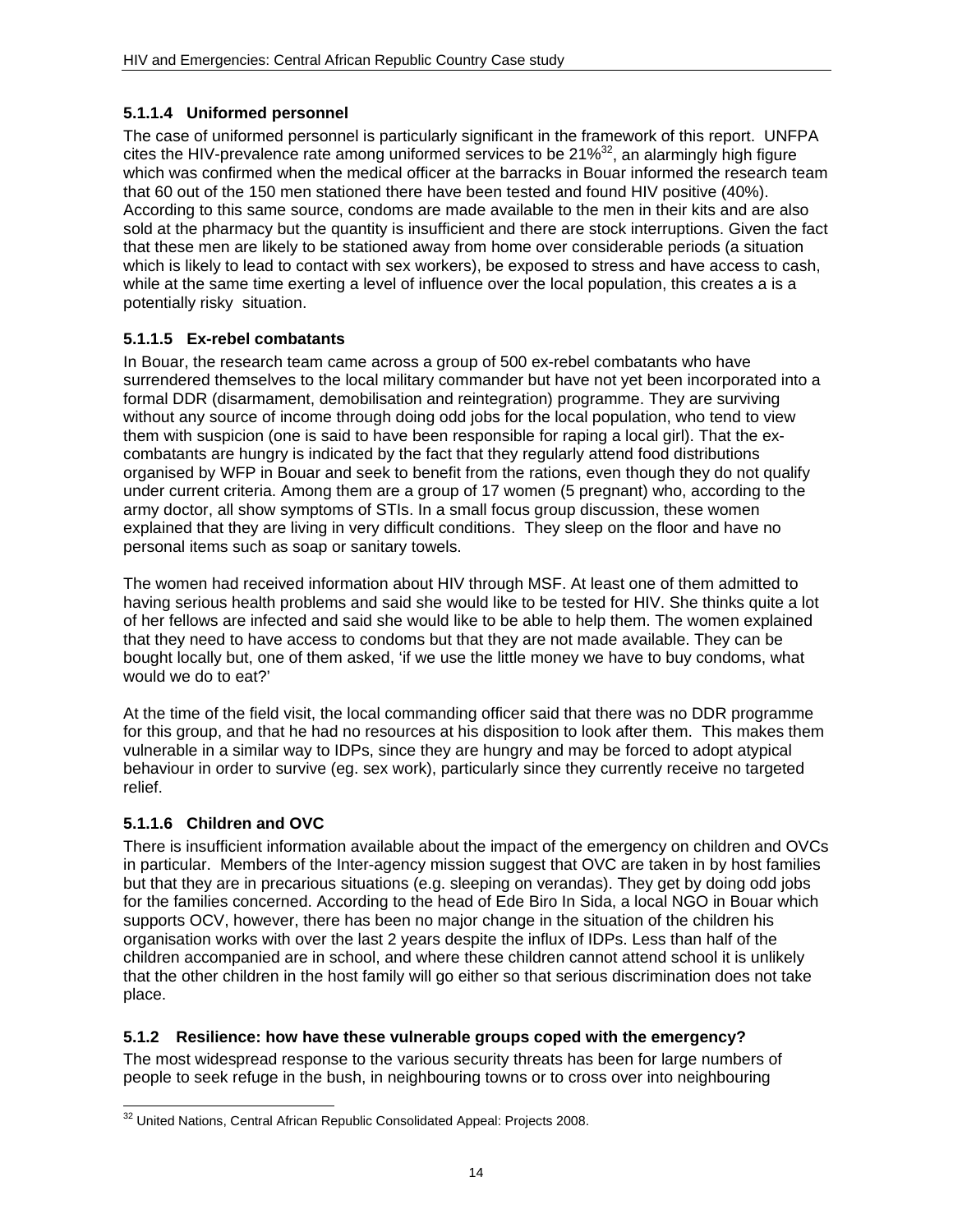countries). Despite these coping strategies, food security has been affected by the conflict. The Inter-agency mission found that whereas before people were eating 2-3 meals a day, now they are eating only one. As confirmed by the WFP/UNICEF study (2007), both the quality and quantity of people's diets has been affected. There tends to be little diversity in food intake, with people eating mainly tubers and few cereals or meat.

Those in the bush tend to stay relatively close to their original villages, gravitating to the outlying fields where they previously worked for just a few weeks a year. In such conditions, they try to survive on a subsistence basis but have virtually no access to schools, health services, clean water or other basic services. Because they are dispersed, they are hard to reach, even by the humanitarian community that may be able to operate within areas under rebel control.There is only one example of a camp for IDPs in CAR, where over 5000 people are living in make-shift shelters in the town of Kabo near the border with Chad.

IDPs in towns are in a slightly less precarious situation. In most cases, they manage to find a host family or rent a house and find casual work carrying out agricultural labour or doing odd jobs, such as thatching roves or selling doughnuts or peanut oil in the local market. They may even find land to farm, providing they have a means of accessing seeds and tools. Most importantly, they are within relatively easy reach of certain services and can more easily obtain humanitarian assistance. Nonetheless, they do not necessarily have access to cash that will enable them to pay for health or other services and food rations are said to be insufficient<sup>33</sup>.

IDPs are often uncertain about the safest place for their families, causing them to move frequently between the bush, their fields, local towns and their villages. Some have moved to and from their home villages on several occasions and most would wish to return home when the security situation permits. The result is that there are sometimes population movements in both directions at the same time. In February 08, for instance, an estimated 10,000 people left one area while at the same time another 2,000 returned there $34$ .

## **5.2 On people living with HIV**

### **5.2.1 Vulnerability: how has the emergency affected existing vulnerabilities?**

A large majority of PLHIV households are headed by women (80%) and have a disproportionate number of dependents due to the presence of OVC. PLHIV tend to suffer from greater poverty than households that are not affected (poverty rates of 72% and 68 % respectively, UNDP 2005) due to the fact that they have to cope with increased health costs and reduced income, prompting them to sell off productive assets in order to survive. The same report shows that the increased risk of poverty is even greater for those households that have taken in OVCs. A recent WFP study (WFP 2007) found that 22% of PLHIV households in Bangui suffer from food insecurity (7% severely and a further 17% moderately). PLHIV met in Bouar described how their food intake has deteriorated over the recent period. "Before we ate well, but now we eat with great difficulty. It's difficult to get enough. We haven't got enough money". They complained that both the quantity and quality of the WFP rations has deteriorated. There used to be tins of sardines, for instance, but these are no longer available and FGD participants claimed that the flour is of poor quality).

Access to ARVs is only very recently becoming a reality for many PLHIV in CAR. They are still far from widely available, particularly for those in more remote rural areas who are unlikely to have had the opportunity even to determine their status. There have been severe difficulties in introducing planned facilities in areas affected by conflict, particularly due to the lack of trained personnel willing to work in these regions given the risks involved. Moreover, even in some areas where ARVs are available, supply problems can occur. The network of PLHIV in Bossangoa reported that there have been interruptions in ARV supplies and prophylactic antibiotics - a fact

l  $33$  A male IDP interviewed by the Inter-Agency Mission referred to above in Kabo said that 'the rations are very low when compared to our needs'.<br><sup>34</sup> IDI with Head of OCHA.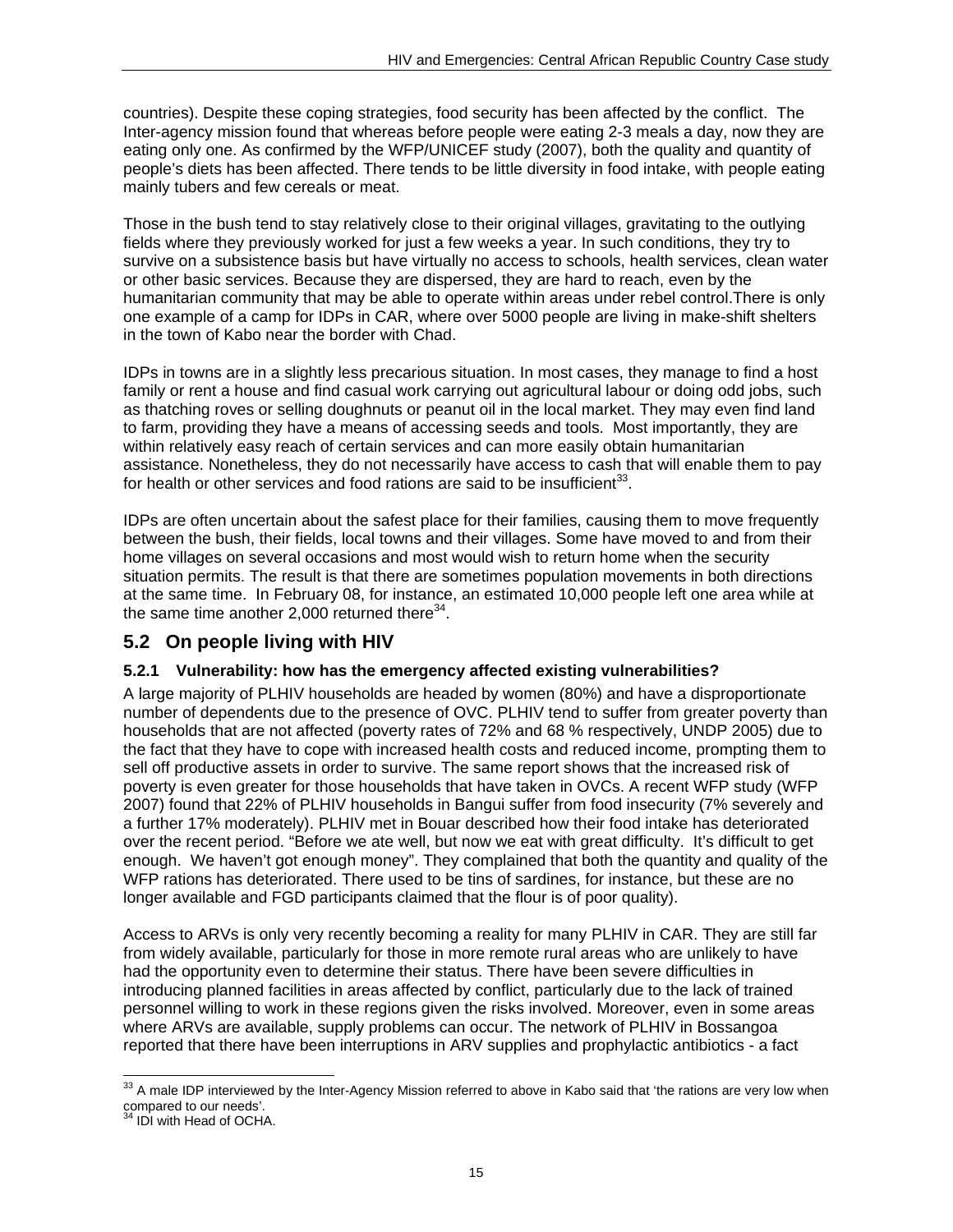which was confirmed by a visiting delegation - and that there is still a high mortality rate among their members.

The existing cost-recovery policy means that ARVs as well as treatment for STIs and OIs must be paid for. ARVs cost 2000 CFA per month (\$5) although they are issued free for students, sex workers, military personnel, health workers and anyone who the administering doctor considers to be extremely poor. According to focus group participants, the imposition of such fees prevents them from seeking appropriate health care. The participants in the PLHIV focus group held in Bouar described their inability to access services at the hospital as a result. This was not such a problem prior to the outbreak of the conflict, since in those days it was possible to make a living by selling produce that they grew in their fields. Nowadays, agricultural production is much more difficult and incomes have fallen significantly.

Moreover, in order to obtain their supplies of ARVs, high transport costs are sometimes incurred to reach the distribution centre with no reimbursement made. According to the President of RECAPEV, this has led to some cases of abandoning ART given the prohibitive costs. In other cases, people have abandoned treatment because they have been unable to reach the facilities due to conflict and insecurity.

There is no evidence of an increase in stigma or discrimination as a result of the emergency situation. PLHIV point to a degree of stigmatisation generally, irrespective of the conflict, although at least some of them say that when their families are better informed about the illness they are more accepting of their HIV positive relatives.

#### **5.2.2 Resilience: how have PLHIV coped**

In the face of the deteriorating economic environment caused by the country's prolonged instability, PLHIV have been obliged to respond to their increasing hardship by foregoing certain basic entitlements. Such restrictions are likely to jeopardise their well-being even further over the longerterm. According to the WFP/UNICEF study (2007), PLHIV in Bangui have adopted three main coping strategies: reducing the amount of food they eat (which tends not to include any animal produce), getting into debt, or begging. Many are eligible for food aid from WFP but FGD participants said that they sometimes resort to selling these supplies in order to afford the drugs and other basic supplies such as soap, a move that would seem to negate the purpose of providing food aid<sup>35</sup>. Moreover, in some cases, some poorly-trained health agents cease issuing rations to those who appear to be in good health or who have gained weight $36$ .

Given the current user fees imposed as part of the official cost-recovery policy, PLHIV are also forced to miss out on treatment when they are ill. One PLHIV in Bouar explained that 'when we're seriously ill, we can't afford to go to hospital'. Given that many PLHIV have a reduced incomegenerating potential, a higher than average number of dependents in their households and are among the poorest and most vulnerable, it is unrealistic to ask for them to have to pay for treatment. The PLHIV met in the course of the field work also pointed to the fact that nowadays they have greater difficulty sending their children to school; some are sent home because their parents cannot pay the school fees.

No formal system of HBC has been developed as yet in CAR, although informal mutual support mechanisms between PLHIV do operate. A loose network of associations of PLHIV, RECAPEV, does exist and has been given an official role in the National Strategic Plan for providing support and counselling for PLHIV. The plan also envisages providing help with the nutrition and economic activities of PLHIV. As a result, members of the associations are able to gain access to market gardening, micro-credit or other forms of income-generating activities.

l

 $35$  It is worth noting, however, that in a personal conversation, the WFP Country Director in CAR offered the opinion that this is a legitimate use of food aid

 $36$  IDI with President of RECAPEV.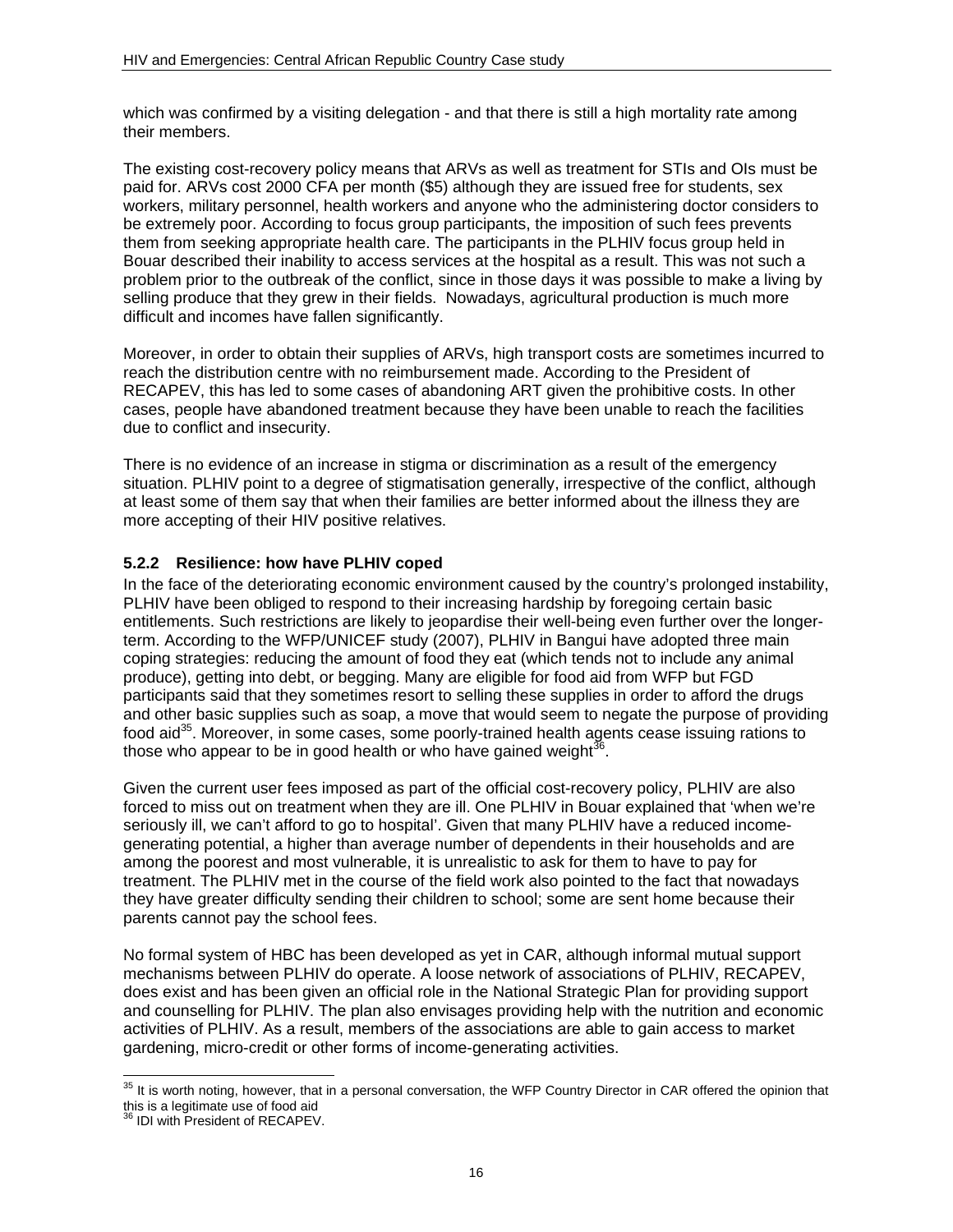## **5.3 On service provision**

#### **5.3.1 Health services**

The low international profile given to the protracted crisis in CAR and donor concerns about poor governance have combined to prevent the country from receiving international support in its fight against HIV despite the high level of prevalence and the difficulties posed by the conflict and insecurity. This lack of secure funding, combined with weak local capacity, have prevented widespread access to ARVs and other essential HIV services from being put in place. The National Strategy for the Fight against HIV/AIDS (CNLS, 2006) also notes that an initially effective epidemiological surveillance system has been negatively affected by the conflict and instability and must be built up again.

While access to preventive services and treatment is slowly improving, insecurity has further discouraged medical staff from working in large areas of the country. An MSF nurse was killed by rebels in mid-2007, while in early 2008, a local doctor working in Baboua in Nana Mambere was kidnapped, ill-treated and held for 3 months. He has now left the service and so far, it has not proved possible to replace him. The hardship and fear associated with postings in the north of the country have deterred health professionals from accepting work in such areas, except where significant bonus payments are made by NGOs. Almost all the midwives are concentrated in Bangui, with none in certain major towns in the conflict-affected north, such as Kaga-Bandoro. The lack of qualified personnel is a severe constraint in implementing treatment programmes for PLHIV. In Bouar, for instance, the research team found that if the relevant doctor is not present, people cannot receive their medicines on time since he is the only one able to carry out this function.

The conflict has also led to the widespread destruction of health centres, leaving many out of action. UNICEF says that one third of the 900 health centres in CAR are reported to be nonfunctional after being looted or falling into neglect as a result of the emergency $37$ . In Nana Mambere, for instance, of the 44 health centres in the prefecture, only 36 are functional today (although the areas where they no longer operates also coincides with those where the majority of the population has fled). Now that livestock owners, once the main target for the *coupeurs de route*, or highwaymen, have largely fled the area, health workers have become a particular focus for bandits who try to get hold of the funds held by the management committees. Falling incomes have reduced people's ability to access basic health care even when it is available because the cost is becoming increasingly prohibitive. Instead, people turn to street sellers, with the result that the doctor in charge of the hospital in Bouar claimed that 'we just end up dealing with the complications'.

Largely as a result of this situation of uncertainty and insecurity, roll-out of nation-wide VCT, PTMCT and ARV services has been delayed, with the northern conflict-afflicted and remote eastern regions worst affected by the slow pace of implementation. Above all, the conflict has deterred trained staff from accepting postings to the areas concerned, while security issues also give rise to logistical problems and make adequate supervision more difficult. The staff at the VCT centre in Bouar, for instance, explained that they have to travel to fetch the reagents needed to carry out HIV tests themselves. Hospital staff in the same town report encountering interruptions in supplies of the drugs for treatment of OIs and STIs, a situation also met by the recent Inter-agency Mission in Kabo, a town of 41,000 and the site of CAR's only refugee camp<sup>38</sup>, where no treatment for OIs was available.

Nationally, there are currently 32 centres able to provide ARVs, of which 20 are in the capital, Bangui. Nonetheless, the drugs are far from universally available and the numbers receiving treatment are sometimes small. In Bozoum, for instance, where the centre has only recently

<sup>&</sup>lt;sup>37</sup> UNICEF, (undated), A Cry from the Health: Central African Republic, p.11.

<sup>&</sup>lt;sup>38</sup> Mission Inter-agences, 2008, Evaluation Rapide de la situation des personnes déplacées internes et le VIH en *République Centrafricaine : Rapport de Mission.*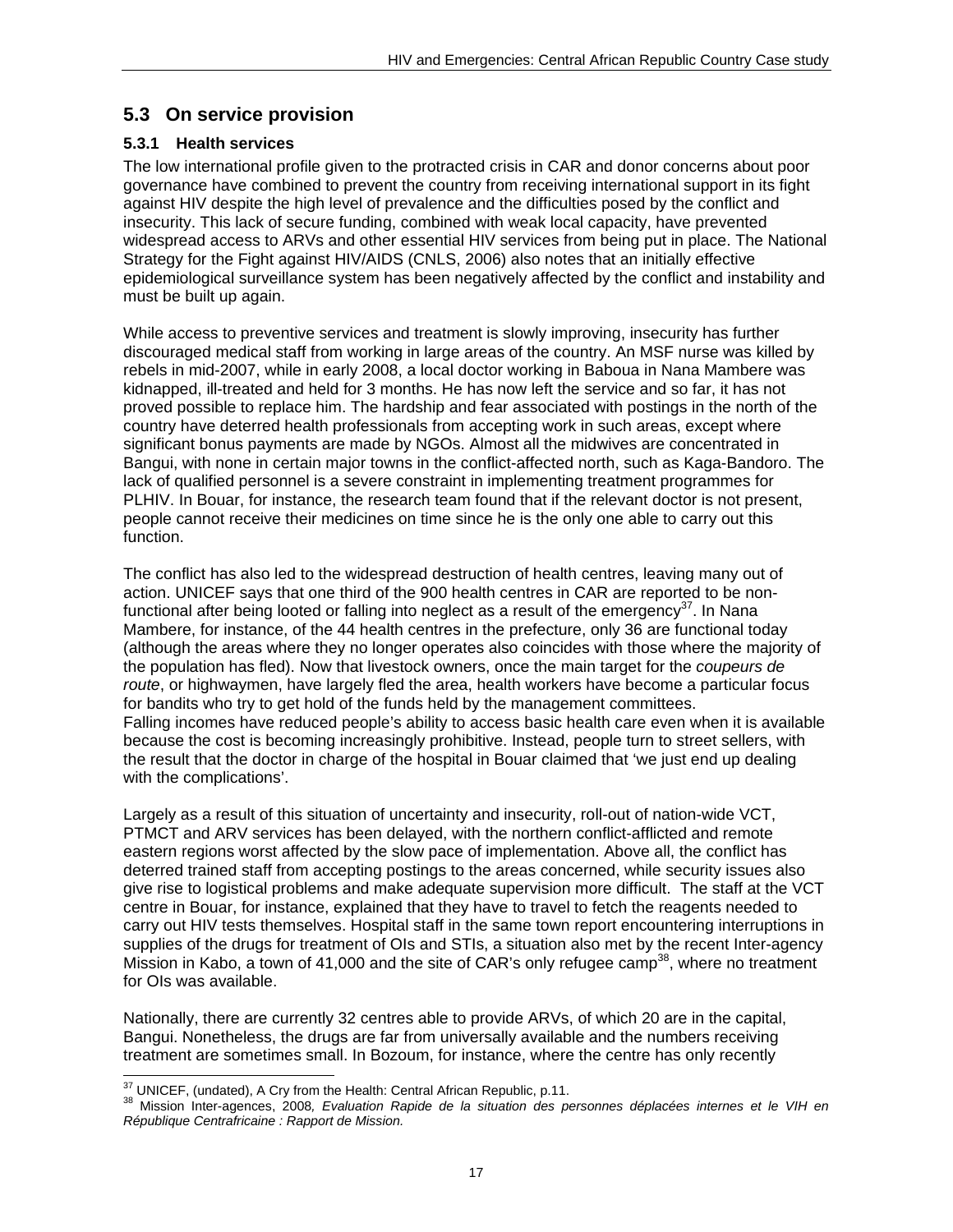started operating, only about 20 people were on ARVs out of a total of 157 cases being monitored by the hospital in late February 2008<sup>39</sup>. Overall, of the estimated 40,000 PLHIV in CAR who would be eligible for such treatment, only 8,208 adults and 386 children are receiving these drugs at present<sup>40</sup>, although the target is to increase this number to 15,000, (i.e. 37.5% of those needing the drugs) under the 7<sup>th</sup> round of the Global Fund. Among the constraints are the lack of trained personnel who can prescribe ARVs and who are willing to be based in conflict-affected areas (in Bouar, for instance, it appears that people on ARVs cannot receive their medicines on time if the relevant doctor is not present since he has no trained replacement), a weak procurement system that can lead to wastage, and drug stock outs.

The situation with regard to VCT centres is barely more advanced. At the time the research for this report was carried out, 8 out of 16 VCT centres were still not in operation, although the remainder – with the notable exception of Birao, in the conflict-affected prefecture of Vakaga, close to the border with Chad and Sudan – have since opened. This number is still too low to make the facilities accessible to a large portion of the population given the distances and serious transport problems faced by people in rural areas. Ultimately, it is intended to extend the services to the subprefecture level but the research team was unable to obtain a date for when this is likely to become a reality.

In terms of mother-to-child transmission the picture is no more reassuring. Rates of mother-to-child transmission are high (up to 35% when there is no external intervention, UNDP, 2006). A PMTCT programme that receives support from UNICEF exists which has trained midwives and started to put in place the necessary facilities. These services are available in some conflict-affected areas, e.g. Bozoum and Kaga-Bandoro, but not, according to the findings of the Inter-agency mission, in others (e.g. Paoua, Kabo). Overall, the number of pregnant women receiving the necessary drugs is increasing, but nonetheless remained very low in 2007. Out of a total of 44,505 pre-natal consultancies at state-run health facilities last year, 4389 women agreed to undergo an HIV test, although in reality only 3,485 such tests were carried out<sup>41</sup>. Of these, 2685 positive results were recorded but only 937 women actually received Nevirapine during their delivery<sup>42</sup>. The reasons for the high drop-out rate at each stage are not known and need to be studied in more detail. It has been suggested that women who test positive tend to change health centres in order that their status should not become known<sup>43</sup>. It is possible that displacement could be another reason why some women are unable to return for treatment, although no such cases were encountered during the field work for this study.

IEC/BCC activities are still carried out by both state and non-governmental bodies in conflictaffected areas but, particularly in the case of the former, have had to be curtailed. In other cases, pre-existing programmes have been scaled down, as is illustrated by the case of a group of peer educators in Kaga-Bandoro cited by the Inter-Agency Mission who have been forced to abandon their activities as a result of the insecurity. The Mission found programmes for young people in 2 out of the 4 areas visited, although none were targeted at sex workers or homosexuals. It is worth noting that the CSWs in Bouar expressed the need for more information targeted at women such as themselves.

While many of the participants in the focus groups understood the importance of using condoms (often through having heard messages on the radio), they did not readily have access to them. There is a severe shortage of condoms in many parts of the north (e.g. Bouar, Kabo) and in many areas, condoms are simply not available at all, particularly those that are available free of charge. One female IDP taking part in the FGD in Bouar claimed never to have seen a condom. This lack

<sup>&</sup>lt;sup>39</sup> Ditto

<sup>&</sup>lt;sup>40</sup> 'Rapport de mission de collecte des données dans les sites de traitement ARV de Bangui et de province', June 2008<br><sup>41</sup> Personal correspondence with Maxime Biampeng, HIV Focal Point for UNCHR based on the 'Rapport de m collecte des données dans les sites de traitement ARV de Bangui et de province', June 2008

 $^{42}_{43}$  Ditto  $^{43}_{43}$  Ditto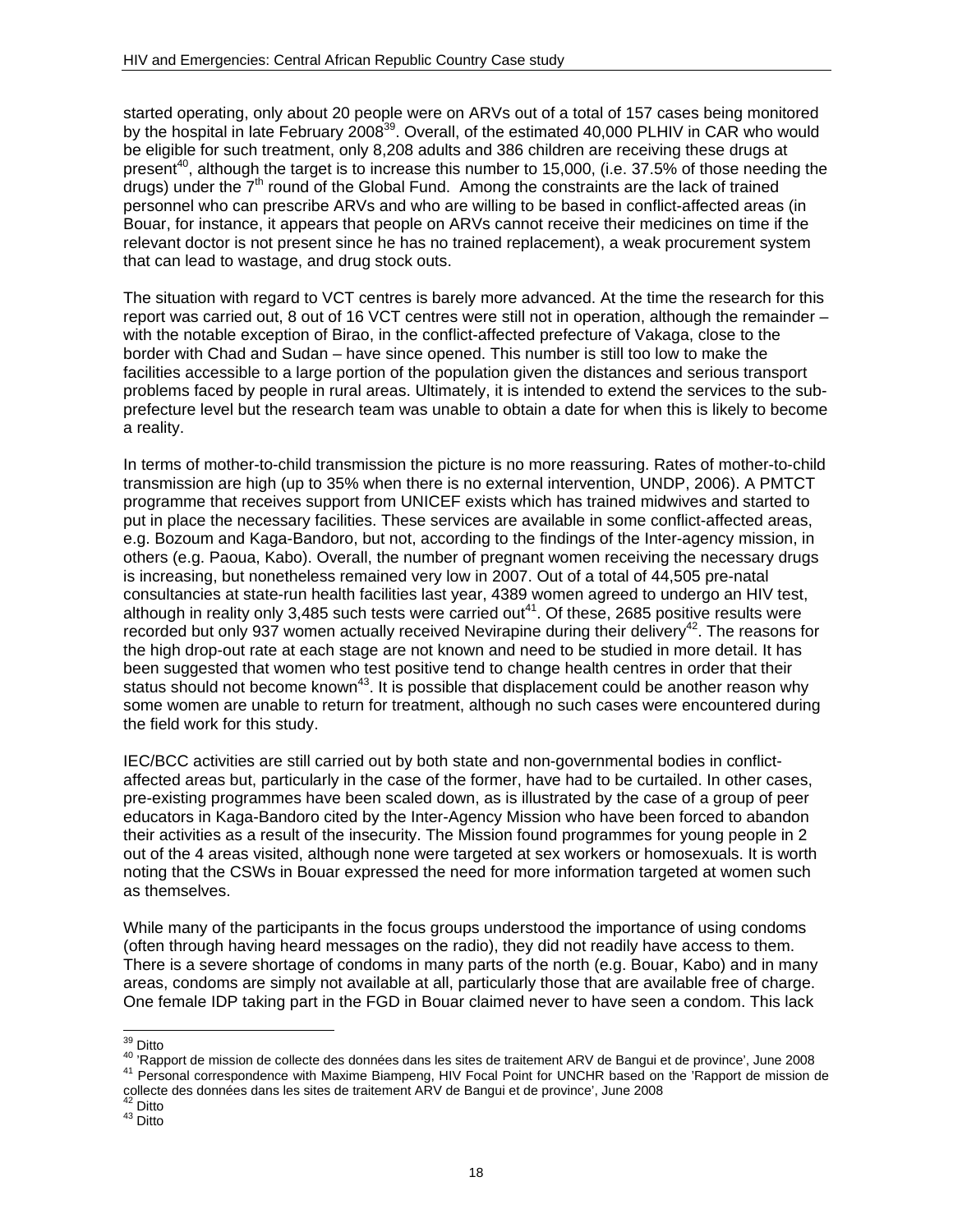of availability would seem to be partly due to problems in the organisation of the supply chain generally, but is made worse by the conflict. PSI conducts social marketing of condoms in 40 out of 69 sub-prefectures in the country, but largely fails to cover those areas where access is made more difficult by the prevailing insecurity<sup>44</sup>.

In such circumstances, efforts to raise awareness about how people can protect themselves from HIV are likely to be less effective. The VCT centre in Bouar visibly carried a message about adopting the ABC technique to protect against AIDS. Unfortunately, the centre had had no free condoms available for distribution since October 2007. PSI does have a presence in the area, but various groups, including IDPs, claimed that they could not afford the cost, however minimal. The Inter-agency mission found no condom distribution programme in 2 of the sites visited, with a PSIsponsored programme (which can be assumed not to be accessible to some of the most vulnerable sectors of the local population) in the two others. There is no official channel for making condoms available to the rebel groups but some NGOs have carried out HIV prevention work in rebel-held areas and UNFPA staff reported having heard that young boys sometimes come to fetch them on behalf of the rebels.

Secure blood supplies remain a challenge in most of CAR, with the exception of Bangui, where the only blood bank is based. In most of the provincial hospitals, blood is supplied by family members and is screened before being used but the amount made available in this way is very small (5000 bags in 2004, UNDP 2005). Moreover, essential hospital supplies such as surgical gloves are not always available (UNDP, 2006). The doctors in Bouar say that they have to buy their own gloves in order to ensure that they are protected.

### **5.3.2 Other basic services: education, sanitation, water**

Most basic indicators in the Central African Republic are at alarming levels, placing them among the worst in the world, and many of them have shown a marked deterioration over the past 15-20 years. This is reflected in the fact that the country is ranked 171 out of 177 countries in UNDP's Human Development Index 2007/2008. There is a serious lack of almost all basic infrastructures (drinking water, roads, electricity, etc). For example, only 40% of the population have access to safe drinking water, and 4.8% to adequate sanitation facilities (UNDP, 2006).

The prevailing violence and insecurity has destroyed the already limited social and productive infrastructure, forcing many people into growing poverty and a return to a subsistence economy. Between 1980 and 2005, real per capita income fell by 32% to become the lowest in the Central African region (UNDP, 2006), while the incidence of poverty increased from 62% in 1994 to 67% in 2007 (WFP/UNICEF, 2007). Unsurprisingly, food security is also becoming a serious problem - 22 % of rural households in CAR are food insecure: 7% severely and 15% moderately (although rates of child malnutrition are not yet considered to be at emergency levels) (WFP, 2007); with femaleheaded households more likely to be food insecure than male headed households. The highest levels of food insecurity were found in Ouham Pende (39%) and Nana Gribizi (23%)<sup>45</sup>.

Education has also been severely affected by the humanitarian crisis. The gross school enrolment rate has fallen from 76.5% in 1988 to 68.7% in 2003 (UNDP, 2006) as a result of problems related to costs, insecurity and distance. This situation tends to penalise girls in particular, since their enrolment rates are significantly lower than for boys (net primary enrolment rates for boys stands at 55.8% as opposed to 46.7% for girls, MICS 2006<sup>46</sup>). The conflict has led to schools being destroyed and teachers fleeing the affected areas. UNICEF estimates that 55,000 wooden benches have been looted from schools in the north in order to be used as fuel by rebels and

l

<sup>&</sup>lt;sup>44</sup> Evaluation rapide de la situation des personnes déplacées internes et le VIH en République Centrafricaine : Rapport de Mission, p.11.

<sup>45</sup> Traditionally, both these prefectures produce a surplus of maize and cassava, but with the collapse of production as a

result of the conflict and insecurity, this situation has been reversed.<br><sup>46</sup> The disparity is significantly higher in rural than in urban areas.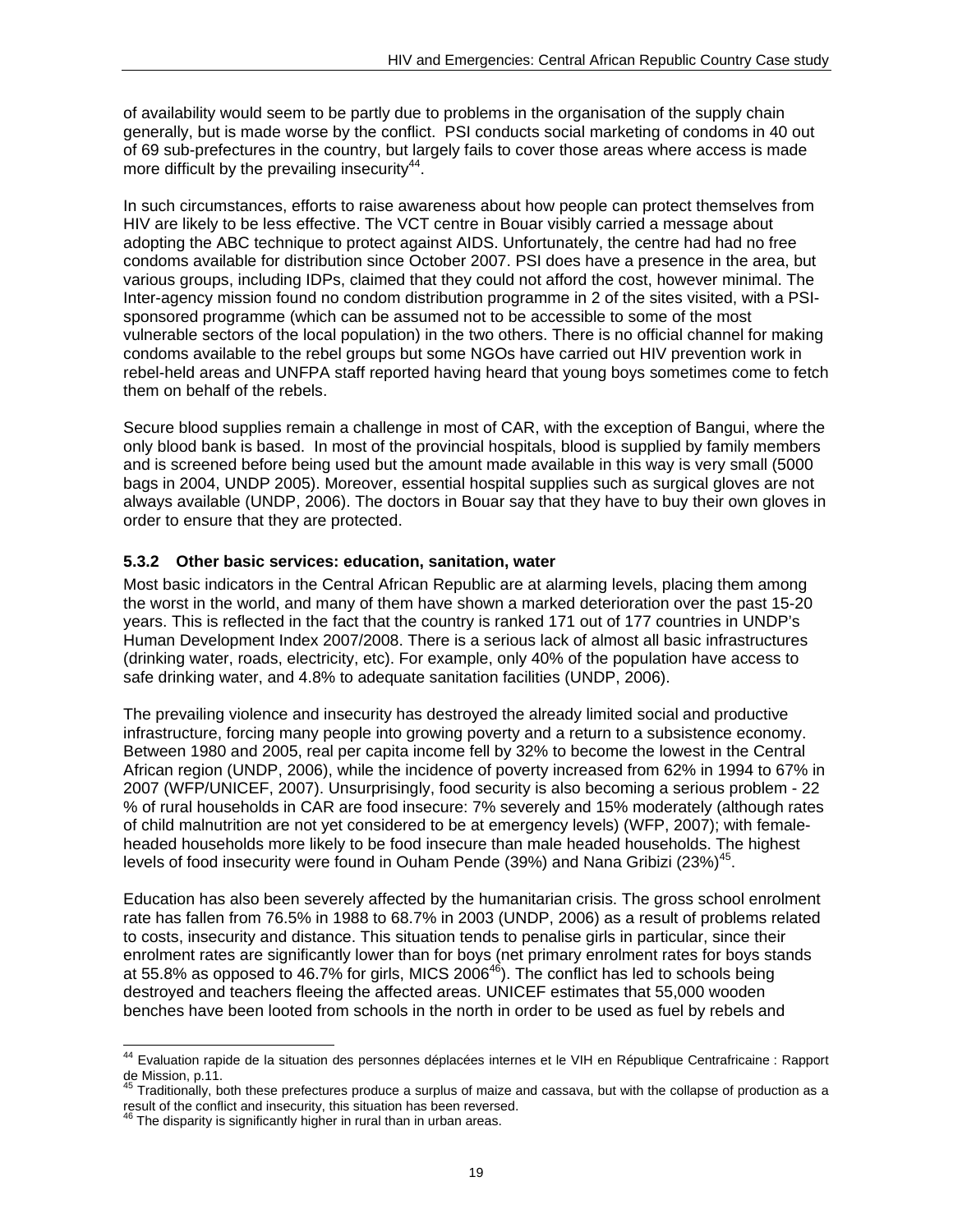$IDPs<sup>47</sup>$ . Consequently, primary school enrolment in 2006 – a year in which the armed conflict was at its height - was half that of the previous year (only 30.7% as opposed to 70% in 2005 $48$ ).

Water and sanitation services have been among the casualties of the conflict in CAR. In Bouar, the water system has been out of repair for two years since the water distribution company ceased to channel any piped water. As a result, the hospital is without a water supply and had to use water from a borehole that is kept in basins in the birthing room. The people of the town must rely either on one of two public boreholes, for which they must pay 50 CFA (not including any transport costs), or draw water from unclean wells. The Inter-agency mission also described pumps having been destroyed during the fighting, while IDPs in the bush have been forced to use contaminated sources after leaving their villages. As a result, IDPs are made more vulnerable to malaria and other environmentally-linked illnesses and are likely to suffer from reduced immunity to illness that can make them more vulnerable to HIV.

# **6. Key Findings and recommendations**

## **6.1 Key findings**

- The roll-out of VCT centres, PMTCT facilities and distribution of ARVs has been slow, at least partly due to the difficulty in posting staff to remote rural areas suffering from conflict and insecurity. Where HIV services do exist, it is partly thanks to NGOs who make additional salary payments, but the state does not have funds to make similar incentive payments. The existing level of provision is not sufficient to enable much of the rural population to have access to HIV prevention and care services.
- The cumulative effect of the multiple crises in CAR has been to stifle production and internal trade, crippling the rural economy and rendering large sections of the population significantly more vulnerable. Among them are IDPs, PLHIV, CSWs and some ex-combatants. The reduced level of internal commerce, however, is likely to have reduced the level of exposure of transport workers, one group previously considered to be at high risk of exposure to HIV, although no direct evidence seems to be available to this effect.
- The conflict and insecurity has had a serious impact on the capacity of these vulnerable groups to contribute towards the costs of health care. This means that the cost-recovery policy currently applied, which includes drugs for STIs and OIs, often prevents them from having access to appropriate care and treatment.
- HIV interventions have tended to be side-lined in favour of immediate life-saving measures pending an improvement in the security situation. While protection measures are clearly essential in order to deliver adequate services, HIV needs to be tackled in parallel with humanitarian efforts and not left until a later stage. The conditions for an explosion of the epidemic exist (health system close to collapse, displacement, basic prevention and treatment measures not in place). While other more visible priorities are absorbing much of the efforts of the humanitarian community, HIV is almost certainly spreading rapidly. It is therefore not a question of dealing with one issue before tackling another, but of looking at how a minimal but effective response can be mounted in parallel with other efforts.

<sup>&</sup>lt;sup>47</sup> UNICEF, (undated), A Cry from the Health: Central African Republic, p.21.

<sup>&</sup>lt;sup>48</sup> Half the number of children were in primary education in 2007 when compared with the pre-conflict period. OCHA (2008) estimates that only 21.4% of children in 5 conflict affected prefectures were actually able to attend school in that year.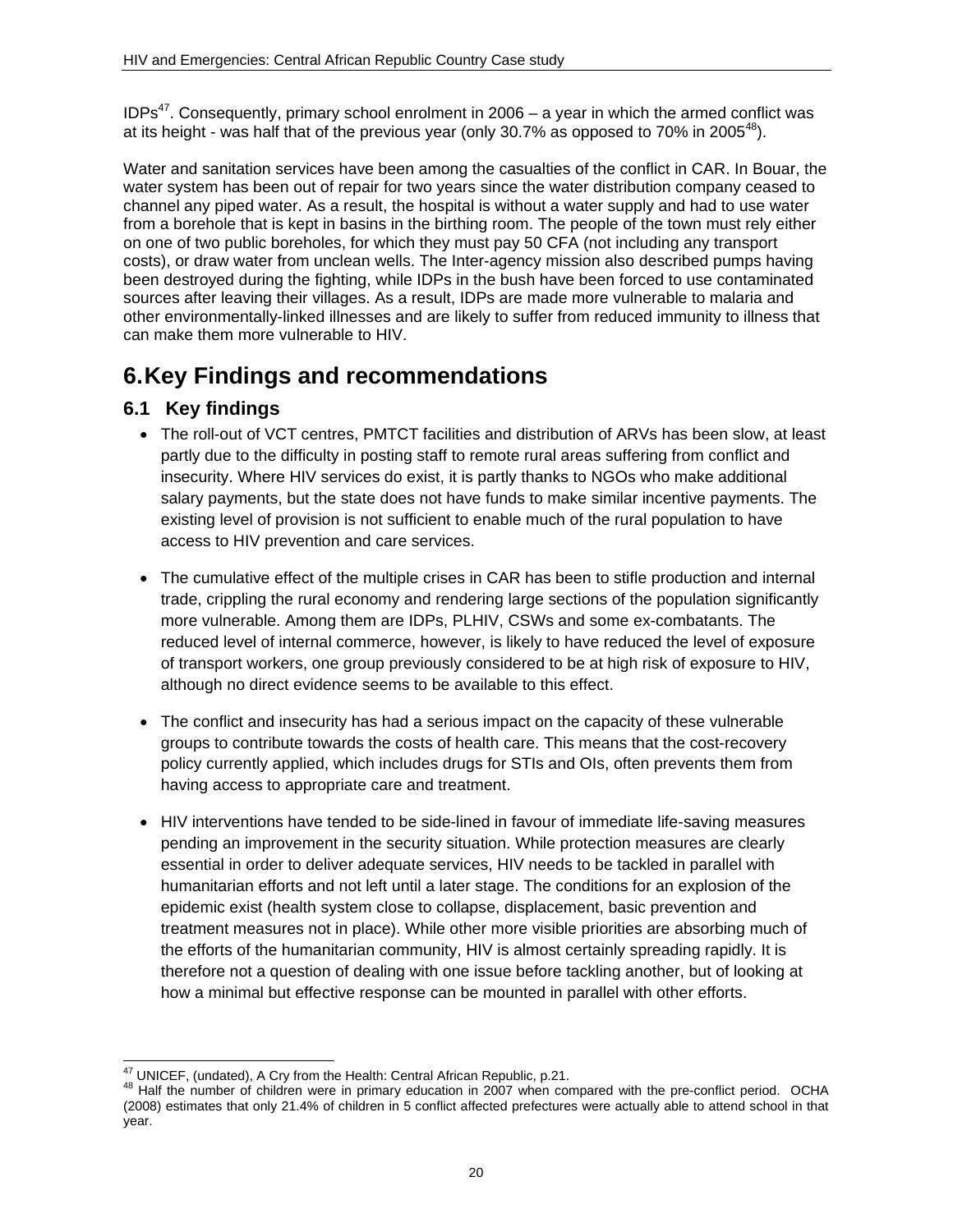- Demand for condoms far outstrips their availability. Whereas sufficient awareness of the importance of using condoms seems to have created an interest, their lack of availability is restricting their take-up. Groups such as IDPs and other poorer sections of the population cannot afford to use their scarce cash to purchase condoms. Targeted distribution of free condoms is therefore a crucial and cost-effective step towards halting the spread of HIV.
- No specific provision appears to have been made for targeting HIV positive IDPs, including those who do not know their status. Those in the Kabo refugee camp or attending distributions of humanitarian aid are an easy target group who could be the focus for IEC/BCC as well as VCT. The particular needs of this sub-group – and in particular the fact that they may shortly be returning home to areas where access to ARVs will be more difficult – should be taken into account and planned for.
- Despite the existence of widespread and repeated incidents of rape, PEP kits are not readily available in most parts of the country. While UNFPA can supply these with relatively short notice and there are constraints linked to the perishable nature of the supplies, given the importance of administering the treatment in a 72-hour period, it would seem probable that women are being denied treatment because such kits are not readily available.
- There are indications that ex-combatants who have been demobilised but have not been integrated into a formal reintegration programme - such as those met in Bouar - are seriously affected by HIV (e.g. high levels of STIs). They are living in extremely precarious conditions and, as such should be considered a particularly vulnerable group for whom a programme should be developed.
- There are credible reports to indicate that the presence of international peace-keeping troops is leading to an increase in commercial sex work. No information was obtained about the extent to which HIV is taken into consideration by peace-keeping missions. However, such practices compromise efforts to control HIV both in CAR and in the sending nation. It is imperative that the issue is taken very seriously by military authorities and the international bodies overseeing their missions.
- There is a dearth of qualitative information about HIV-related services and PLHIV in CAR. A better understanding of how different groups are likely to be affected by the disease is necessary in order to tailor responses appropriately, not least IDPs.

## **6.2 Recommendations**

- Widespread distribution of free condoms must be considered an urgent and absolute priority. Various means of distribution can be considered, such as including them as a routine item in all hygiene kits that are distributed, or in parallel with food distributions. Information about correct condom use should also be provided on these same occasions. Attention should be given to ensuring that military personnel are given access to condoms at all times.
- Opening of the remaining VCT centre in Birao should be seen as a key priority, while more detailed plans and targets need to be developed for extending the roll-out of ARV, VCT and PMTCT services to the sub-prefecture level. Adequate resources will need to be allocated by donors to enable this to happen at the earliest possible date.
- A review of the cost-recovery policy should take place that acknowledges the high level of vulnerability of groups such as IDPs and PLHIV. Greater use should be made of exemptions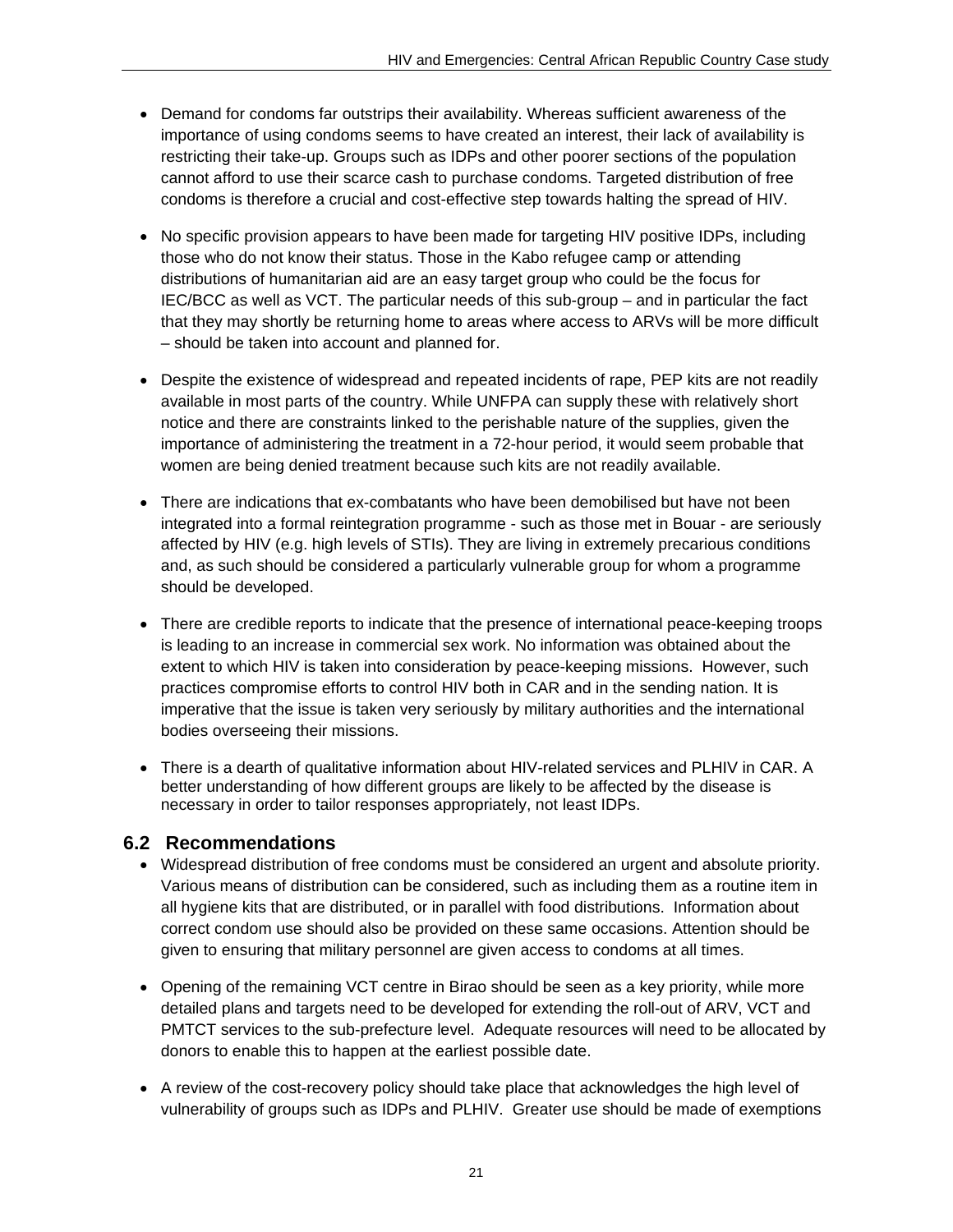from payments for treatment and funds made available by donors in order for this to be possible. PLHIV should not have to pay for treatment for OIs.

- While trade-offs between funding priorities clearly present serious dilemmas, given the already high rates of HIV in the Central African Republic and the factors identified in this report that in all likelihood will fuel the epidemic still further, HIV cannot be seen as an 'addon' to other humanitarian interventions and a response should be mainstreamed into all projects. Indeed, HIV prevention could legitimately be included as a protection issue in its own right, not just as a side-issue to SGBV. At the very least, all appeals should be asked to explain what the impact of the planned work is likely to be on HIV, what action is envisaged that will help reduce HIV transmission, and an effort should be made to develop HIV-linked indicators as well as fix a budget for this part of the intervention. If necessary, extra resources should be made available in order to be able to carry through this undertaking. This must be accompanied by adequate monitoring to show progress against these indicators and levels of funding obtained.
- International donors should take rapid steps to ensure full funding for the key HIV projects in the Consolidated Appeal for CAR for 2008. Strategies need to be developed to target IDPs' needs with respect to HIV prevention, care and treatment. These strategies should to allow for the fact that IDPs are mobile and, when the security situation improves, may return to their places of origin in more isolated areas. To facilitate this step, more health professionals need to be trained in prescribing ARVs.
- Strategies to make more PEP kits available on a timely basis at a decentralised level need to be developed. More medical staff should receive the necessary training to deal with suspected cases of SGBV discretely.
- The ex-combatants in Bouar and elsewhere should be quickly integrated into a demobilisation programme that will provide them with a livelihood. At the same time, or in the absence of a more comprehensive programme, they should be given emergency aid (e.g. hygiene kits, including condoms), treatment for STIs, and enabled to have access to the local VCT programme.
- All international troops stationed in CAR should be given mandatory HIV training and encouraged to come forward for VCT. Condoms should be made readily available to them. Peace-keeping budgets should ensure that adequate resources are put aside to this effect.
- More studies need to be commissioned in order to obtain a better understanding of the social dimensions of the HIV epidemic in CAR. KAP studies targeting particular sub-groups within the population would be particularly valuable.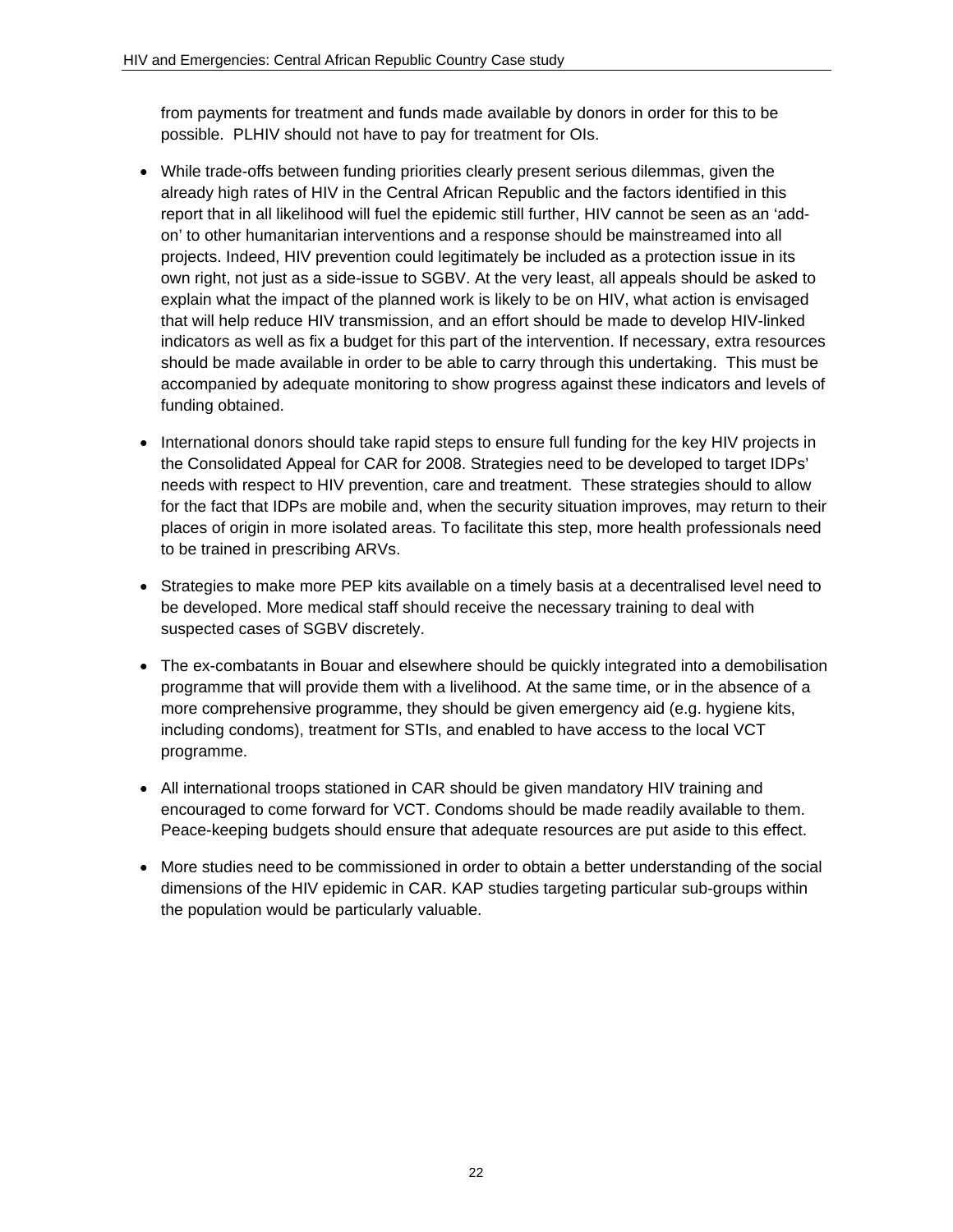## **References**

Bureau de la Coordination des Affaires Humanitaires (OCHA), 2008, *Appel Global, République Centrafricaine* Central African Republic, 2007, *Poverty Reduction Strategy Paper 2008-2010* Central African Republic, 2007, Round Table: PRSP Support Documents CNLS, 2006, *Cadre Stratégique National de Lutte Contre le VIH/SIDA, 2006-2010 : Document de Synthèse*  CNLS, 2007, *République Centrafricaine : Rapport de la situation nationale à l'intention de l'UNGASS (janvier 2006-décembre 2007)*  Institut Centrafricain de la Statistique et des Etudes Eonomiques et Sociales, 2006, *Enquête à Indicateurs Multiples (MICS-III)* International Crisis Group, 2007, *République Centrafricaine : anatomie d'un état fantôme*, Rapport Afrique No. 136 Koudounguere R. et al, 2006, *Mission d'évaluation de la situation socio-sanitaire des victimes de violences sexuelles,* République Centrafricaine OCHA/UNFPA, 2007, *Enquête sur les conditions de vie des déplacés internes (IDPs) et des familles d'acceuil en République Centrafriaine : Rapport Provisoire*  Programme des Nations Unies pour le Développement, 2005, *Impacts du VIH/SIDA sur le développement en République Centrafricaine*, Programme des Nations Unies pour le Développement, 2006, *Pour une stratégie de croissance pro-pauvre et au service du développement humain : contraintes et défis pour la République Centrafricaine* République Centrafricaine, 2005, *Politique Nationale de Promotion de l'Egalité et de l'équité*  République Centrafricaine, 2007, *Suivi des objectifs du millénaire pour le développement*  Samuels F. and Proudlock K., 2007, *HIV and AIDS in Emergencies : draft literature review*, Overseas Development Institute, London Système des Nations Unies en République Centrafricaine, 2006, *Plan Cadre des Nations Unies pour l'Aide au Développement : République Centrafricaine 2007-2011* UNDP Central African Republic, 2007, UNDP Annual Report 2007, Bangui WFP/UNICEF, 2007, *République Centrafricaine: Situation de la Sécurité Alimentaire en situation d'urgence des ménages ruraux du nord, des personnes vivant avec le VIH/SIDA et des réfugiés soudanais, Rapport Final, Tome 1 : Principaux Résultats* et *Tome Ii : Analyse des Données Secondaires*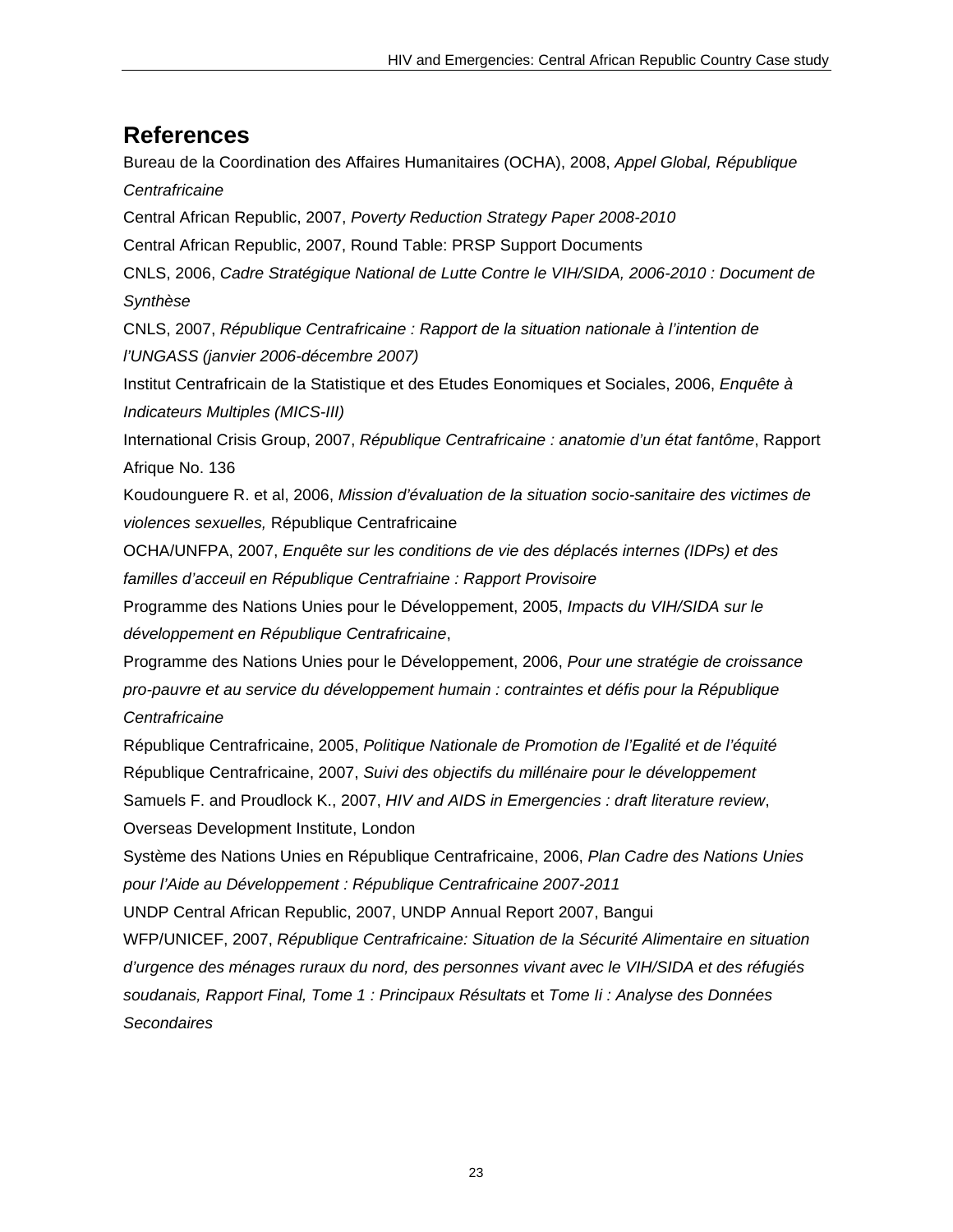# **Appendix A**

Key informants met during the course of the study (Bangui)

| Organisation                                                                   | <b>Name</b>                                                                     | <b>Function</b>                                                                                                                                       |
|--------------------------------------------------------------------------------|---------------------------------------------------------------------------------|-------------------------------------------------------------------------------------------------------------------------------------------------------|
| <b>Ministry of Health (MSPP)</b>                                               | Dr Marie-Madeleine<br><b>Hoornaert N'Kouet</b>                                  | Directrice Général de la Population et<br>de Lutte contre les infections<br>sexuellement transmissibles, le SIDA<br>et la tuberculose                 |
| <b>RECAPEV (Réseau</b><br>centrafricain de<br>personnes vivant avec le<br>VIH) | Colette Moussa                                                                  | President                                                                                                                                             |
| <b>Médecins Sans Frontière</b><br><b>Belgium/Spain</b>                         | Dr Peggy Massamba                                                               | <b>Deputy Medical Coordinator</b>                                                                                                                     |
| <b>International Rescue</b><br><b>Committee</b>                                | Dr Ruhana-Mirindi Bisimwa                                                       | <b>Medical Coordinator</b>                                                                                                                            |
| <b>UN System</b>                                                               | <b>Toby Lanzer</b>                                                              | <b>Resident and Humanitarian</b><br>Coordinator                                                                                                       |
| <b>UNDP</b>                                                                    | Dr Abdoulaye Baghou                                                             | Management Unit, Global Fund<br>Programme                                                                                                             |
| <b>UNFPA</b>                                                                   | Dr Ndanga Seraphim<br>Desta Mechecha<br>Dr Malam I. Inoussa<br>Dr Madress Isaac | <b>HIV Programme Officer</b><br><b>Chief Technical Advisor Gender</b><br><b>Humanitarian Action Assistant</b><br>Assistant SR-HIV/Humanitarian Action |
| <b>UNAIDS</b>                                                                  | Dr Louis Ponzio                                                                 | Coordinator Central African Republic                                                                                                                  |
| <b>OCHA</b>                                                                    | Jean-Sebastien Munié                                                            | <b>Head of Office</b>                                                                                                                                 |
| <b>UNICEF</b>                                                                  | Valérie Serres                                                                  | Programme Officer HIV/AIDS                                                                                                                            |